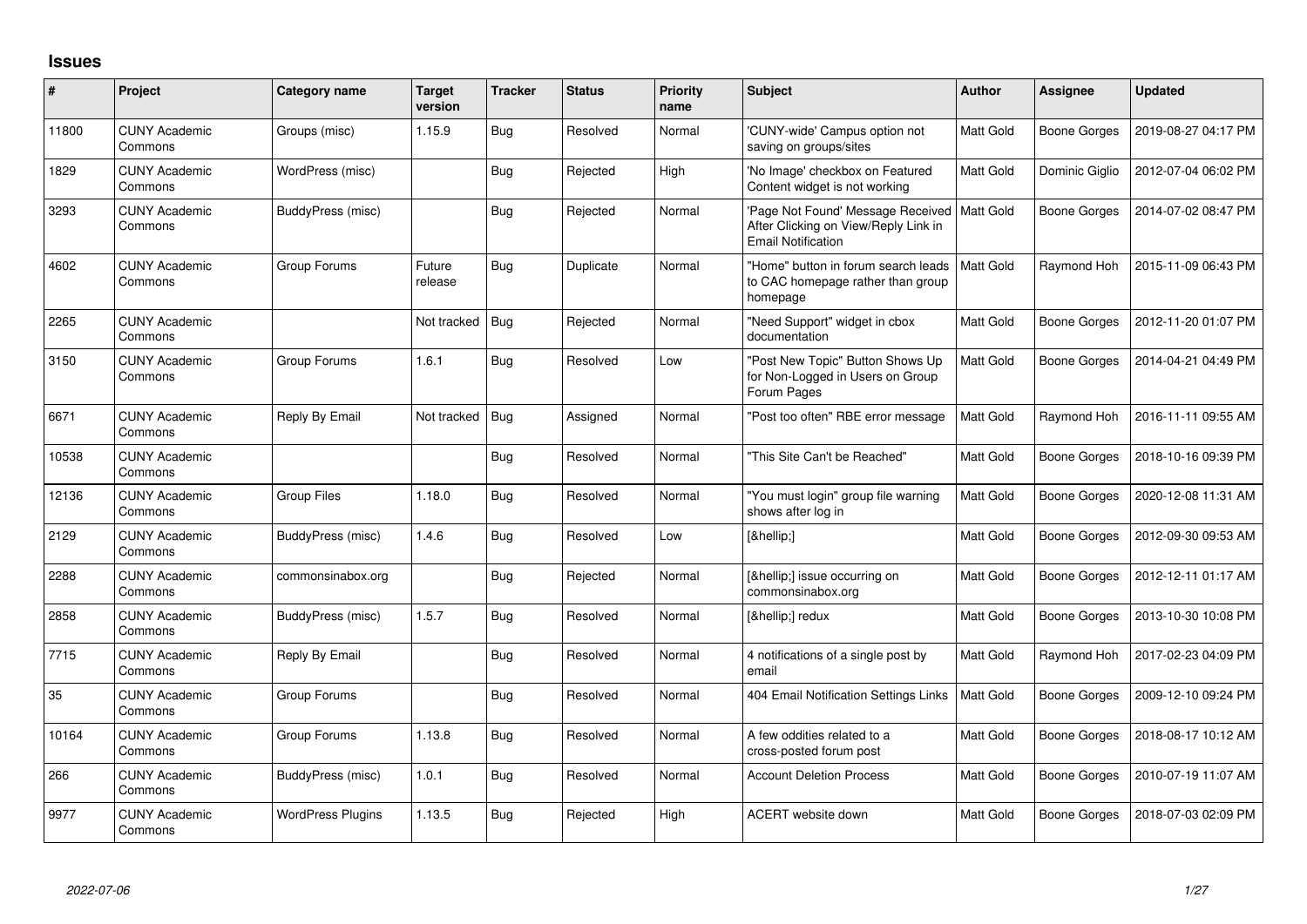| #     | Project                         | Category name              | <b>Target</b><br>version | <b>Tracker</b> | <b>Status</b> | <b>Priority</b><br>name | Subject                                                                                  | Author           | Assignee            | <b>Updated</b>      |
|-------|---------------------------------|----------------------------|--------------------------|----------------|---------------|-------------------------|------------------------------------------------------------------------------------------|------------------|---------------------|---------------------|
| 1344  | <b>CUNY Academic</b><br>Commons | <b>BuddyPress</b> (misc)   | 1.3                      | Bug            | Resolved      | Normal                  | Activity Feed Items not Appearing in<br>Group                                            | <b>Matt Gold</b> | <b>Boone Gorges</b> | 2011-11-14 11:26 AM |
| 360   | <b>CUNY Academic</b><br>Commons | BuddyPress (misc)          | 1.0.3                    | Bug            | Resolved      | High                    | <b>Activity Feed Problems</b>                                                            | Matt Gold        | <b>Boone Gorges</b> | 2010-09-28 11:45 AM |
| 1672  | <b>CUNY Academic</b><br>Commons | BuddyPress (misc)          | 1.3.11                   | <b>Bug</b>     | Resolved      | Normal                  | Activity replies in groups                                                               | Matt Gold        | <b>Boone Gorges</b> | 2012-04-04 09:37 AM |
| 11209 | <b>CUNY Academic</b><br>Commons | BuddyPress (misc)          | 1.14.11                  | Bug            | Resolved      | Normal                  | Activity timestamp errors                                                                | Matt Gold        | Raymond Hoh         | 2019-04-23 12:27 PM |
| 11016 | <b>CUNY Academic</b><br>Commons | Home Page                  | 1.14.7                   | Bug            | Resolved      | Normal                  | Activity timestamps on homepage<br>are borked                                            | Matt Gold        | Raymond Hoh         | 2019-02-26 02:04 PM |
| 119   | <b>CUNY Academic</b><br>Commons | Upgrades                   |                          | Bug            | Resolved      | Normal                  | Add "Create a Group" to BP Admin<br>bar at bottom of My Groups listing                   | Matt Gold        | CIC Michael         | 2010-05-11 04:40 PM |
| 6623  | <b>CUNY Academic</b><br>Commons | <b>Email Notifications</b> | 1.10.1                   | Bug            | Resolved      | Normal                  | Add blank line in cross-posted email<br>notifications                                    | Matt Gold        | Daniel Jones        | 2016-11-08 01:07 PM |
| 16307 | <b>CUNY Academic</b><br>Commons |                            |                          | Bug            | New           | Normal                  | Add brief messaging to<br>accept/decline group membership<br>requests                    | Matt Gold        | <b>Boone Gorges</b> | 2022-06-27 06:13 PM |
| 2645  | <b>CUNY Academic</b><br>Commons | commonsinabox.org          | Not tracked              | Bug            | Resolved      | Normal                  | Add CASCI site to Showcase                                                               | Matt Gold        | scott voth          | 2014-02-08 11:07 AM |
| 2268  | <b>CUNY Academic</b><br>Commons |                            |                          | Bug            | Rejected      | Normal                  | Add CBOX icon to dashboard menu?   Matt Gold                                             |                  | <b>Boone Gorges</b> | 2012-11-18 10:58 PM |
| 2517  | <b>CUNY Academic</b><br>Commons | WordPress (misc)           | 1.4.22                   | Bug            | Resolved      | Normal                  | Add Constant Contact Plugin                                                              | Matt Gold        | <b>Boone Gorges</b> | 2013-03-20 01:53 PM |
| 3100  | <b>CUNY Academic</b><br>Commons | <b>WordPress Themes</b>    | 1.5.20                   | Bug            | Resolved      | Normal                  | <b>Add Customizr Theme</b>                                                               | Matt Gold        | <b>Boone Gorges</b> | 2014-03-11 10:35 PM |
| 2520  | <b>CUNY Academic</b><br>Commons | WordPress (misc)           | 1.4.22                   | <b>Bug</b>     | Resolved      | Normal                  | Add Edit Flow Plugin                                                                     | Matt Gold        | <b>Boone Gorges</b> | 2013-03-20 02:01 PM |
| 546   | <b>CUNY Academic</b><br>Commons | BuddyPress (misc)          | 1.1.8                    | Bug            | Resolved      | Normal                  | Add Group/Group Blog Author<br>Syncing on an Automated Basis to<br>the Group Blog Plugin | Matt Gold        | <b>Boone Gorges</b> | 2011-02-03 08:44 AM |
| 2273  | <b>CUNY Academic</b><br>Commons | commonsinabox.org          | Not tracked              | Bug            | Resolved      | Normal                  | Add Hosting<br>recommendations/minimum<br>requirements to CBOX<br>documentation          | Matt Gold        | scott voth          | 2014-02-09 11:37 AM |
| 2775  | <b>CUNY Academic</b><br>Commons | BuddyPress (misc)          | 1.5.1.1                  | <b>Bug</b>     | Resolved      | High                    | Add Lehman College to List of<br>Colleges in Profiles                                    | Matt Gold        | <b>Boone Gorges</b> | 2013-09-06 04:40 PM |
| 777   | <b>CUNY Academic</b><br>Commons | WordPress (misc)           | Not tracked              | Bug            | Resolved      | Normal                  | Add Library Technology Journal<br>Article to Commons Buzz                                | Matt Gold        | scott voth          | 2011-06-19 01:00 PM |
| 795   | <b>CUNY Academic</b><br>Commons | Wiki                       | Not tracked              | Bug            | Resolved      | Normal                  | Add Links to Other Articles to<br>Wikipedia Page                                         | Matt Gold        | scott voth          | 2011-06-19 01:00 PM |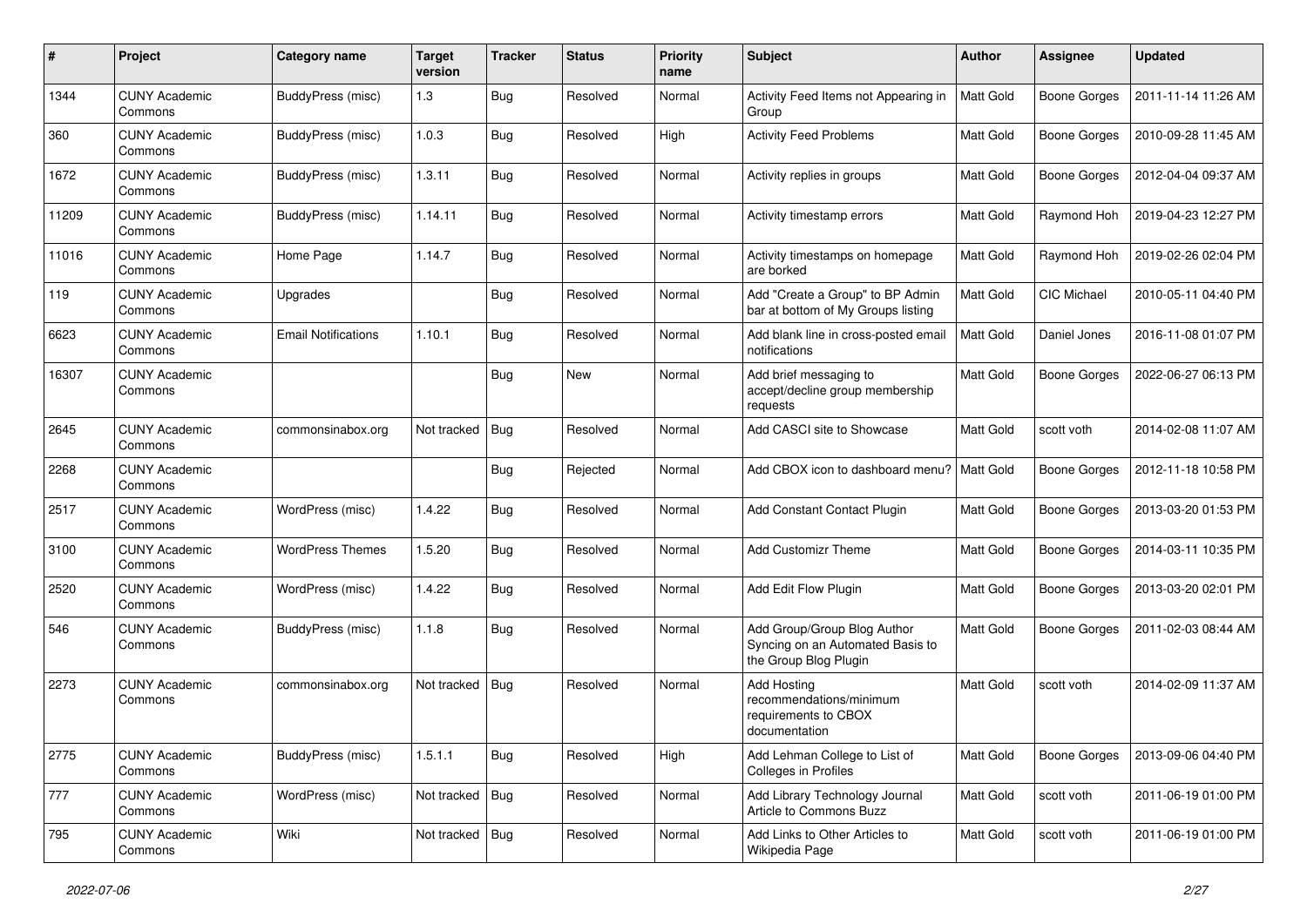| #     | Project                         | <b>Category name</b> | Target<br>version | <b>Tracker</b> | <b>Status</b> | <b>Priority</b><br>name | Subject                                                        | <b>Author</b>    | Assignee            | <b>Updated</b>      |
|-------|---------------------------------|----------------------|-------------------|----------------|---------------|-------------------------|----------------------------------------------------------------|------------------|---------------------|---------------------|
| 3201  | <b>CUNY Academic</b><br>Commons | commonsinabox.org    | Not tracked       | <b>Bug</b>     | Resolved      | Normal                  | Add MuseCommons to the<br>Showcase                             | Matt Gold        | scott voth          | 2014-07-12 01:29 PM |
| 95    | <b>CUNY Academic</b><br>Commons | Upgrades             |                   | Bug            | Resolved      | Normal                  | Add News/Dev Blog feeds to News<br>Page                        | <b>Matt Gold</b> | Boone Gorges        | 2009-12-09 12:23 PM |
| 2380  | <b>CUNY Academic</b><br>Commons | commonsinabox.org    |                   | Bug            | Resolved      | High                    | Add search to Commonsinabox.org                                | Matt Gold        | <b>Boone Gorges</b> | 2013-03-20 11:41 AM |
| 2538  | <b>CUNY Academic</b><br>Commons | WordPress (misc)     | 1.4.25            | Bug            | Resolved      | High                    | Add security plugins                                           | Matt Gold        | Boone Gorges        | 2013-04-22 10:37 AM |
| 2918  | <b>CUNY Academic</b><br>Commons | WordPress (misc)     | 1.5.11            | Bug            | Resolved      | Normal                  | Add Sensitive WP Theme                                         | Matt Gold        | Boone Gorges        | 2013-12-03 03:17 PM |
| 1549  | <b>CUNY Academic</b><br>Commons | WordPress (misc)     | 1.3.5             | Bug            | Resolved      | Normal                  | Add SOPA Protest Plugin                                        | Matt Gold        | Boone Gorges        | 2012-01-17 06:19 PM |
| 727   | <b>CUNY Academic</b><br>Commons | WordPress (misc)     | 1.2.1             | Bug            | Resolved      | Normal                  | Add The Erudite Theme                                          | Matt Gold        | Raymond Hoh         | 2011-05-01 05:02 AM |
| 2210  | <b>CUNY Academic</b><br>Commons | WordPress (misc)     | 1.4.9             | Bug            | Resolved      | Normal                  | Add Twenty Twelve Theme                                        | Matt Gold        | Boone Gorges        | 2012-11-01 10:26 AM |
| 2429  | <b>CUNY Academic</b><br>Commons | WordPress (misc)     |                   | Bug            | Rejected      | Normal                  | Add User Switching Plugin?                                     | <b>Matt Gold</b> | Boone Gorges        | 2013-02-28 10:51 AM |
| 4111  | <b>CUNY Academic</b><br>Commons | commonsinabox.org    | Not tracked       | <b>Bug</b>     | Resolved      | Normal                  | Add Virginia DH site to CBOX<br>showcase                       | <b>Matt Gold</b> | scott voth          | 2015-06-08 10:01 PM |
| 2960  | <b>CUNY Academic</b><br>Commons | WordPress (misc)     | 1.5.16            | Bug            | Resolved      | Normal                  | Add WP Accessibility Plugin                                    | Matt Gold        | Boone Gorges        | 2014-02-01 02:55 PM |
| 5516  | <b>CUNY Academic</b><br>Commons | Social Paper         | 1.9.19            | <b>Bug</b>     | Rejected      | Normal                  | Adding a link to Social Paper jumps<br>position to top of page | Matt Gold        | Boone Gorges        | 2016-06-21 09:54 PM |
| 13581 | <b>CUNY Academic</b><br>Commons | Group Library        |                   | Bug            | Rejected      | Normal                  | Adding link to library didn't generate<br>notification email   | Matt Gold        | Raymond Hoh         | 2020-11-17 12:33 PM |
| 56    | <b>CUNY Academic</b><br>Commons | BuddyPress (misc)    |                   | Bug            | Resolved      | Normal                  | Addition of a Profile Field Option<br>Removes Existing One     | Matt Gold        | Zach Davis          | 2009-10-27 05:14 PM |
| 10209 | <b>CUNY Academic</b><br>Commons | BuddyPress (misc)    | 1.13.8            | Bug            | Resolved      | Normal                  | Additional login prompt                                        | Matt Gold        | Raymond Hoh         | 2018-08-29 03:23 PM |
| 84    | <b>CUNY Academic</b><br>Commons | Upgrades             |                   | Bug            | Resolved      | Normal                  | <b>Additional QA round</b>                                     | Matt Gold        | Zach Davis          | 2010-05-11 04:54 PM |
| 3574  | <b>CUNY Academic</b><br>Commons | My Commons           |                   | Bug            | Duplicate     | Normal                  | Address awkward possessive cases<br>on My Commons page         | <b>Matt Gold</b> | Raymond Hoh         | 2015-04-13 04:41 PM |
| 2733  | <b>CUNY Academic</b><br>Commons | Public Portfolio     | 1.6               | <b>Bug</b>     | Resolved      | Normal                  | Address UX issues in Profile<br>submenu on admin bar           | Matt Gold        | Chris Stein         | 2014-03-31 10:52 PM |
| 1419  | <b>CUNY Academic</b><br>Commons | Wiki                 | 1.3               | Bug            | Rejected      | Normal                  | Ajax autosuggest on wiki tags not<br>working                   | Matt Gold        | Boone Gorges        | 2011-12-12 03:51 PM |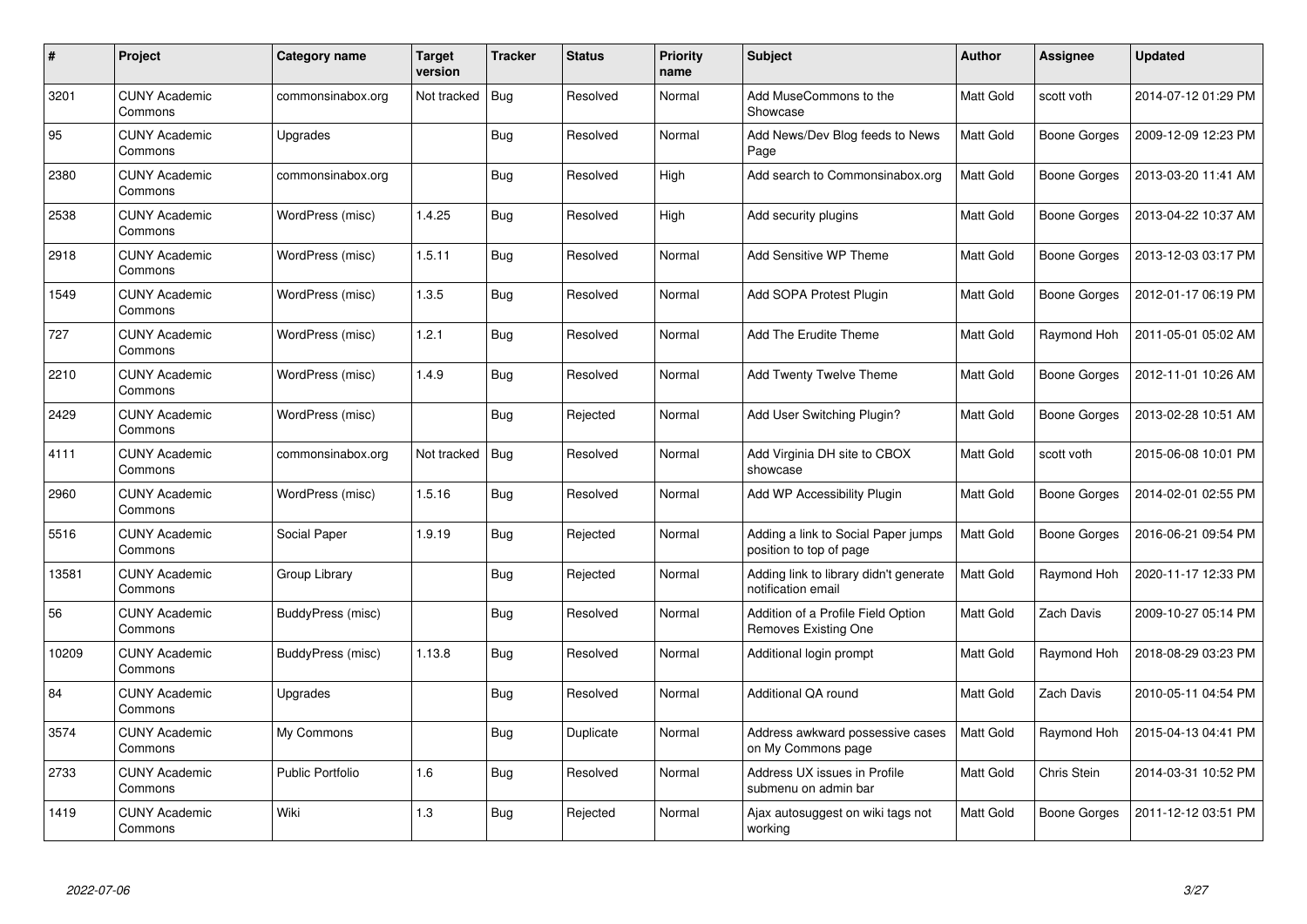| $\pmb{\#}$ | Project                         | Category name           | <b>Target</b><br>version | <b>Tracker</b> | <b>Status</b> | <b>Priority</b><br>name | <b>Subject</b>                                                                   | <b>Author</b>    | <b>Assignee</b>     | <b>Updated</b>      |
|------------|---------------------------------|-------------------------|--------------------------|----------------|---------------|-------------------------|----------------------------------------------------------------------------------|------------------|---------------------|---------------------|
| 1145       | <b>CUNY Academic</b><br>Commons | BuddyPress (misc)       | 1.2.5                    | Bug            | Resolved      | Low                     | Alert Box on Group Join                                                          | <b>Matt Gold</b> | <b>Boone Gorges</b> | 2011-09-12 05:56 PM |
| 115        | <b>CUNY Academic</b><br>Commons | Upgrades                |                          | Bug            | Resolved      | High                    | Alliw spreadsheet attachments on<br>forum posts                                  | Matt Gold        | <b>Boone Gorges</b> | 2009-12-06 12:13 AM |
| 2833       | <b>CUNY Academic</b><br>Commons | <b>Group Files</b>      | 1.6                      | <b>Bug</b>     | Resolved      | Normal                  | Allow silent file deletions                                                      | Matt Gold        | <b>Boone Gorges</b> | 2014-03-21 03:50 PM |
| 2755       | <b>CUNY Academic</b><br>Commons | BuddyPress (misc)       | 1.5.1                    | <b>Bug</b>     | Resolved      | Normal                  | Alphabetize list of colleges in<br>positions drop-down                           | Matt Gold        | Boone Gorges        | 2013-08-29 09:30 AM |
| 5221       | <b>CUNY Academic</b><br>Commons | Reply By Email          | 1.10                     | Bug            | Resolved      | Normal                  | Alter Error messages for RBE                                                     | Matt Gold        | Raymond Hoh         | 2016-10-24 02:11 AM |
| 3223       | <b>CUNY Academic</b><br>Commons | <b>Public Portfolio</b> | 1.7                      | Bug            | Resolved      | Low                     | Alter Profile Editing Unsaved Text<br><b>Warning Feature</b>                     | Matt Gold        | <b>Boone Gorges</b> | 2014-09-22 09:18 PM |
| 1412       | <b>CUNY Academic</b><br>Commons | BuddyPress (misc)       | 1.3                      | Bug            | Resolved      | Normal                  | Alter text on pop-up message about<br>role field                                 | Matt Gold        | Boone Gorges        | 2011-12-08 12:58 PM |
| 2845       | <b>CUNY Academic</b><br>Commons | BuddyPress (misc)       | 1.5.7                    | Bug            | Resolved      | Normal                  | Anchor errors with bp activity items<br>created from associated blog<br>postings | Matt Gold        | Boone Gorges        | 2013-11-01 08:15 PM |
| 470        | <b>CUNY Academic</b><br>Commons | WordPress (misc)        | 1.0.3                    | Bug            | Duplicate     | Normal                  | Atahualpa Theme problems following   Matt Gold<br>site upgrade                   |                  | Boone Gorges        | 2010-12-13 10:59 AM |
| 4315       | <b>CUNY Academic</b><br>Commons | WordPress (misc)        | Not tracked              | Bug            | Resolved      | Normal                  | Authentication request                                                           | Matt Gold        | <b>Boone Gorges</b> | 2015-07-21 05:55 PM |
| 2684       | <b>CUNY Academic</b><br>Commons | WordPress (misc)        |                          | Bug            | Rejected      | Normal                  | Authentication/Cookie problems                                                   | Matt Gold        | Boone Gorges        | 2013-07-25 10:09 PM |
| 606        | <b>CUNY Academic</b><br>Commons | BuddyPress (misc)       | 1.1.10                   | Bug            | Rejected      | Low                     | Avatars don't show up in list of<br>members on group invite tool                 | Matt Gold        | <b>Boone Gorges</b> | 2011-02-24 11:47 PM |
| 1401       | <b>CUNY Academic</b><br>Commons | BuddyPress (misc)       | 1.4                      | Bug            | Resolved      | Low                     | Avoiding really long blog names                                                  | <b>Matt Gold</b> | Dominic Giglio      | 2012-07-16 01:02 PM |
| 9235       | <b>CUNY Academic</b><br>Commons | Reply By Email          | 1.14                     | <b>Bug</b>     | Resolved      | Normal                  | Better RBE error messaging when<br>duplicate content is detected                 | Matt Gold        | Raymond Hoh         | 2018-11-14 10:35 AM |
| 173        | <b>CUNY Academic</b><br>Commons | BuddyPress (misc)       |                          | Bug            | Resolved      | Normal                  | Blockquote display cut off in mac<br>browsers                                    | Matt Gold        | Boone Gorges        | 2010-05-11 04:58 PM |
| 5556       | <b>CUNY Academic</b><br>Commons | WordPress (misc)        | 1.9.16                   | Bug            | Resolved      | Normal                  | Blog comment leads to unauthorized<br>post warning                               | Matt Gold        | <b>Boone Gorges</b> | 2016-05-21 11:12 PM |
| 419        | <b>CUNY Academic</b><br>Commons | WordPress (misc)        | 1.1.1                    | <b>Bug</b>     | Resolved      | Normal                  | <b>Blog/Blog Post Featured Content</b><br><b>Widget Errors</b>                   | Matt Gold        | CIC Michael         | 2010-12-07 08:14 AM |
| 65         | <b>CUNY Academic</b><br>Commons | WordPress (misc)        |                          | <b>Bug</b>     | Resolved      | Normal                  | Blogs not accepting doc and docx<br>files as extensions                          | Matt Gold        | Matt Gold           | 2009-11-17 10:04 PM |
| 8793       | <b>CUNY Academic</b><br>Commons | Help/Codex              | 1.12.3                   | Bug            | Resolved      | Normal                  | Bold email address on help page                                                  | Matt Gold        | Paige Dupont        | 2017-11-28 11:21 AM |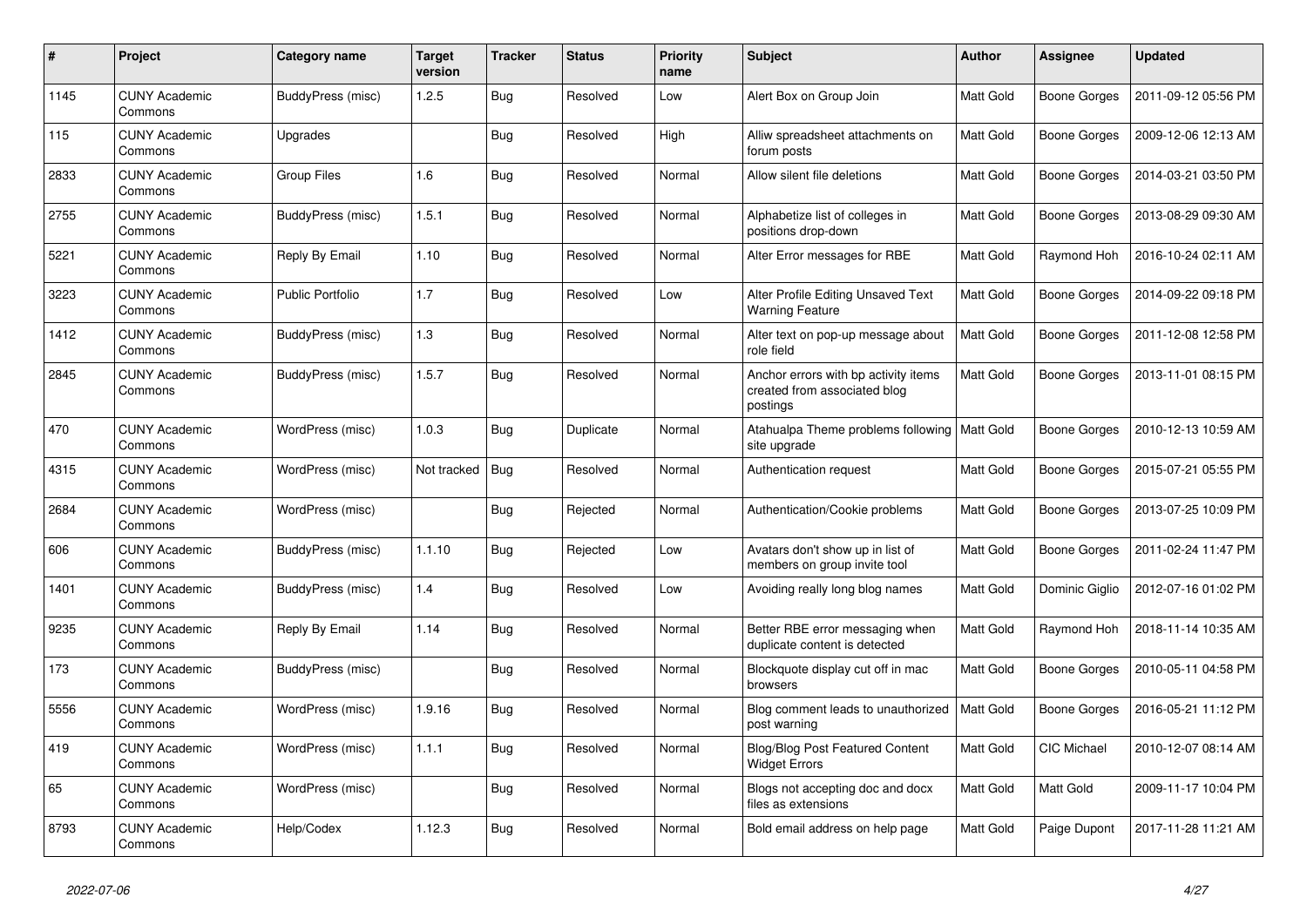| #    | Project                         | <b>Category name</b>   | Target<br>version | <b>Tracker</b> | <b>Status</b> | <b>Priority</b><br>name | <b>Subject</b>                                                                | <b>Author</b>    | Assignee     | <b>Updated</b>      |
|------|---------------------------------|------------------------|-------------------|----------------|---------------|-------------------------|-------------------------------------------------------------------------------|------------------|--------------|---------------------|
| 5128 | <b>CUNY Academic</b><br>Commons | Group Forums           | 1.9.5             | Bug            | Resolved      | Normal                  | Botched forum display of posting to<br>multiple groups info                   | <b>Matt Gold</b> | Daniel Jones | 2016-01-19 03:13 PM |
| 482  | <b>CUNY Academic</b><br>Commons | WordPress (misc)       | 1.1.4             | <b>Bug</b>     | Resolved      | Normal                  | BP Admin Bar Display Error                                                    | Matt Gold        | Boone Gorges | 2010-12-16 08:45 AM |
| 109  | <b>CUNY Academic</b><br>Commons | Upgrades               |                   | Bug            | Resolved      | Normal                  | BP Admin Bar doesn't appear on<br>login screen                                | Matt Gold        | Boone Gorges | 2010-05-11 05:21 PM |
| 527  | <b>CUNY Academic</b><br>Commons | BuddyPress (misc)      | 1.1.7             | Bug            | Resolved      | Low                     | BP Admin Bar Doesn't Show up on<br>Cityscape Theme                            | Matt Gold        | Boone Gorges | 2011-01-04 03:39 PM |
| 796  | <b>CUNY Academic</b><br>Commons | Wiki                   | 1.2.4             | Bug            | Resolved      | Normal                  | BP Admin Bar Header Margin                                                    | Matt Gold        | Raymond Hoh  | 2011-06-07 02:37 PM |
| 340  | <b>CUNY Academic</b><br>Commons | BuddyPress (misc)      | 1.1               | Bug            | Resolved      | High                    | BP Admin Bar Menu Mouseover<br>Areas Too Sensitive                            | Matt Gold        | Boone Gorges | 2010-12-01 09:48 AM |
| 235  | <b>CUNY Academic</b><br>Commons | BuddyPress (misc)      |                   | Bug            | Resolved      | Normal                  | BP Admin Bar Not Appearing on<br>Help Blog                                    | Matt Gold        | Boone Gorges | 2010-05-20 06:15 PM |
| 82   | <b>CUNY Academic</b><br>Commons | Upgrades               |                   | Bug            | Resolved      | Normal                  | BP Admin Styles/Subdomain blogs                                               | <b>Matt Gold</b> | CIC Michael  | 2010-05-20 03:10 PM |
| 1321 | <b>CUNY Academic</b><br>Commons | BuddyPress (misc)      | 1.2.5             | Bug            | Duplicate     | Normal                  | BP Doc Comment Doesn't Show Up<br>on Doc (but does appear in group<br>stream) | Matt Gold        | Boone Gorges | 2011-11-04 08:04 AM |
| 2651 | <b>NYCDH Community Site</b>     |                        |                   | Bug            | Rejected      | Normal                  | BP Doc save button returns users to<br>doc directory instead of to group      | <b>Matt Gold</b> | Boone Gorges | 2013-08-02 12:47 PM |
| 9105 | <b>CUNY Academic</b><br>Commons | <b>BuddyPress Docs</b> | 1.12.7            | Bug            | Resolved      | Urgent                  | BP doc titles/dates messed up                                                 | Matt Gold        | Boone Gorges | 2018-01-23 11:00 AM |
| 905  | <b>CUNY Academic</b><br>Commons | BuddyPress (misc)      | 1.2.4             | Bug            | Resolved      | Low                     | BP Docs Authentication Issue                                                  | Matt Gold        | Boone Gorges | 2011-07-12 01:39 PM |
| 992  | <b>CUNY Academic</b><br>Commons | BuddyPress (misc)      | 1.2.5             | Bug            | Resolved      | Normal                  | BP Docs comments show up on WP<br>Dashboard                                   | Matt Gold        | Boone Gorges | 2011-07-19 02:17 PM |
| 993  | <b>CUNY Academic</b><br>Commons | BuddyPress (misc)      | 1.2.5             | <b>Bug</b>     | Resolved      | Low                     | <b>BP Docs Notification Issue</b>                                             | Matt Gold        | Boone Gorges | 2011-07-20 12:10 AM |
| 806  | <b>CUNY Academic</b><br>Commons | BuddyPress (misc)      | 1.2.4             | Bug            | Resolved      | Normal                  | <b>BP Docs Notification Throttling</b><br><b>Issues</b>                       | <b>Matt Gold</b> | Boone Gorges | 2011-06-08 12:17 PM |
| 3289 | NYCDH Community Site            |                        |                   | Bug            | Resolved      | Normal                  | BP Docs revision overflowing div<br>containers                                | Matt Gold        | Raymond Hoh  | 2014-06-26 05:19 PM |
| 1616 | <b>CUNY Academic</b><br>Commons | BuddyPress (misc)      | 1.3.7             | Bug            | Resolved      | Low                     | BP Docs timeout issue                                                         | Matt Gold        | Boone Gorges | 2012-02-21 03:23 PM |
| 3265 | <b>CUNY Academic</b><br>Commons | Reply By Email         | Not tracked       | Bug            | Resolved      | Normal                  | BPE Duplicate message issue                                                   | Matt Gold        | Matt Gold    | 2014-06-11 10:59 PM |
| 783  | <b>CUNY Academic</b><br>Commons | BuddyPress (misc)      | 1.2.4             | Bug            | Resolved      | Normal                  | Broken Avatar Images                                                          | Matt Gold        | Boone Gorges | 2011-06-06 02:49 PM |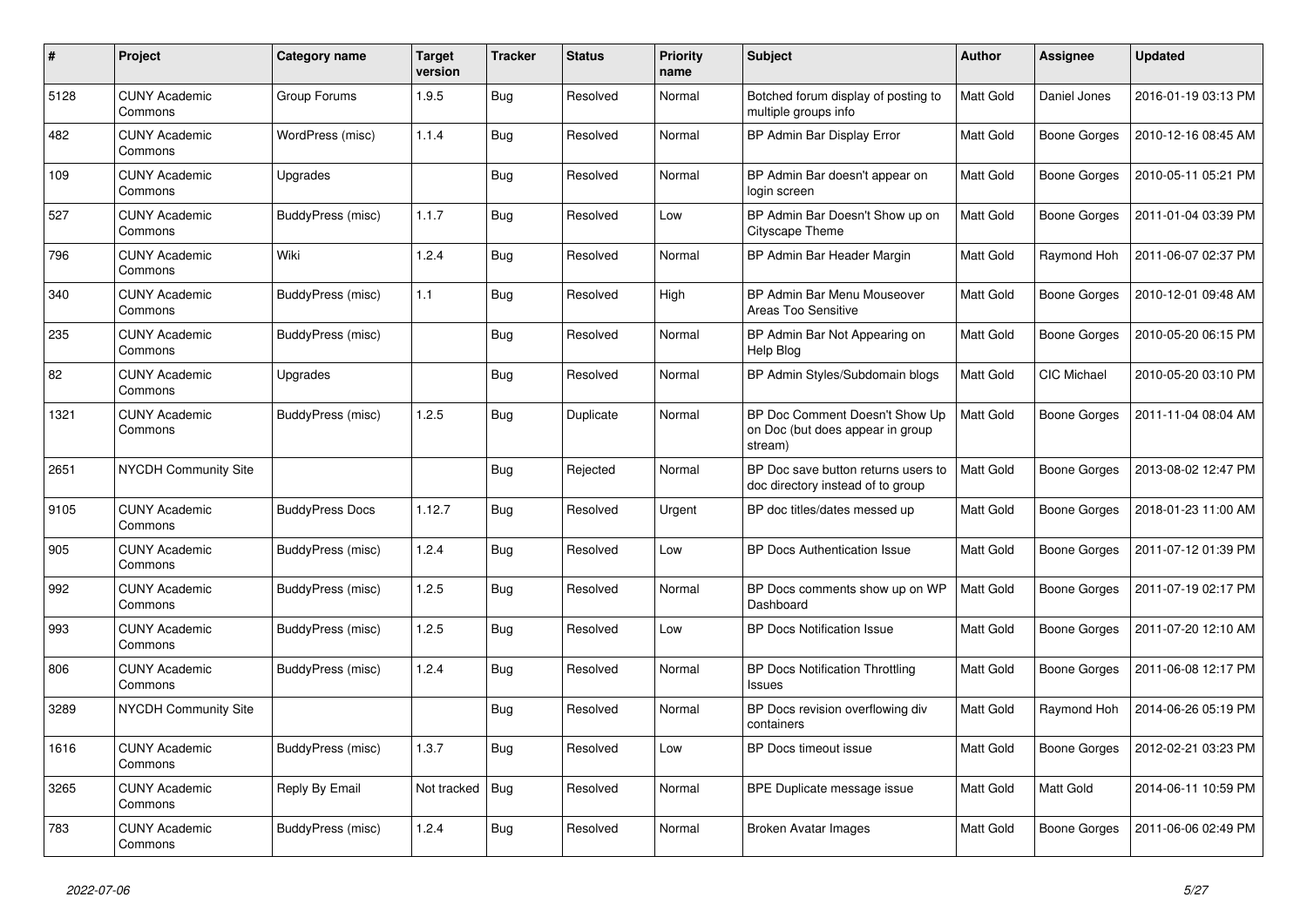| #              | Project                         | Category name             | <b>Target</b><br>version | <b>Tracker</b> | <b>Status</b> | <b>Priority</b><br>name | <b>Subject</b>                                                   | <b>Author</b>    | Assignee            | <b>Updated</b>      |
|----------------|---------------------------------|---------------------------|--------------------------|----------------|---------------|-------------------------|------------------------------------------------------------------|------------------|---------------------|---------------------|
| 138            | <b>CUNY Academic</b><br>Commons | BuddyPress (misc)         |                          | <b>Bug</b>     | Resolved      | Normal                  | Broken Links in Forum Notification<br>Emails                     | <b>Matt Gold</b> | Boone Gorges        | 2010-03-02 07:59 PM |
| 15228          | <b>CUNY Academic</b><br>Commons | BuddyPress (misc)         | 1.19.3                   | <b>Bug</b>     | Resolved      | Normal                  | Broken site icon in "Sites Across"<br><b>CUNY Listing</b>        | Matt Gold        | Raymond Hoh         | 2022-01-26 07:48 PM |
| 3581           | <b>CUNY Academic</b><br>Commons | <b>BuddyPress Docs</b>    | 1.7.1                    | Bug            | Resolved      | Normal                  | <b>BuddyPress Docs Line Break issue</b>                          | Matt Gold        | Boone Gorges        | 2014-10-20 02:56 PM |
| 3809           | <b>CUNY Academic</b><br>Commons | BuddyPress (misc)         | 1.7.17                   | <b>Bug</b>     | Resolved      | Normal                  | BuddyPress member filters not<br>working correctly               | Matt Gold        | Matt Gold           | 2015-03-22 01:03 AM |
| $\overline{7}$ | <b>CUNY Academic</b><br>Commons | BuddyPress (misc)         |                          | <b>Bug</b>     | Resolved      | Normal                  | BuddyPress theme error on iPhone                                 | Matt Gold        | Boone Gorges        | 2009-09-15 07:39 PM |
| 2293           | <b>CUNY Academic</b><br>Commons | commonsinabox.org         |                          | <b>Bug</b>     | Resolved      | Normal                  | Building community on<br>commonsinabox.org - add members<br>page | Matt Gold        | Chris Stein         | 2012-11-25 03:43 PM |
| 467            | <b>CUNY Academic</b><br>Commons | BuddyPress (misc)         | Not tracked              | <b>Bug</b>     | Resolved      | Low                     | CAC Blog no longer listed on<br>BP-Admin Bar "My Blogs" list     | <b>Matt Gold</b> | Boone Gorges        | 2010-12-21 12:38 PM |
| 2737           | <b>CUNY Academic</b><br>Commons | BuddyPress (misc)         | 1.5.0.2                  | <b>Bug</b>     | Resolved      | Urgent                  | CAC Not allowing CUNY Addresses<br>to Register                   | Matt Gold        | Boone Gorges        | 2013-08-26 05:43 PM |
| 9148           | <b>CUNY Academic</b><br>Commons | Layout                    | 1.12.11                  | <b>Bug</b>     | Resolved      | Normal                  | CAC on Microsoft Edge                                            | Matt Gold        | Matt Gold           | 2018-03-27 11:34 AM |
| 4180           | <b>CUNY Academic</b><br>Commons | WordPress (misc)          | Not tracked              | <b>Bug</b>     | Resolved      | High                    | Cache issues: site deletion process                              | Matt Gold        | Boone Gorges        | 2016-02-07 10:05 PM |
| 1657           | <b>CUNY Academic</b><br>Commons | BuddyPress (misc)         | 1.3.10                   | <b>Bug</b>     | Resolved      | Normal                  | Caching Issues                                                   | Matt Gold        |                     | 2012-04-04 10:17 AM |
| 3654           | <b>CUNY Academic</b><br>Commons | Group Forums              | 1.7.4                    | <b>Bug</b>     | Resolved      | Normal                  | can only attached one file to a forum<br>post                    | <b>Matt Gold</b> | Boone Gorges        | 2014-11-21 10:42 AM |
| 9107           | <b>CUNY Academic</b><br>Commons | Non-CUNY sign up<br>codes | 1.12.7                   | Bug            | Resolved      | Normal                  | Can't add group to non-CUNY<br>sign-up code                      | Matt Gold        | Boone Gorges        | 2018-01-23 04:15 PM |
| 2114           | <b>CUNY Academic</b><br>Commons | WordPress (misc)          |                          | <b>Bug</b>     | Rejected      | Low                     | Can't find config settings for Simpler<br>iPaper plugin          | Matt Gold        | Dominic Giglio      | 2012-12-18 09:54 AM |
| 9875           | <b>CUNY Academic</b><br>Commons | Messages                  | 1.13.3                   | Bug            | Resolved      | Low                     | Can't mark message as read                                       | Matt Gold        | <b>Boone Gorges</b> | 2018-06-01 07:54 PM |
| 810            | <b>CUNY Academic</b><br>Commons | BuddyPress (misc)         | 1.2.4                    | <b>Bug</b>     | Resolved      | Normal                  | Can't see all blogs in "My Blogs"                                | Matt Gold        | Boone Gorges        | 2011-07-12 10:51 PM |
| 315            | <b>CUNY Academic</b><br>Commons | WordPress (misc)          | 1.0.3                    | <b>Bug</b>     | Resolved      | Normal                  | Can't upload images to gallery                                   | Matt Gold        | Boone Gorges        | 2010-09-08 02:24 PM |
| 4057           | <b>CUNY Academic</b><br>Commons | <b>BuddyPress Docs</b>    | 1.8.1                    | <b>Bug</b>     | Resolved      | Normal                  | Canceling edit mode of BP Doc<br>reloads editing screen          | Matt Gold        | Boone Gorges        | 2015-06-01 03:08 PM |
| 205            | <b>CUNY Academic</b><br>Commons | BuddyPress (misc)         |                          | <b>Bug</b>     | Resolved      | High                    | <b>Cannot Create Account</b>                                     | Matt Gold        | Boone Gorges        | 2010-05-20 03:18 PM |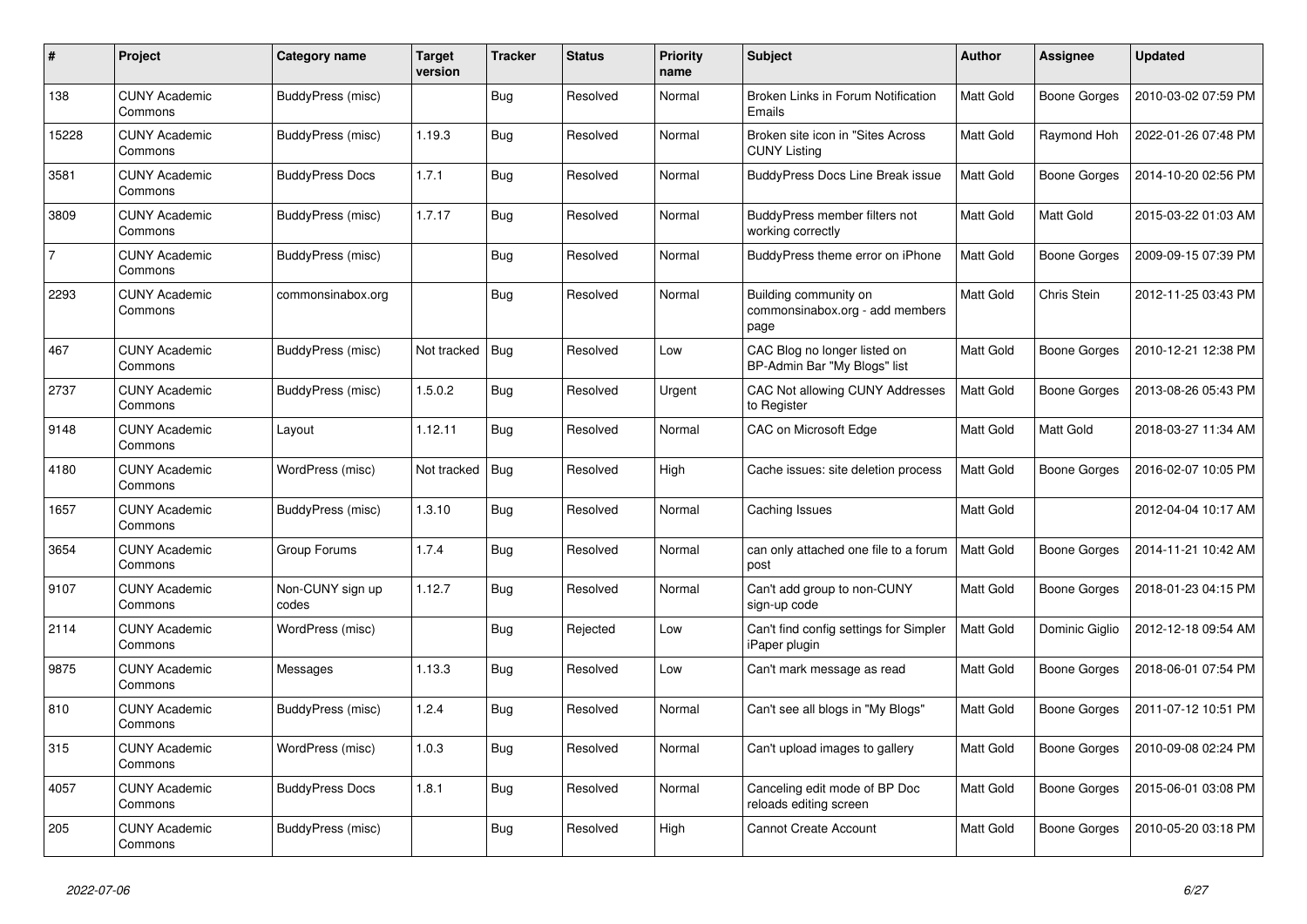| #    | Project                         | Category name            | <b>Target</b><br>version | <b>Tracker</b> | <b>Status</b> | <b>Priority</b><br>name | Subject                                                                                               | Author           | <b>Assignee</b>         | <b>Updated</b>      |
|------|---------------------------------|--------------------------|--------------------------|----------------|---------------|-------------------------|-------------------------------------------------------------------------------------------------------|------------------|-------------------------|---------------------|
| 2274 | <b>CUNY Academic</b><br>Commons | commonsinabox.org        | Not tracked              | Bug            | Rejected      | Normal                  | CBOX - group names on group<br>pages                                                                  | <b>Matt Gold</b> | <b>Boone Gorges</b>     | 2012-11-20 02:05 PM |
| 2270 | <b>CUNY Academic</b><br>Commons | commonsinabox.org        | Not tracked              | <b>Bug</b>     | Rejected      | Normal                  | CBOX group sign up - default email<br>setting                                                         | Matt Gold        | <b>Boone Gorges</b>     | 2012-11-20 03:51 PM |
| 2349 | <b>CUNY Academic</b><br>Commons | commonsinabox.org        |                          | Bug            | Resolved      | High                    | CBOX header image position off                                                                        | Matt Gold        | <b>Boone Gorges</b>     | 2012-12-15 10:21 PM |
| 2354 | <b>CUNY Academic</b><br>Commons | commonsinabox.org        |                          | Bug            | Rejected      | Low                     | CBOX header mouseover issue                                                                           | Matt Gold        | <b>Bowe</b><br>Frankema | 2014-05-01 08:02 PM |
| 2279 | <b>CUNY Academic</b><br>Commons | commonsinabox.org        | Not tracked              | Bug            | Resolved      | Low                     | CBOX mention system rewrites<br>twitter links                                                         | Matt Gold        | <b>Boone Gorges</b>     | 2012-11-20 07:41 PM |
| 3823 | <b>CUNY Academic</b><br>Commons | commonsinabox.org        | Not tracked              | Bug            | Resolved      | Normal                  | CBOX styling issue                                                                                    | Matt Gold        | <b>Boone Gorges</b>     | 2015-02-23 03:33 PM |
| 2275 | <b>CUNY Academic</b><br>Commons | commonsinabox.org        | Not tracked              | Bug            | Resolved      | Normal                  | <b>CBOX</b> support requests                                                                          | Matt Gold        | <b>Boone Gorges</b>     | 2012-11-20 02:05 PM |
| 2971 | JustPublics@365<br>MediaCamp    |                          |                          | <b>Bug</b>     | Resolved      | Normal                  | <b>CBOX Theme Error</b>                                                                               | Matt Gold        | Raymond Hoh             | 2014-01-24 09:00 PM |
| 2284 | <b>CUNY Academic</b><br>Commons | commonsinabox.org        |                          | <b>Bug</b>     | Rejected      | Normal                  | cbox.org forum link error from profile<br>page                                                        | <b>Matt Gold</b> | <b>Boone Gorges</b>     | 2012-11-20 08:02 PM |
| 1853 | <b>CUNY Academic</b><br>Commons | WordPress (misc)         | Not tracked              | <b>Bug</b>     | Resolved      | Normal                  | CDev public?                                                                                          | Matt Gold        |                         | 2012-04-24 06:20 PM |
| 1902 | <b>CUNY Academic</b><br>Commons | WordPress (misc)         | Not tracked              | Bug            | Resolved      | Normal                  | CF access to home page slide<br>creation                                                              | <b>Matt Gold</b> | <b>Boone Gorges</b>     | 2012-05-22 09:04 AM |
| 2029 | <b>CUNY Academic</b><br>Commons | WordPress (misc)         | 1.4.11                   | Bug            | Resolved      | Normal                  | CForms error                                                                                          | Matt Gold        | Dominic Giglio          | 2012-11-17 02:15 PM |
| 2267 | <b>CUNY Academic</b><br>Commons |                          |                          | <b>Bug</b>     | Resolved      | Normal                  | Change "Cbox" to "CBOX" in<br>Dashboard Menu                                                          | <b>Matt Gold</b> | <b>Boone Gorges</b>     | 2012-11-18 11:01 PM |
| 646  | <b>CUNY Academic</b><br>Commons | BuddyPress (misc)        | 1.2                      | Bug            | Resolved      | Low                     | Change Error Message Non<br>Logged-In Users See When<br>Authorized Page is Requested<br>Without Login | Matt Gold        | <b>Boone Gorges</b>     | 2011-03-22 10:28 AM |
| 4079 | <b>CUNY Academic</b><br>Commons | Events                   | 1.8.6                    | <b>Bug</b>     | Resolved      | Normal                  | Change ical label for Events<br>Calendar                                                              | Matt Gold        | Raymond Hoh             | 2015-07-22 04:16 PM |
| 2776 | <b>CUNY Academic</b><br>Commons | <b>BuddyPress</b> (misc) | 1.5.2                    | Bug            | Resolved      | Normal                  | Change Name of SPS in College list                                                                    | <b>Matt Gold</b> | <b>Boone Gorges</b>     | 2013-09-11 08:19 PM |
| 29   | <b>CUNY Academic</b><br>Commons | Group Forums             |                          | <b>Bug</b>     | Resolved      | Low                     | Change user name display on<br><b>BbPress</b>                                                         | Matt Gold        | <b>Boone Gorges</b>     | 2009-10-19 03:27 PM |
| 314  | <b>CUNY Academic</b><br>Commons | <b>BuddyPress (misc)</b> | 1.0.2                    | <b>Bug</b>     | Resolved      | Normal                  | Changing Blog Title in BuddyPress<br>Menus                                                            | Matt Gold        | Boone Gorges            | 2010-09-02 10:59 AM |
| 1117 | <b>CUNY Academic</b><br>Commons | BuddyPress (misc)        | 1.2.5                    | <b>Bug</b>     | Resolved      | Normal                  | Character Display Error in Feed                                                                       | Matt Gold        | <b>Boone Gorges</b>     | 2011-09-12 06:29 PM |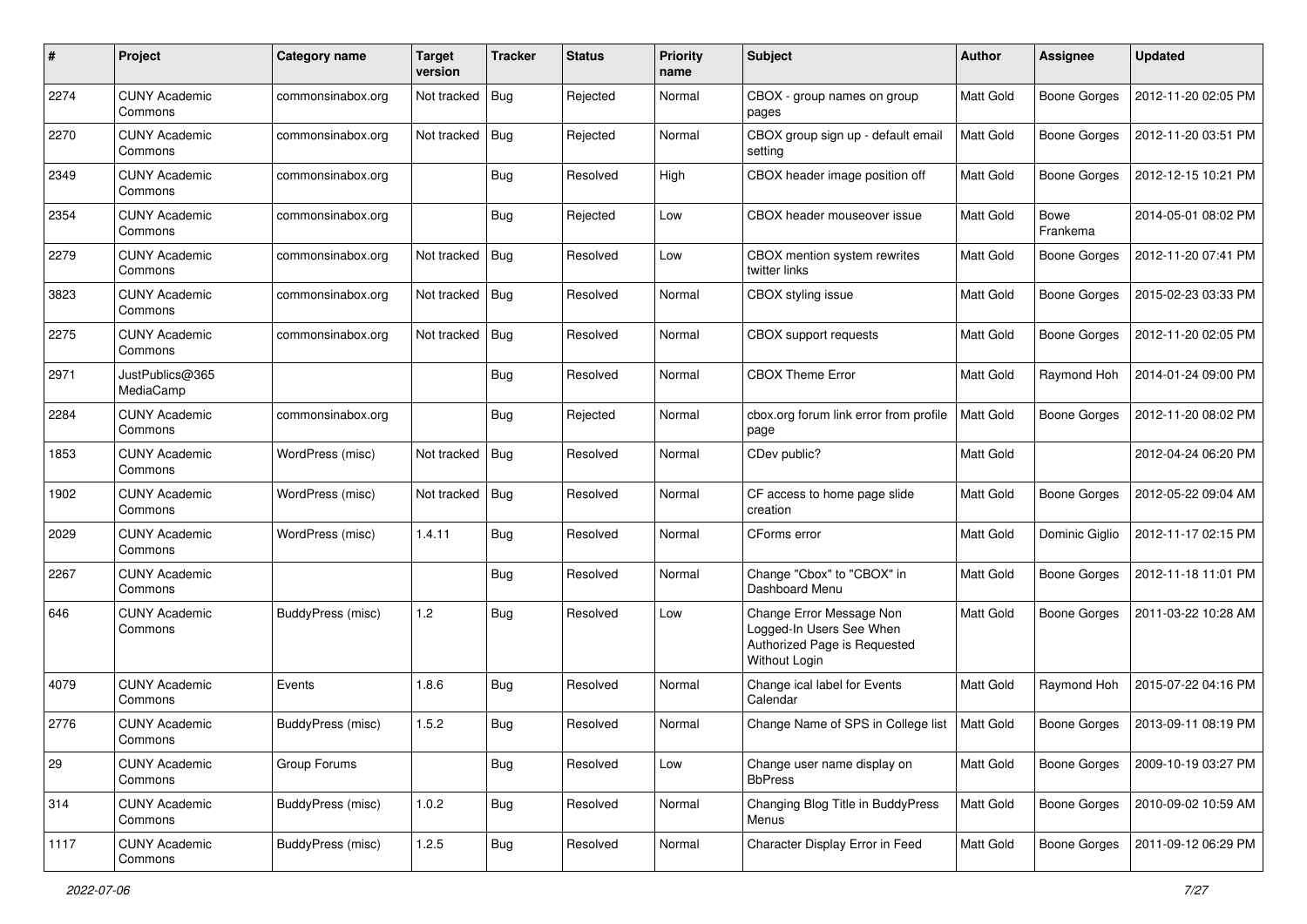| $\#$  | Project                         | Category name          | <b>Target</b><br>version | <b>Tracker</b> | <b>Status</b> | <b>Priority</b><br>name | <b>Subject</b>                                                     | <b>Author</b>    | Assignee            | <b>Updated</b>      |
|-------|---------------------------------|------------------------|--------------------------|----------------|---------------|-------------------------|--------------------------------------------------------------------|------------------|---------------------|---------------------|
| 147   | <b>CUNY Academic</b><br>Commons | Group Forums           |                          | Bug            | Resolved      | Normal                  | <b>Character Limit on Forum Post Titles</b>                        | <b>Matt Gold</b> | <b>Boone Gorges</b> | 2009-12-22 10:38 PM |
| 285   | <b>CUNY Academic</b><br>Commons | WordPress (misc)       | Not tracked              | Bug            | Rejected      | Normal                  | <b>Check Commons mailserver</b><br>configuration                   | Matt Gold        |                     | 2010-12-21 11:58 AM |
| 91    | <b>CUNY Academic</b><br>Commons | Upgrades               |                          | Bug            | Resolved      | Normal                  | <b>Check Plugin Styling</b>                                        | Matt Gold        | Chris Stein         | 2010-05-11 05:02 PM |
| 1951  | <b>CUNY Academic</b><br>Commons | WordPress (misc)       | Not tracked              | <b>Bug</b>     | Resolved      | Normal                  | Check RSS feed of GCDI site                                        | Matt Gold        | <b>Boone Gorges</b> | 2012-07-19 10:00 PM |
| 456   | <b>CUNY Academic</b><br>Commons | BuddyPress (misc)      | Not tracked              | Bug            | Resolved      | Normal                  | <b>Check Sitewide Plugins</b>                                      | Matt Gold        | Boone Gorges        | 2010-12-21 12:31 PM |
| 98    | <b>CUNY Academic</b><br>Commons | Wiki                   |                          | Bug            | Resolved      | High                    | CICDev Authentication request on<br>wiki                           | Matt Gold        | Lucas Thurston      | 2009-12-03 11:45 AM |
| 10563 | <b>CUNY Academic</b><br>Commons |                        | 1.13.12                  | <b>Bug</b>     | Resolved      | Urgent                  | cllicking on links from site menu<br>leads to 500 error            | Matt Gold        | <b>Boone Gorges</b> | 2018-10-23 10:48 AM |
| 174   | <b>CUNY Academic</b><br>Commons | BuddyPress (misc)      |                          | Bug            | Resolved      | Normal                  | College names no longer active links<br>on profiles                | Matt Gold        | Boone Gorges        | 2010-05-11 05:00 PM |
| 2044  | <b>CUNY Academic</b><br>Commons | WordPress (misc)       | 1.4.7                    | Bug            | Resolved      | Normal                  | Comment field asks for name info<br>when user logged in            | <b>Matt Gold</b> | Dominic Giglio      | 2012-10-11 08:34 PM |
| 116   | <b>CUNY Academic</b><br>Commons | Upgrades               |                          | Bug            | Resolved      | Low                     | Comment Out Popular Listing of<br>Members on Homepage              | Matt Gold        | <b>Boone Gorges</b> | 2009-12-09 12:51 PM |
| 1901  | <b>CUNY Academic</b><br>Commons | WordPress (misc)       | Not tracked              | <b>Bug</b>     | Rejected      | Normal                  | Commons Down                                                       | Matt Gold        |                     | 2012-05-22 09:59 AM |
| 12341 | <b>CUNY Academic</b><br>Commons |                        |                          | Bug            | Abandoned     | High                    | Commons down                                                       | Matt Gold        |                     | 2020-02-11 10:45 AM |
| 14951 | <b>CUNY Academic</b><br>Commons |                        | Not tracked              | Bug            | Resolved      | Normal                  | Commons down                                                       | Matt Gold        | <b>Boone Gorges</b> | 2021-11-23 04:21 PM |
| 2016  | <b>CUNY Academic</b><br>Commons | Server                 | Not tracked              | Bug            | Resolved      | Immediate               | Commons Down for a moment                                          | Matt Gold        |                     | 2012-08-06 02:14 PM |
| 2892  | <b>CUNY Academic</b><br>Commons | BuddyPress (misc)      |                          | <b>Bug</b>     | Rejected      | High                    | Commons homepage - blog column                                     | Matt Gold        | Boone Gorges        | 2013-11-14 01:00 PM |
| 7689  | <b>CUNY Academic</b><br>Commons |                        |                          | <b>Bug</b>     | Duplicate     | Immediate               | <b>Commons in Blank State</b>                                      | Matt Gold        | Boone Gorges        | 2017-02-15 10:19 PM |
| 1531  | <b>CUNY Academic</b><br>Commons | WordPress (misc)       | 1.3.4                    | Bug            | Resolved      | Urgent                  | Commons Only Viewable to<br>Logged-In Viewers                      | Matt Gold        | Boone Gorges        | 2012-01-12 12:50 AM |
| 3075  | <b>CUNY Academic</b><br>Commons | Server                 | Not tracked              | Bug            | Rejected      | Normal                  | Commons running slow?                                              | Matt Gold        | Boone Gorges        | 2014-05-06 01:45 PM |
| 5890  | <b>CUNY Academic</b><br>Commons | <b>Commons Profile</b> | 1.9.24                   | <b>Bug</b>     | Resolved      | Normal                  | Commons user profile erroneously<br>indicates a group for a member | Matt Gold        | Boone Gorges        | 2016-08-11 11:53 PM |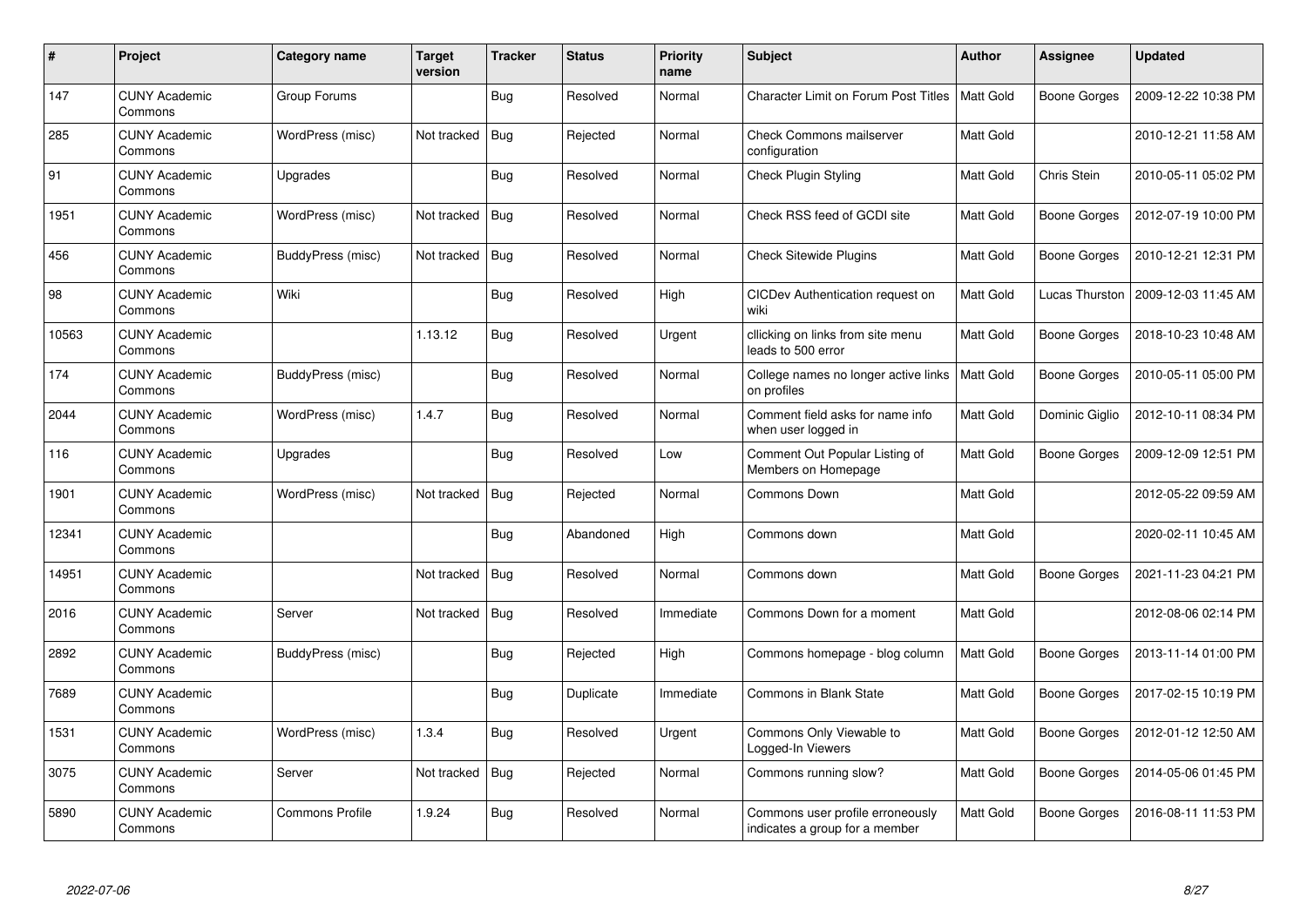| #     | Project                         | Category name            | <b>Target</b><br>version | <b>Tracker</b> | <b>Status</b> | <b>Priority</b><br>name | Subject                                                                            | Author    | Assignee            | <b>Updated</b>      |
|-------|---------------------------------|--------------------------|--------------------------|----------------|---------------|-------------------------|------------------------------------------------------------------------------------|-----------|---------------------|---------------------|
| 3769  | <b>CUNY Academic</b><br>Commons | <b>Public Portfolio</b>  | 1.7.12                   | Bug            | Resolved      | Normal                  | Completion mouseover on editing<br>version of profile is blank                     | Matt Gold | <b>Boone Gorges</b> | 2015-02-12 09:13 AM |
| 305   | <b>CUNY Academic</b><br>Commons | WordPress (misc)         | Not tracked              | Bug            | Resolved      | Normal                  | Confirmation emails not received                                                   | Matt Gold | <b>Boone Gorges</b> | 2010-09-08 11:00 AM |
| 440   | <b>CUNY Academic</b><br>Commons | WordPress (misc)         | 1.1.1                    | <b>Bug</b>     | Resolved      | Normal                  | Conflict between Image Uploader<br>and CAC Featured Content Plugin                 | Matt Gold | CIC Michael         | 2010-12-08 02:25 PM |
| 656   | <b>CUNY Academic</b><br>Commons | BuddyPress (misc)        | 1.2                      | Bug            | Resolved      | Low                     | Conflicting Email Subscription<br>Messages                                         | Matt Gold | <b>Boone Gorges</b> | 2011-04-10 10:10 PM |
| 16306 | <b>CUNY Academic</b><br>Commons | Messages                 | 2.0.2                    | <b>Bug</b>     | Resolved      | Normal                  | Confusing messaging on send<br>message page                                        | Matt Gold | Raymond Hoh         | 2022-06-29 11:31 AM |
| 1345  | <b>CUNY Academic</b><br>Commons | <b>BuddyPress</b> (misc) | 1.3                      | Bug            | Resolved      | Normal                  | <b>Consider Adding BuddyPress Group</b><br>for Community Admins and Mods<br>Plugin | Matt Gold | <b>Boone Gorges</b> | 2011-11-28 03:17 PM |
| 8161  | <b>CUNY Academic</b><br>Commons |                          |                          | <b>Bug</b>     | Rejected      | Normal                  | Contact form info sent to Commons<br>email                                         | Matt Gold | <b>Boone Gorges</b> | 2017-05-21 10:52 PM |
| 13949 | <b>CUNY Academic</b><br>Commons |                          | Not tracked              | Bug            | New           | Normal                  | Continued debugging of runaway<br>MySQL connections                                | Matt Gold | <b>Boone Gorges</b> | 2021-09-14 10:42 AM |
| 8463  | <b>CUNY Academic</b><br>Commons | <b>Public Portfolio</b>  | 1.11.9                   | Bug            | Resolved      | Normal                  | Continued issues with portfolio view<br>on mobile device                           | Matt Gold | Daniel Jones        | 2017-08-13 07:44 PM |
| 3152  | <b>CUNY Academic</b><br>Commons | WordPress (misc)         |                          | Bug            | Rejected      | Normal                  | Cookie/Session weirdness                                                           | Matt Gold | <b>Boone Gorges</b> | 2014-04-27 02:41 PM |
| 561   | <b>CUNY Academic</b><br>Commons | BuddyPress (misc)        |                          | <b>Bug</b>     | Resolved      | Normal                  | Copyright Violation                                                                | Matt Gold | Matt Gold           | 2011-02-05 03:10 PM |
| 81    | <b>CUNY Academic</b><br>Commons | Upgrades                 |                          | Bug            | Resolved      | Normal                  | Create a blog template                                                             | Matt Gold | CIC Michael         | 2009-12-02 08:17 PM |
| 2770  | <b>CUNY Academic</b><br>Commons | WordPress (misc)         |                          | <b>Bug</b>     | Resolved      | Normal                  | Create Access to Network Admin<br>from new Admin Bar                               | Matt Gold | <b>Boone Gorges</b> | 2013-09-10 12:31 PM |
| 2787  | <b>CUNY Academic</b><br>Commons |                          | Not tracked              | Bug            | Resolved      | Normal                  | Create annotated screenshot for<br>portfolio codex page                            | Matt Gold | scott voth          | 2014-02-08 02:38 PM |
| 3046  | <b>CUNY Academic</b><br>Commons | cuny.is                  | Not tracked              | <b>Bug</b>     | Resolved      | Urgent                  | Create CUNY.IS                                                                     | Matt Gold | <b>Boone Gorges</b> | 2014-02-18 06:55 PM |
| 1551  | <b>CUNY Academic</b><br>Commons | WordPress (misc)         | 1.3.5                    | Bug            | Resolved      | Normal                  | Create Front-Page SOPA Protest<br>page                                             | Matt Gold | <b>Boone Gorges</b> | 2012-01-17 09:32 PM |
| 746   | <b>CUNY Academic</b><br>Commons | BuddyPress (misc)        | 1.3                      | <b>Bug</b>     | Resolved      | Normal                  | Create Pop-Up Login Overlay                                                        | Matt Gold | Raymond Hoh         | 2011-05-16 06:32 PM |
| 3124  | <b>CUNY Academic</b><br>Commons | Design                   | 1.6                      | <b>Bug</b>     | Resolved      | Normal                  | Create small version of horizontal<br>logo image to include in HTML<br>Emails      | Matt Gold | Boone Gorges        | 2014-04-01 03:40 PM |
| 4660  | <b>CUNY Academic</b><br>Commons | Events                   | Not tracked   Bug        |                | Resolved      | High                    | Creating new event leads to<br>whitescreen                                         | Matt Gold | <b>Boone Gorges</b> | 2015-09-22 05:56 PM |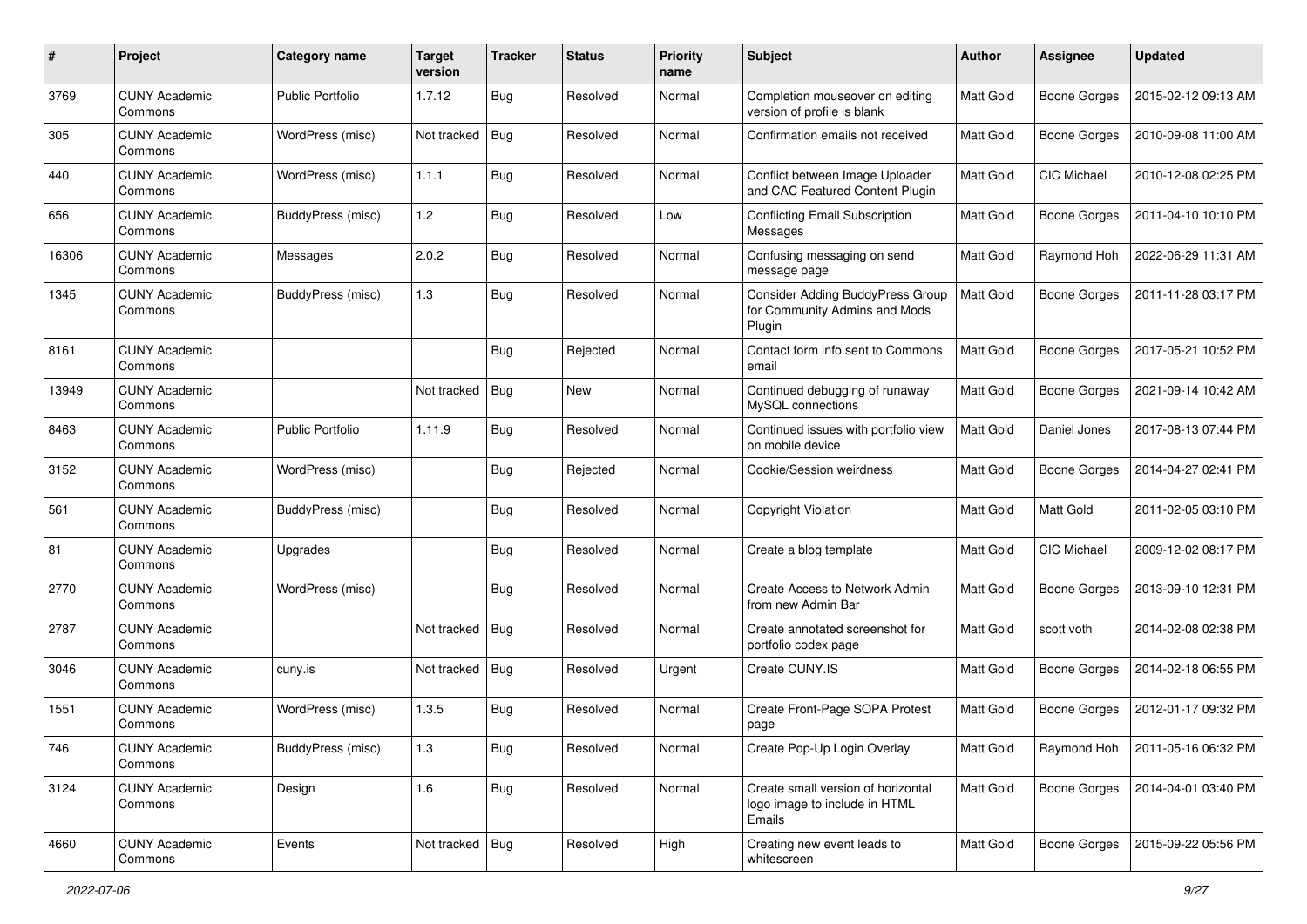| $\#$  | Project                         | Category name           | <b>Target</b><br>version | <b>Tracker</b> | <b>Status</b> | <b>Priority</b><br>name | <b>Subject</b>                                              | <b>Author</b>    | Assignee            | <b>Updated</b>      |
|-------|---------------------------------|-------------------------|--------------------------|----------------|---------------|-------------------------|-------------------------------------------------------------|------------------|---------------------|---------------------|
| 381   | <b>CUNY Academic</b><br>Commons | WordPress (misc)        | 1.1                      | Bug            | Resolved      | Normal                  | Cull old themes from site                                   | Matt Gold        | Matt Gold           | 2010-12-03 02:06 AM |
| 2959  | <b>CUNY Academic</b><br>Commons | WordPress (misc)        | Not tracked              | Bug            | Resolved      | Normal                  | <b>CUNY Academic Commons SEO</b><br>issues                  | <b>Matt Gold</b> | <b>Boone Gorges</b> | 2014-05-06 01:43 PM |
| 6126  | <b>CUNY Academic</b><br>Commons | Wiki                    | Not tracked              | Bug            | Resolved      | Normal                  | <b>CUNY DHI Guide</b>                                       | <b>Matt Gold</b> | <b>Boone Gorges</b> | 2016-10-09 02:59 PM |
| 10597 | <b>CUNY Academic</b><br>Commons | cuny.is                 | Not tracked              | <b>Bug</b>     | Resolved      | Normal                  | cuny.is admin unavailable                                   | Matt Gold        | Boone Gorges        | 2018-10-25 01:44 PM |
| 3788  | <b>CUNY Academic</b><br>Commons | cuny.is                 | 1.8.11                   | Bug            | Resolved      | Normal                  | CUNY.is default links?                                      | Matt Gold        | Boone Gorges        | 2015-09-25 12:53 AM |
| 3799  | <b>CUNY Academic</b><br>Commons | cuny.is                 | 1.7.12                   | Bug            | Resolved      | Normal                  | cuny.is issue                                               | Matt Gold        | Boone Gorges        | 2015-02-10 09:07 PM |
| 12335 | <b>CUNY Academic</b><br>Commons | cuny.is                 |                          | <b>Bug</b>     | Rejected      | Normal                  | cuny.is issue                                               | Matt Gold        | <b>Boone Gorges</b> | 2020-01-30 12:47 AM |
| 3079  | <b>CUNY Academic</b><br>Commons | cuny.is                 | Not tracked              | Bug            | Resolved      | Urgent                  | cuny.is request                                             | Matt Gold        | Boone Gorges        | 2014-02-26 07:47 PM |
| 3648  | <b>CUNY Academic</b><br>Commons | cuny.is                 | Not tracked              | Bug            | Resolved      | High                    | cuny.is request                                             | Matt Gold        | <b>Boone Gorges</b> | 2014-11-11 06:54 PM |
| 1784  | <b>CUNY Academic</b><br>Commons | BuddyPress (misc)       | 1.3.11                   | Bug            | Resolved      | Normal                  | Date/Content Problems on Forum<br>digest emails             | <b>Matt Gold</b> | Boone Gorges        | 2012-04-03 08:28 PM |
| 3131  | <b>CUNY Academic</b><br>Commons | Reply By Email          | Not tracked              | <b>Bug</b>     | Resolved      | Normal                  | Deactivated/Reactivated RBE                                 | Matt Gold        | <b>Boone Gorges</b> | 2014-03-25 01:11 PM |
| 3163  | <b>CUNY Academic</b><br>Commons | Reply By Email          | Not tracked              | Bug            | Resolved      | Normal                  | Deactivated/Reactivated RBE                                 | Matt Gold        | Matt Gold           | 2014-04-10 10:50 AM |
| 3362  | <b>CUNY Academic</b><br>Commons | <b>Public Portfolio</b> | 1.7.1                    | Bug            | Resolved      | Normal                  | Default display of profiles with no<br>info added           | Matt Gold        | Boone Gorges        | 2014-10-21 02:44 PM |
| 9242  | <b>NYCDH Community Site</b>     |                         |                          | Bug            | Resolved      | Normal                  | Default subscription to NYCDH<br>Announcements group        | Matt Gold        | Raymond Hoh         | 2018-02-22 12:47 PM |
| 556   | <b>CUNY Academic</b><br>Commons | WordPress (misc)        |                          | <b>Bug</b>     | Resolved      | Normal                  | Default Theme Broken after Upgrade   Matt Gold              |                  | Matt Gold           | 2011-02-05 09:44 AM |
| 1931  | <b>CUNY Academic</b><br>Commons | WordPress (misc)        | Not tracked              | Bug            | Rejected      | Normal                  | Deleted Blog visible to admin, but<br>not to standard users | Matt Gold        | Boone Gorges        | 2012-06-12 09:14 AM |
| 2266  | <b>CUNY Academic</b><br>Commons | commonsinabox.org       |                          | Bug            | Resolved      | Normal                  | Demo slider                                                 | Matt Gold        | Boone Gorges        | 2012-11-18 11:26 PM |
| 49    | <b>CUNY Academic</b><br>Commons |                         |                          | <b>Bug</b>     | Resolved      | High                    | Development Site Showing Up in<br>Google Results            | Matt Gold        | Zach Davis          | 2009-10-20 06:23 PM |
| 5691  | <b>CUNY Academic</b><br>Commons | Blogs (BuddyPress)      | Future<br>release        | <b>Bug</b>     | Assigned      | High                    | Differing numbers on Sites display                          | Matt Gold        | Raymond Hoh         | 2016-06-13 01:37 PM |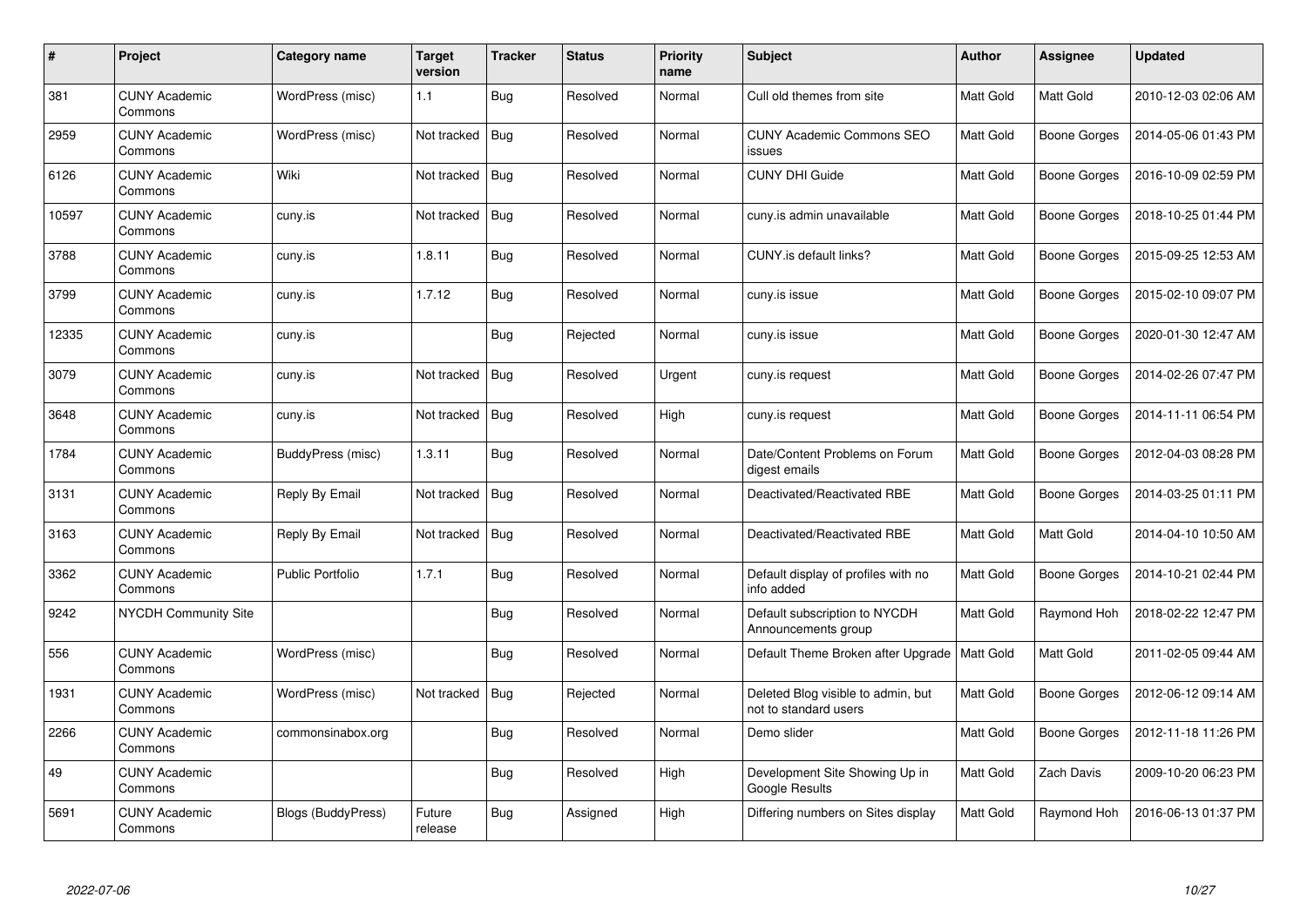| #     | Project                         | Category name          | <b>Target</b><br>version | <b>Tracker</b> | <b>Status</b> | <b>Priority</b><br>name | Subject                                                              | Author           | <b>Assignee</b>     | <b>Updated</b>      |
|-------|---------------------------------|------------------------|--------------------------|----------------|---------------|-------------------------|----------------------------------------------------------------------|------------------|---------------------|---------------------|
| 9051  | <b>CUNY Academic</b><br>Commons | Groups (misc)          | 1.13                     | Bug            | Duplicate     | Normal                  | Difficult to know how to change<br>group email address               | <b>Matt Gold</b> | Raymond Hoh         | 2018-04-13 05:01 PM |
| 10325 | <b>NYCDH Community Site</b>     |                        |                          | Bug            | Resolved      | Normal                  | Digest email formatting                                              | Matt Gold        | Raymond Hoh         | 2018-09-14 09:34 PM |
| 13669 | <b>CUNY Academic</b><br>Commons | DiRT Integration       | 1.18.1                   | <b>Bug</b>     | Resolved      | Normal                  | Digital Research Tools showing up in<br>top nav for logged out users | <b>Matt Gold</b> | Boone Gorges        | 2020-12-08 05:11 PM |
| 3933  | <b>CUNY Academic</b><br>Commons | DiRT Integration       | Not tracked              | Bug            | Rejected      | Normal                  | DiRT Directory 'tool' directory shows<br>blank page                  | Matt Gold        | <b>Boone Gorges</b> | 2015-03-20 08:47 AM |
| 4798  | <b>CUNY Academic</b><br>Commons | DiRT Integration       | Not tracked              | Bug            | Resolved      | Normal                  | DiRT plugin seems to have<br>disappeared                             | Matt Gold        | Boone Gorges        | 2015-10-20 10:05 PM |
| 3864  | <b>CUNY Academic</b><br>Commons | DiRT Integration       | 1.7.15                   | <b>Bug</b>     | Resolved      | Normal                  | DiRT Tools Group sidebar label<br>display                            | <b>Matt Gold</b> | <b>Boone Gorges</b> | 2015-03-11 09:30 PM |
| 3865  | <b>CUNY Academic</b><br>Commons | Design                 | 1.7.15                   | Bug            | Resolved      | Normal                  | DiRT Tools listing in Group ><br>Manage                              | Matt Gold        | <b>Boone Gorges</b> | 2015-03-12 10:35 AM |
| 387   | <b>CUNY Academic</b><br>Commons | BuddyPress (misc)      | 1.1                      | Bug            | Resolved      | Normal                  | Disable activity replies for group<br>announcements                  | Matt Gold        | <b>Boone Gorges</b> | 2010-11-16 04:20 PM |
| 134   | <b>CUNY Academic</b><br>Commons | BuddyPress (misc)      |                          | Bug            | Resolved      | Low                     | Div Overflow Issue on Mail Interface                                 | Matt Gold        | Boone Gorges        | 2009-12-13 06:28 PM |
| 3688  | <b>CUNY Academic</b><br>Commons | <b>BuddyPress Docs</b> | 1.7.6                    | Bug            | Resolved      | Normal                  | Doc creation didn't create email<br>notification                     | Matt Gold        | Boone Gorges        | 2014-12-12 08:57 AM |
| 5486  | <b>CUNY Academic</b><br>Commons | <b>BuddyPress Docs</b> | 1.9.15                   | <b>Bug</b>     | Resolved      | Low                     | Doc history not showing up                                           | Matt Gold        | <b>Boone Gorges</b> | 2016-04-24 11:50 AM |
| 9149  | <b>CUNY Academic</b><br>Commons | <b>BuddyPress Docs</b> | 1.12.8                   | Bug            | Resolved      | Normal                  | Doc listing layout issue                                             | Matt Gold        | Boone Gorges        | 2018-02-13 10:36 AM |
| 4722  | <b>CUNY Academic</b><br>Commons | <b>BuddyPress Docs</b> | Not tracked              | Bug            | Rejected      | Normal                  | Doc listing overflow issue                                           | Matt Gold        | <b>Boone Gorges</b> | 2015-10-11 10:09 PM |
| 89    | <b>CUNY Academic</b><br>Commons | Upgrades               |                          | Bug            | Resolved      | Normal                  | Document Core Changes                                                | Matt Gold        | <b>Boone Gorges</b> | 2010-05-11 04:41 PM |
| 2059  | <b>CUNY Academic</b><br>Commons | Domain Mapping         | 1.9.6                    | Bug            | Resolved      | Low                     | Domain Mapping Issue                                                 | Matt Gold        | <b>Boone Gorges</b> | 2016-01-25 11:54 PM |
| 2245  | <b>CUNY Academic</b><br>Commons | WordPress (misc)       | 1.4.15                   | <b>Bug</b>     | Resolved      | High                    | Domain mapping issues -- Site<br>warnings                            | Matt Gold        | Dominic Giglio      | 2012-12-27 03:59 PM |
| 1418  | <b>CUNY Academic</b><br>Commons | Wiki                   | 1.3                      | Bug            | Resolved      | High                    | Don't see BP Admin Bar on cdev<br>Wiki page                          | Matt Gold        | Boone Gorges        | 2011-12-09 08:58 AM |
| 2785  | <b>CUNY Academic</b><br>Commons | BuddyPress (misc)      | Not tracked              | Bug            | Resolved      | Normal                  | Don't see cuny is shortlink for myself   Matt Gold                   |                  | <b>Boone Gorges</b> | 2013-09-12 10:56 AM |
| 4155  | <b>CUNY Academic</b><br>Commons | Group Forums           |                          | <b>Bug</b>     | Duplicate     | Normal                  | Don't see forum search                                               | Matt Gold        | Boone Gorges        | 2015-06-16 12:32 PM |
| 3344  | <b>CUNY Academic</b><br>Commons | Layout                 | 1.6.11                   | <b>Bug</b>     | Resolved      | Normal                  | Double display of menu on profile<br>settings                        | Matt Gold        | Boone Gorges        | 2014-08-01 09:58 AM |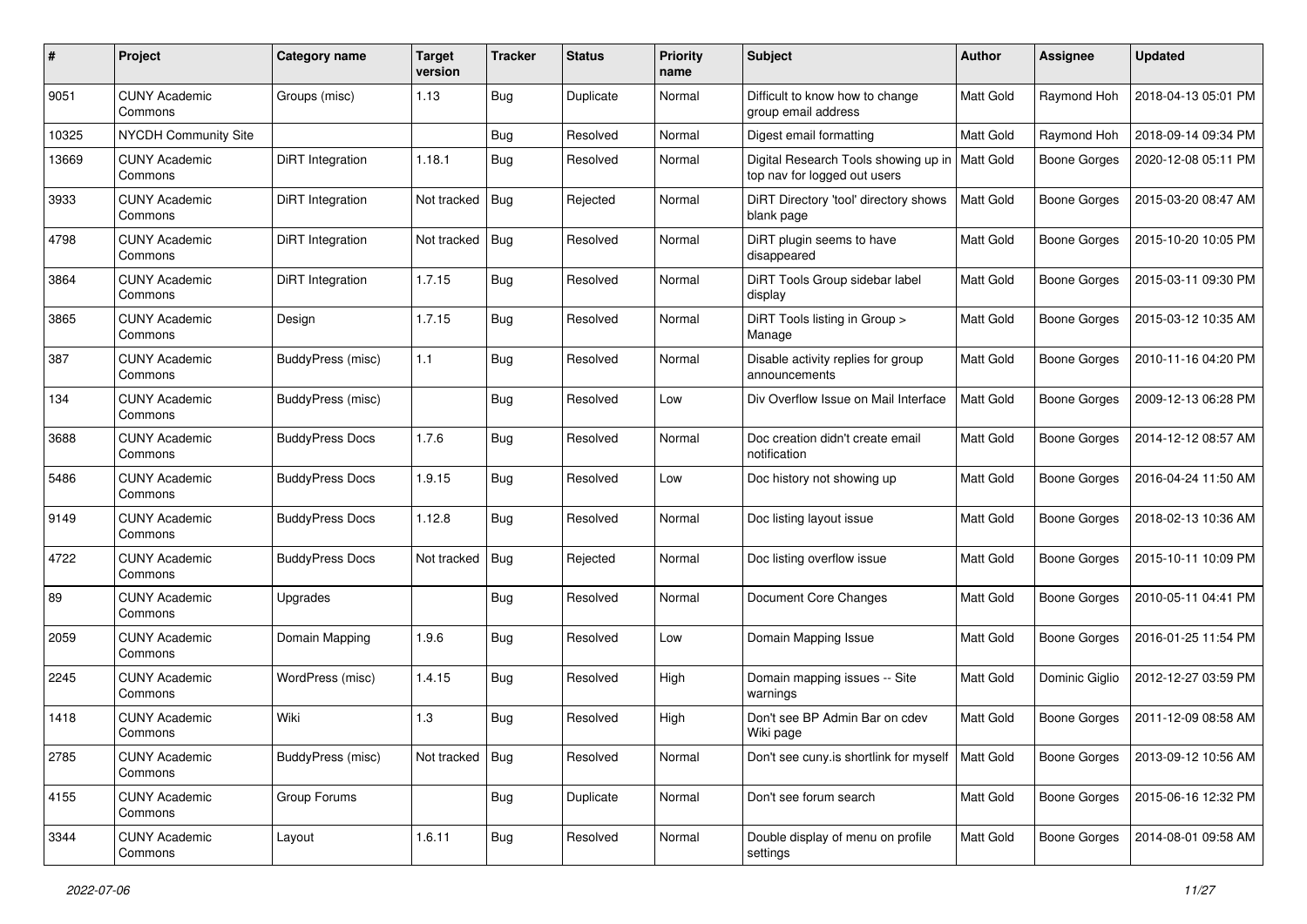| #     | Project                         | Category name              | <b>Target</b><br>version | <b>Tracker</b> | <b>Status</b> | <b>Priority</b><br>name | <b>Subject</b>                                                                  | <b>Author</b>    | Assignee            | <b>Updated</b>      |
|-------|---------------------------------|----------------------------|--------------------------|----------------|---------------|-------------------------|---------------------------------------------------------------------------------|------------------|---------------------|---------------------|
| 2827  | <b>CUNY Academic</b><br>Commons | BuddyPress (misc)          |                          | <b>Bug</b>     | Duplicate     | Normal                  | Double email notification                                                       | Matt Gold        | Raymond Hoh         | 2013-10-11 01:53 PM |
| 4072  | <b>CUNY Academic</b><br>Commons | <b>Email Notifications</b> | 1.8.1                    | <b>Bug</b>     | Resolved      | Normal                  | Double email notification                                                       | Matt Gold        | Raymond Hoh         | 2015-05-26 03:05 AM |
| 1881  | <b>CUNY Academic</b><br>Commons | BuddyPress (misc)          | 1.3.13                   | <b>Bug</b>     | Resolved      | Low                     | Double forum notification received                                              | Matt Gold        | Boone Gorges        | 2012-05-22 02:51 PM |
| 2343  | <b>CUNY Academic</b><br>Commons | commonsinabox.org          | Not tracked              | <b>Bug</b>     | Rejected      | Normal                  | Double Notifications from<br>commonsinabox.org                                  | Matt Gold        | <b>Boone Gorges</b> | 2013-03-20 01:45 PM |
| 2045  | <b>CUNY Academic</b><br>Commons | BuddyPress (misc)          |                          | Bug            | Duplicate     | Normal                  | Double Post/RBE Notification                                                    | Matt Gold        | Boone Gorges        | 2012-08-15 08:53 AM |
| 2857  | <b>CUNY Academic</b><br>Commons | BuddyPress (misc)          | Not tracked              | Bug            | Resolved      | Normal                  | Double posting via RBE                                                          | Matt Gold        | Boone Gorges        | 2013-11-01 02:55 PM |
| 2479  | <b>CUNY Academic</b><br>Commons | BuddyPress (misc)          | 1.4.21                   | Bug            | Resolved      | Urgent                  | Double posting, double notification of   Matt Gold<br>message posted via RBE    |                  | Raymond Hoh         | 2013-04-09 02:04 AM |
| 2816  | <b>CUNY Academic</b><br>Commons | BuddyPress (misc)          | Future<br>release        | Bug            | Resolved      | Normal                  | Double posting/email notification                                               | Matt Gold        | Raymond Hoh         | 2013-11-01 08:04 PM |
| 3057  | CUNY Academic<br>Commons        | Reply By Email             | Not tracked              | <b>Bug</b>     | Resolved      | Urgent                  | Double RBE Posts                                                                | Matt Gold        | Boone Gorges        | 2014-02-20 10:14 PM |
| 2036  | <b>CUNY Academic</b><br>Commons | WordPress (misc)           | 1.4.1                    | <b>Bug</b>     | Resolved      | Normal                  | Drop-down styling error                                                         | Matt Gold        | Raymond Hoh         | 2012-08-11 01:31 PM |
| 3164  | <b>CUNY Academic</b><br>Commons | Reply By Email             | 1.6.7.1                  | <b>Bug</b>     | Resolved      | High                    | Duplicate RBE messages                                                          | Matt Gold        | Raymond Hoh         | 2014-06-24 12:23 PM |
| 3451  | <b>CUNY Academic</b><br>Commons | WordPress (misc)           | 1.7                      | <b>Bug</b>     | Resolved      | Normal                  | Edit delete blog text                                                           | Matt Gold        | Raymond Hoh         | 2014-09-15 08:27 PM |
| 626   | <b>CUNY Academic</b><br>Commons | BuddyPress (misc)          | Not tracked              | Bug            | Resolved      | Normal                  | Edit Help Blog Post on Syncing<br>Group/Blog Authorship                         | Matt Gold        | Sarah Morgano       | 2011-10-13 11:29 AM |
| 8183  | <b>CUNY Academic</b><br>Commons | Group Blogs                | 1.11.2                   | Bug            | Resolved      | Normal                  | Edit of Post creates notification<br>emails                                     | Matt Gold        | Boone Gorges        | 2017-08-15 05:14 PM |
| 2564  | <b>CUNY Academic</b><br>Commons | WordPress (misc)           | 1.4.32                   | Bug            | Resolved      | High                    | Editing blog posts connected to<br>groups creates activity<br>item/notification | Matt Gold        | Boone Gorges        | 2013-07-17 08:39 AM |
| 6350  | <b>CUNY Academic</b><br>Commons | <b>Blogs (BuddyPress)</b>  | 1.9.31                   | Bug            | Resolved      | Normal                  | Editing blog posts results in activity<br>items                                 | <b>Matt Gold</b> | Boone Gorges        | 2016-10-18 09:24 PM |
| 14017 | <b>CUNY Academic</b><br>Commons | Group Blogs                | 1.18.8                   | <b>Bug</b>     | Resolved      | Normal                  | Editing of blog post leads to group<br>notification                             | Matt Gold        | Raymond Hoh         | 2021-04-13 11:21 AM |
| 6629  | <b>CUNY Academic</b><br>Commons | <b>Email Notifications</b> | 1.10.2                   | Bug            | Resolved      | Normal                  | email footer demphasizes RBE                                                    | Matt Gold        | Raymond Hoh         | 2016-11-20 09:23 AM |
| 1953  | <b>CUNY Academic</b><br>Commons | BuddyPress (misc)          | 1.3.15                   | Bug            | Resolved      | Normal                  | Email forum notification formatting<br>issue                                    | Matt Gold        | <b>Boone Gorges</b> | 2012-06-21 03:32 PM |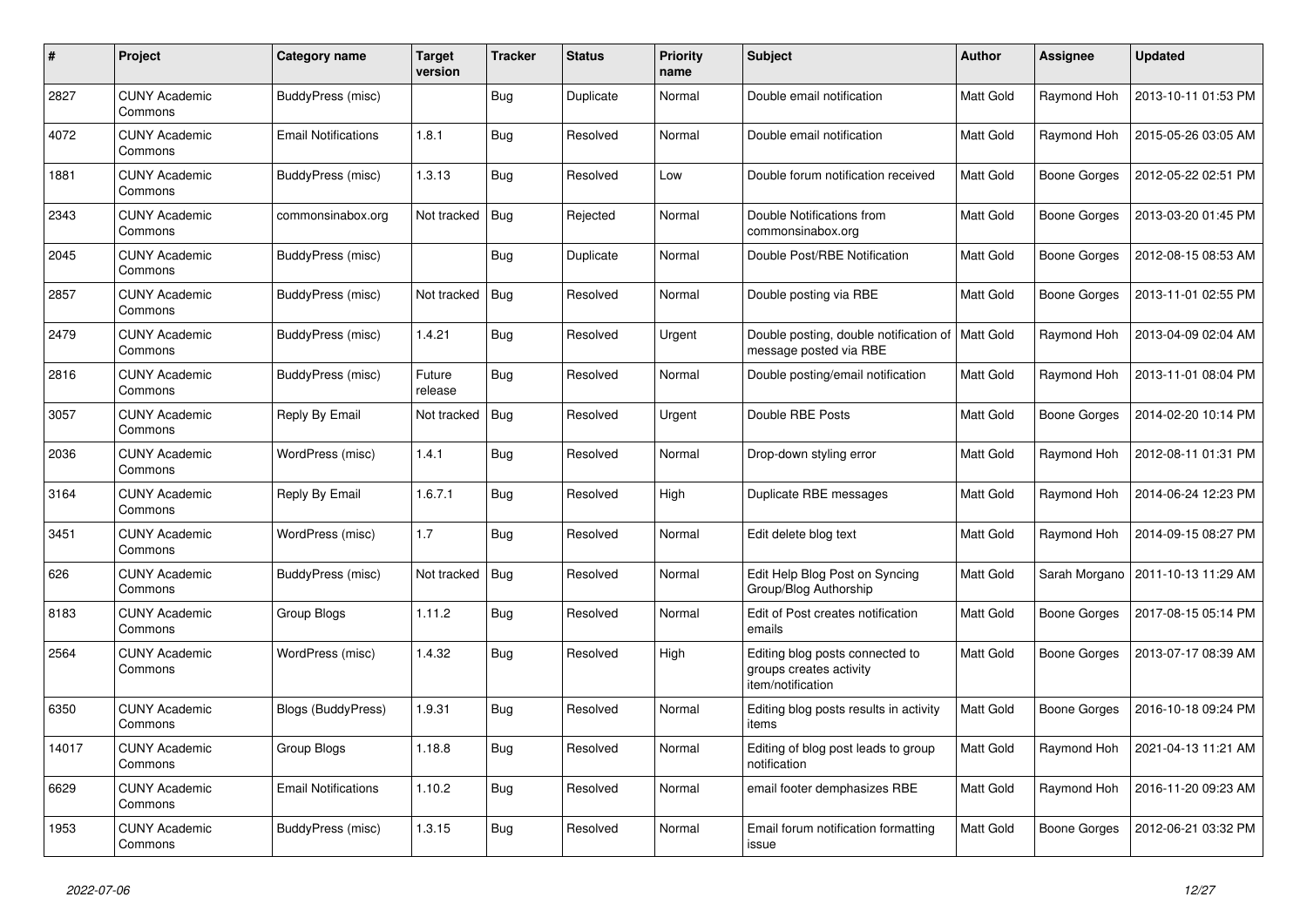| #     | Project                         | Category name              | <b>Target</b><br>version | <b>Tracker</b> | <b>Status</b> | <b>Priority</b><br>name | Subject                                                                   | Author           | <b>Assignee</b>     | <b>Updated</b>      |
|-------|---------------------------------|----------------------------|--------------------------|----------------|---------------|-------------------------|---------------------------------------------------------------------------|------------------|---------------------|---------------------|
| 2339  | <b>CUNY Academic</b><br>Commons | commonsinabox.org          | Not tracked              | Bug            | Resolved      | Normal                  | Email forum notification includes<br>relative link to post                | Matt Gold        | Raymond Hoh         | 2013-01-08 04:24 PM |
| 9076  | <b>NYCDH Community Site</b>     |                            |                          | Bug            | Resolved      | Normal                  | Email group subscription reset<br>erroneously                             | Matt Gold        | Raymond Hoh         | 2018-09-25 09:52 AM |
| 4760  | <b>CUNY Academic</b><br>Commons | <b>Email Notifications</b> | Not tracked              | Bug            | Rejected      | Normal                  | email notification contains broken<br>image                               | <b>Matt Gold</b> | <b>Boone Gorges</b> | 2015-10-11 10:24 PM |
| 3866  | <b>CUNY Academic</b><br>Commons | <b>Email Notifications</b> | 1.7.15                   | Bug            | Resolved      | Normal                  | Email notification does not indicate<br>presence of an attachment         | <b>Matt Gold</b> | <b>Boone Gorges</b> | 2015-03-12 10:35 AM |
| 9085  | <b>CUNY Academic</b><br>Commons | <b>Email Notifications</b> | 1.12.7                   | <b>Bug</b>     | Resolved      | Normal                  | Email notification for group doc<br>creation                              | <b>Matt Gold</b> | Raymond Hoh         | 2018-01-23 11:11 AM |
| 2121  | <b>CUNY Academic</b><br>Commons | BuddyPress (misc)          | 1.4.6                    | Bug            | Resolved      | Low                     | Email notification of forum post omits<br>hyperlinked word                | Matt Gold        | <b>Boone Gorges</b> | 2012-09-30 09:05 AM |
| 149   | <b>CUNY Academic</b><br>Commons | BuddyPress (misc)          |                          | Bug            | Resolved      | Normal                  | Email Notifications and TinyMCE                                           | Matt Gold        | <b>Boone Gorges</b> | 2010-01-08 09:33 PM |
| 638   | <b>CUNY Academic</b><br>Commons | BuddyPress (misc)          | 1.1.11                   | Bug            | Resolved      | Normal                  | Email Notifications Include Odd<br>Characters                             | Matt Gold        | <b>Boone Gorges</b> | 2011-03-16 11:06 AM |
| 3547  | <b>CUNY Academic</b><br>Commons | <b>Email Notifications</b> | Not tracked              | Bug            | Resolved      | Urgent                  | Email notifications not working                                           | Matt Gold        | Matt Gold           | 2016-01-26 05:11 PM |
| 9095  | <b>CUNY Academic</b><br>Commons | <b>Email Notifications</b> |                          | <b>Bug</b>     | Rejected      | Normal                  | Email notifications of events may not<br>be going out                     | <b>Matt Gold</b> | Raymond Hoh         | 2018-01-19 04:58 PM |
| 11174 | <b>CUNY Academic</b><br>Commons | <b>Email Notifications</b> | 1.14.8                   | Bug            | Resolved      | High                    | Email notifications of spammed<br>comment on groupblog                    | Matt Gold        | Raymond Hoh         | 2019-03-11 11:42 PM |
| 450   | <b>CUNY Academic</b><br>Commons | BuddyPress (misc)          |                          | <b>Bug</b>     | Duplicate     | Normal                  | Email Notifications Summary vs. Full<br>Posts                             | <b>Matt Gold</b> | <b>Boone Gorges</b> | 2010-12-08 07:30 AM |
| 9466  | <b>CUNY Academic</b><br>Commons | Reply By Email             | 1.12.11                  | Bug            | Resolved      | Normal                  | email post notification does not post<br>notice of attachment             | <b>Matt Gold</b> | Raymond Hoh         | 2018-03-27 12:48 PM |
| 247   | <b>CUNY Academic</b><br>Commons | BuddyPress (misc)          |                          | Bug            | Resolved      | Normal                  | Email problem on signup                                                   | Matt Gold        | <b>Boone Gorges</b> | 2010-05-18 03:09 PM |
| 3205  | <b>CUNY Academic</b><br>Commons | <b>Commons Profile</b>     | 1.6.3                    | Bug            | Resolved      | High                    | Email profile field not showing up                                        | Matt Gold        | <b>Boone Gorges</b> | 2014-05-12 02:18 PM |
| 14199 | <b>CUNY Academic</b><br>Commons | <b>Email Notifications</b> |                          | Bug            | Resolved      | Normal                  | Email replies delayed                                                     | Matt Gold        | Raymond Hoh         | 2021-03-24 12:17 PM |
| 9489  | <b>CUNY Academic</b><br>Commons | Spam/Spam<br>Prevention    | 1.12.11                  | Bug            | Resolved      | Normal                  | Email spam possibly related to CAC<br>form                                | Matt Gold        | Raymond Hoh         | 2018-03-26 05:28 PM |
| 7448  | NYCDH Community Site            |                            |                          | <b>Bug</b>     | Duplicate     | Normal                  | Email subscription changed                                                | Matt Gold        | Raymond Hoh         | 2018-02-21 07:20 PM |
| 241   | <b>CUNY Academic</b><br>Commons | <b>BuddyPress (misc)</b>   |                          | <b>Bug</b>     | Resolved      | Normal                  | <b>Emailed Group Activity Updates</b><br><b>Contain Escape Characters</b> | Matt Gold        | Boone Gorges        | 2010-08-25 01:30 PM |
| 4763  | <b>NYCDH Community Site</b>     |                            |                          | Bug            | Resolved      | Normal                  | Embedded HTML link doesn't<br>appear in email notification                | Matt Gold        | Raymond Hoh         | 2015-10-10 10:11 AM |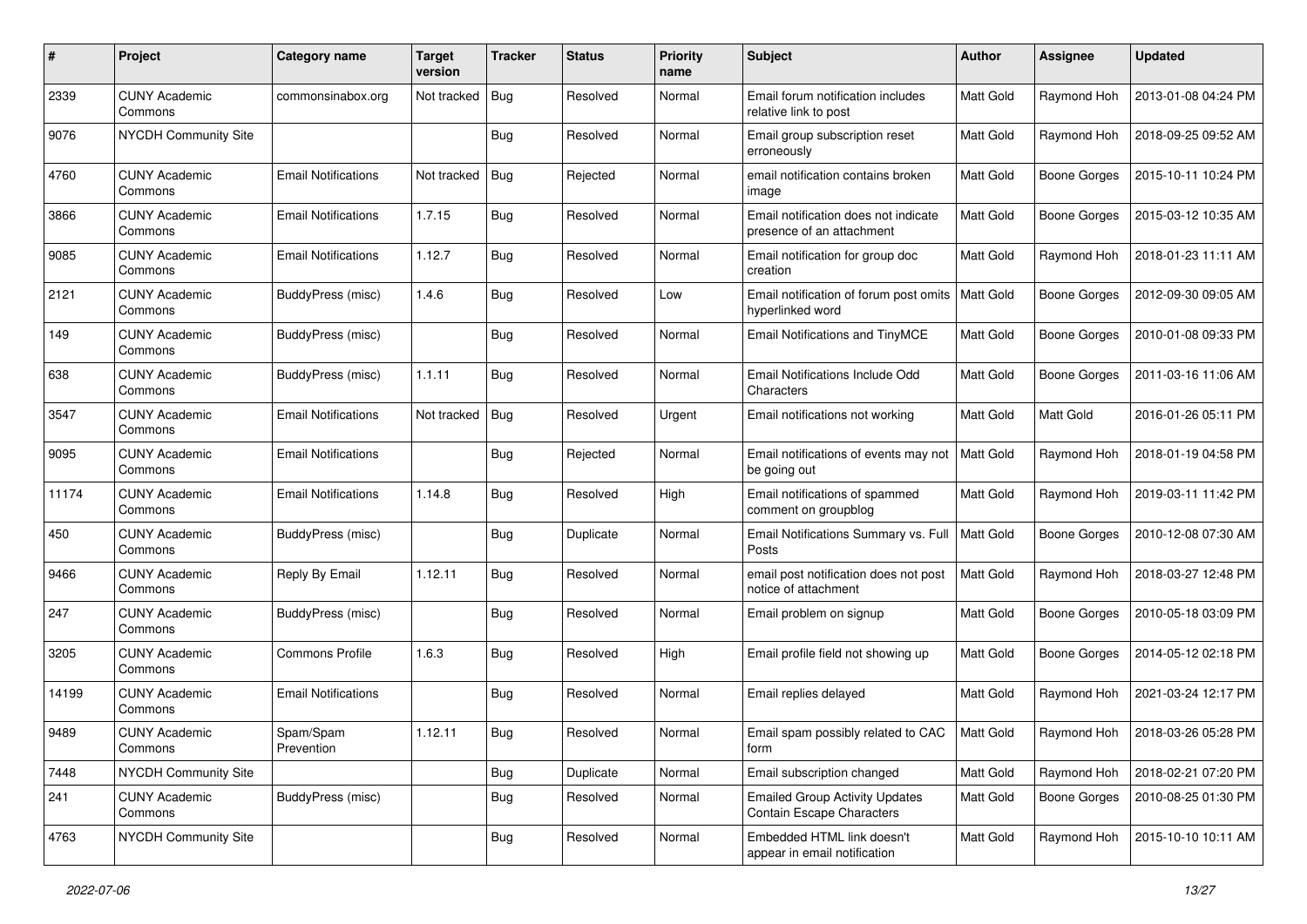| #     | Project                         | Category name     | <b>Target</b><br>version | <b>Tracker</b> | <b>Status</b> | <b>Priority</b><br>name | <b>Subject</b>                                                                                | Author           | <b>Assignee</b>     | <b>Updated</b>      |
|-------|---------------------------------|-------------------|--------------------------|----------------|---------------|-------------------------|-----------------------------------------------------------------------------------------------|------------------|---------------------|---------------------|
| 5939  | NYCDH Community Site            |                   |                          | Bug            | Resolved      | Normal                  | Embedded link doesn't come<br>through CBOX/NYCDH email<br>notification                        | <b>Matt Gold</b> | Raymond Hoh         | 2018-02-21 07:16 PM |
| 204   | <b>CUNY Academic</b><br>Commons | BuddyPress (misc) |                          | Bug            | Resolved      | Normal                  | Embiggen list of my groups                                                                    | <b>Matt Gold</b> | <b>Boone Gorges</b> | 2010-05-11 05:13 PM |
| 9132  | <b>CUNY Academic</b><br>Commons | My Commons        | 1.12.8                   | Bug            | Resolved      | Normal                  | empty activity items on My<br>Commons                                                         | Matt Gold        | Raymond Hoh         | 2018-02-13 10:49 AM |
| 1455  | <b>CUNY Academic</b><br>Commons | BuddyPress (misc) | 1.3.1                    | Bug            | Resolved      | Normal                  | Errant error message on Groups<br>page                                                        | <b>Matt Gold</b> | <b>Boone Gorges</b> | 2011-12-16 02:05 PM |
| 674   | <b>CUNY Academic</b><br>Commons | BuddyPress (misc) | Not tracked              | Bug            | Rejected      | Normal                  | <b>Errant Friend Request?</b>                                                                 | <b>Matt Gold</b> | <b>Boone Gorges</b> | 2011-04-06 11:28 PM |
| 376   | <b>CUNY Academic</b><br>Commons | WordPress (misc)  | 1.1                      | Bug            | Resolved      | Normal                  | Errant Subscribe2 Global Posts<br>Notification                                                | <b>Matt Gold</b> | <b>Boone Gorges</b> | 2010-11-16 04:59 PM |
| 4028  | <b>CUNY Academic</b><br>Commons | Reply By Email    | Not tracked              | Bug            | Resolved      | Normal                  | Erroneous notice of Duplicate<br>posting                                                      | Matt Gold        | Raymond Hoh         | 2015-07-21 10:26 AM |
| 15024 | <b>CUNY Academic</b><br>Commons | Social Paper      | 1.18.24                  | Bug            | Resolved      | Normal                  | Erroneous social paper notifications                                                          | Matt Gold        | Raymond Hoh         | 2021-12-08 11:07 AM |
| 12847 | <b>CUNY Academic</b><br>Commons | Events            | 1.16.12                  | Bug            | Resolved      | Normal                  | Error message in event description                                                            | <b>Matt Gold</b> | Raymond Hoh         | 2020-05-26 11:54 AM |
| 13934 | <b>CUNY Academic</b><br>Commons | cuny.is           | 1.18.4                   | Bug            | Resolved      | Low                     | Error message on group settings<br>change                                                     | Matt Gold        | <b>Boone Gorges</b> | 2021-02-09 11:05 AM |
| 5530  | <b>NYCDH Community Site</b>     |                   |                          | Bug            | Resolved      | Normal                  | Error updating plugin                                                                         | Matt Gold        | Raymond Hoh         | 2018-02-21 07:16 PM |
| 453   | <b>CUNY Academic</b><br>Commons | WordPress (misc)  | 1.1.4                    | Bug            | Rejected      | Normal                  | Error with Sidebar Manager of "The<br>Station" WooTheme                                       | <b>Matt Gold</b> | <b>Boone Gorges</b> | 2010-12-18 04:51 PM |
| 452   | <b>CUNY Academic</b><br>Commons | WordPress (misc)  |                          | Bug            | Rejected      | Low                     | Errors on Plugin Activation                                                                   | <b>Matt Gold</b> | <b>Boone Gorges</b> | 2012-07-12 04:25 PM |
| 4081  | <b>CUNY Academic</b><br>Commons | Events            | 1.9                      | Bug            | Duplicate     | Normal                  | Events Calendar: Allow restriction of<br>event creation ability to admins on<br>groups        | <b>Matt Gold</b> | Samantha<br>Raddatz | 2015-11-09 12:37 PM |
| 4080  | <b>CUNY Academic</b><br>Commons | Events            | 1.9                      | Bug            | Resolved      | Normal                  | Events Calendar: Allow sites to<br>embed calendars from groups<br>(perhaps via BP group blog) | <b>Matt Gold</b> | Raymond Hoh         | 2015-12-03 06:24 PM |
| 4662  | <b>CUNY Academic</b><br>Commons | Events            |                          | <b>Bug</b>     | Resolved      | Normal                  | Events ICS download not working                                                               | <b>Matt Gold</b> | Raymond Hoh         | 2015-09-23 05:37 PM |
| 5717  | <b>CUNY Academic</b><br>Commons | Events            | 1.10                     | <b>Bug</b>     | Resolved      | Normal                  | Events not showing up on sitewide<br>events calendar                                          | Matt Gold        | Raymond Hoh         | 2016-10-27 11:49 AM |
| 655   | <b>CUNY Academic</b><br>Commons | WordPress (misc)  | Future<br>release        | <b>Bug</b>     | Rejected      | Low                     | exclude front page categories plugin<br>not working                                           | <b>Matt Gold</b> | Dominic Giglio      | 2012-07-12 08:18 AM |
| 503   | <b>CUNY Academic</b><br>Commons | WordPress (misc)  | 1.1.6                    | Bug            | Resolved      | Normal                  | <b>Explore and Possibly Remove</b><br><b>WP-Cron Reminder</b>                                 | Matt Gold        | <b>Boone Gorges</b> | 2010-12-21 11:55 AM |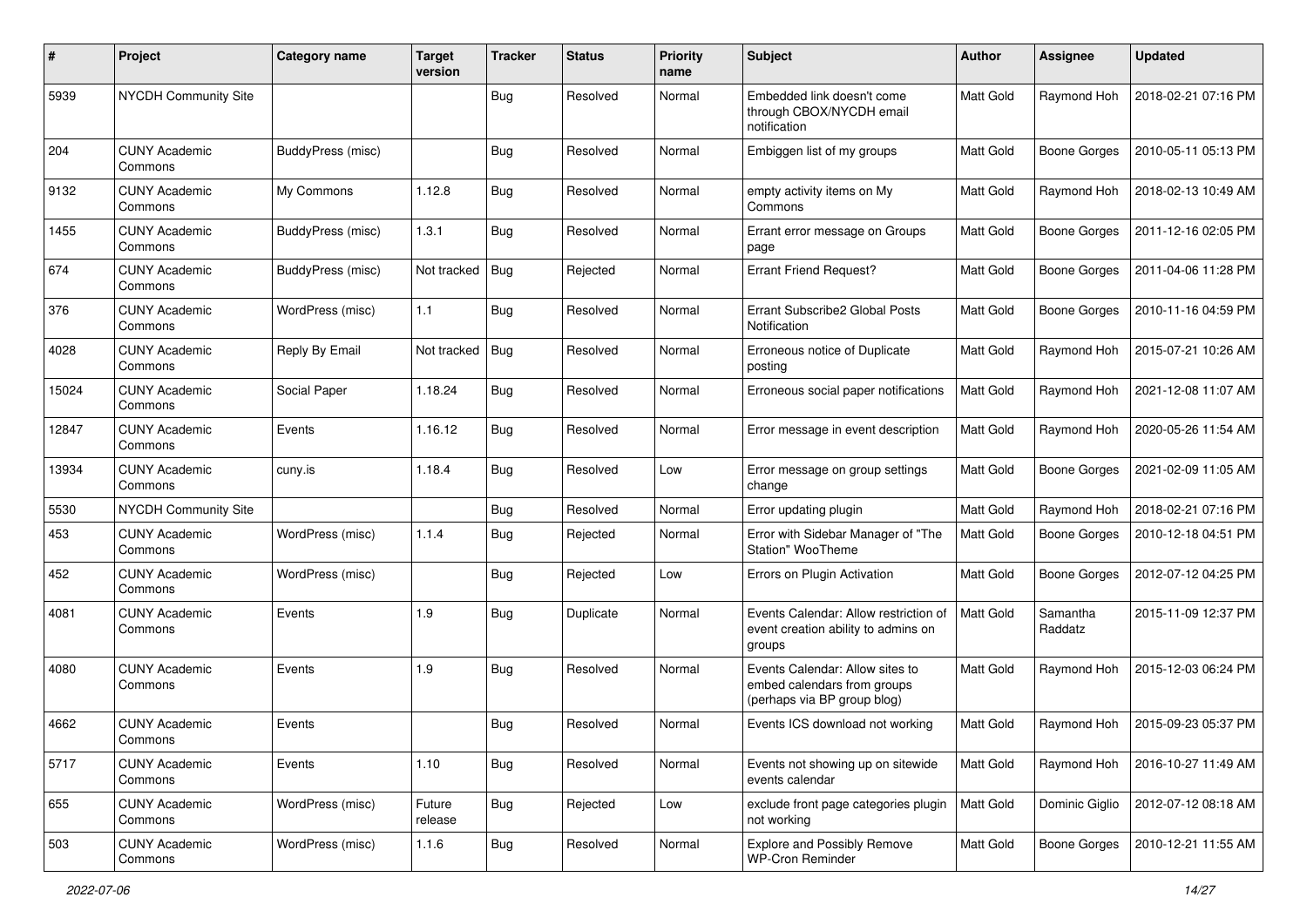| $\#$  | <b>Project</b>                  | Category name            | <b>Target</b><br>version | <b>Tracker</b> | <b>Status</b> | <b>Priority</b><br>name | <b>Subject</b>                                                           | <b>Author</b>    | Assignee            | <b>Updated</b>      |
|-------|---------------------------------|--------------------------|--------------------------|----------------|---------------|-------------------------|--------------------------------------------------------------------------|------------------|---------------------|---------------------|
| 3969  | <b>CUNY Academic</b><br>Commons | <b>WordPress Plugins</b> | 1.7.18                   | <b>Bug</b>     | Resolved      | Normal                  | External Group Blogs plugin causing<br>duplicate items of the same post: | Matt Gold        | Raymond Hoh         | 2015-04-10 07:51 PM |
| 809   | <b>CUNY Academic</b><br>Commons | WordPress (misc)         | 1.2.4                    | Bug            | Resolved      | Low                     | Extra padding on bottom of footer                                        | <b>Matt Gold</b> | <b>Boone Gorges</b> | 2011-07-12 03:23 PM |
| 80    | <b>CUNY Academic</b><br>Commons | Upgrades                 |                          | <b>Bug</b>     | Resolved      | Normal                  | Extra Wrap Element on Home Page<br>Groups Loader                         | Matt Gold        | CIC Michael         | 2009-12-03 04:23 PM |
| 1849  | <b>CUNY Academic</b><br>Commons | WordPress (misc)         | Not tracked              | <b>Bug</b>     | Resolved      | Normal                  | FAQ Hard to Read on Help Blog                                            | Matt Gold        | Sarah Morgano       | 2012-05-16 02:45 PM |
| 343   | <b>CUNY Academic</b><br>Commons | Wiki                     | 1.3                      | Bug            | Resolved      | Low                     | <b>FCKEditor Preferences</b>                                             | <b>Matt Gold</b> | Boone Gorges        | 2011-11-30 11:55 AM |
| 1995  | <b>CUNY Academic</b><br>Commons | WordPress (misc)         | 1.3.17                   | Bug            | Rejected      | High                    | Featured Content Box Only<br>Rendering on Login                          | Matt Gold        | Boone Gorges        | 2012-07-15 10:21 AM |
| 10553 | <b>CUNY Academic</b><br>Commons | <b>Group Files</b>       | 1.13.12                  | Bug            | Resolved      | Normal                  | File category view persists after<br>clicking away                       | Matt Gold        | Boone Gorges        | 2018-10-23 11:47 AM |
| 1503  | <b>CUNY Academic</b><br>Commons | BuddyPress (misc)        | 1.3.3                    | Bug            | Resolved      | Normal                  | File list not showing file descriptions                                  | Matt Gold        | Boone Gorges        | 2012-01-10 07:28 PM |
| 2105  | <b>CUNY Academic</b><br>Commons | BuddyPress (misc)        | 1.4.9                    | Bug            | Resolved      | Normal                  | File name in a file uploaded to group<br>contains escape characters      | <b>Matt Gold</b> | Dominic Giglio      | 2012-11-01 12:02 PM |
| 162   | <b>CUNY Academic</b><br>Commons | WordPress (misc)         |                          | Bug            | Resolved      | Normal                  | File Size Error on Upload                                                | Matt Gold        |                     | 2010-03-22 03:49 PM |
| 4979  | <b>CUNY Academic</b><br>Commons | Group Forums             | Not tracked              | Bug            | Resolved      | Normal                  | File size limit exceeded?                                                | Matt Gold        | Matt Gold           | 2016-01-26 05:16 PM |
| 2387  | <b>CUNY Academic</b><br>Commons | <b>BuddyPress (misc)</b> | 1.4.19                   | Bug            | Resolved      | Low                     | File upload notifications contain<br>escape characters                   | Matt Gold        | <b>Boone Gorges</b> | 2013-02-11 02:21 PM |
| 2191  | <b>CUNY Academic</b><br>Commons | BuddyPress (misc)        | 1.4.10                   | <b>Bug</b>     | Resolved      | Low                     | File upload to group doesn't register<br>as activity?                    | Matt Gold        | Dominic Giglio      | 2012-11-11 09:28 PM |
| 3544  | <b>CUNY Academic</b><br>Commons | Group Files              | 1.7                      | Bug            | Resolved      | Normal                  | Files list upload button placement<br>after upload                       | Matt Gold        | Boone Gorges        | 2014-10-10 09:09 AM |
| 14737 | <b>CUNY Academic</b><br>Commons |                          |                          | <b>Bug</b>     | Duplicate     | Normal                  | Final step of group/site clone reloads<br>page                           | Matt Gold        | <b>Boone Gorges</b> | 2021-08-31 11:41 AM |
| 1400  | <b>CUNY Academic</b><br>Commons | BuddyPress (misc)        | 1.2.7                    | <b>Bug</b>     | Resolved      | Normal                  | Firefox Login Caching Issue                                              | Matt Gold        | Boone Gorges        | 2011-12-06 05:53 PM |
| 455   | <b>CUNY Academic</b><br>Commons | WordPress (misc)         |                          | Bug            | Resolved      | High                    | Fix errors caused by More Privacy<br><b>Options Disabling</b>            | Matt Gold        | Boone Gorges        | 2010-12-08 10:47 PM |
| 2231  | <b>CUNY Academic</b><br>Commons | commonsinabox.org        | Not tracked              | Bug            | Resolved      | Normal                  | Fix Header issue on<br>Commonsinabox.org                                 | Matt Gold        | <b>Boone Gorges</b> | 2014-05-01 07:51 PM |
| 3557  | <b>CUNY Academic</b><br>Commons | My Commons               | 1.7.1                    | <b>Bug</b>     | Resolved      | Urgent                  | Fix typo on My Commons overlay                                           | Matt Gold        | Boone Gorges        | 2014-10-15 11:02 PM |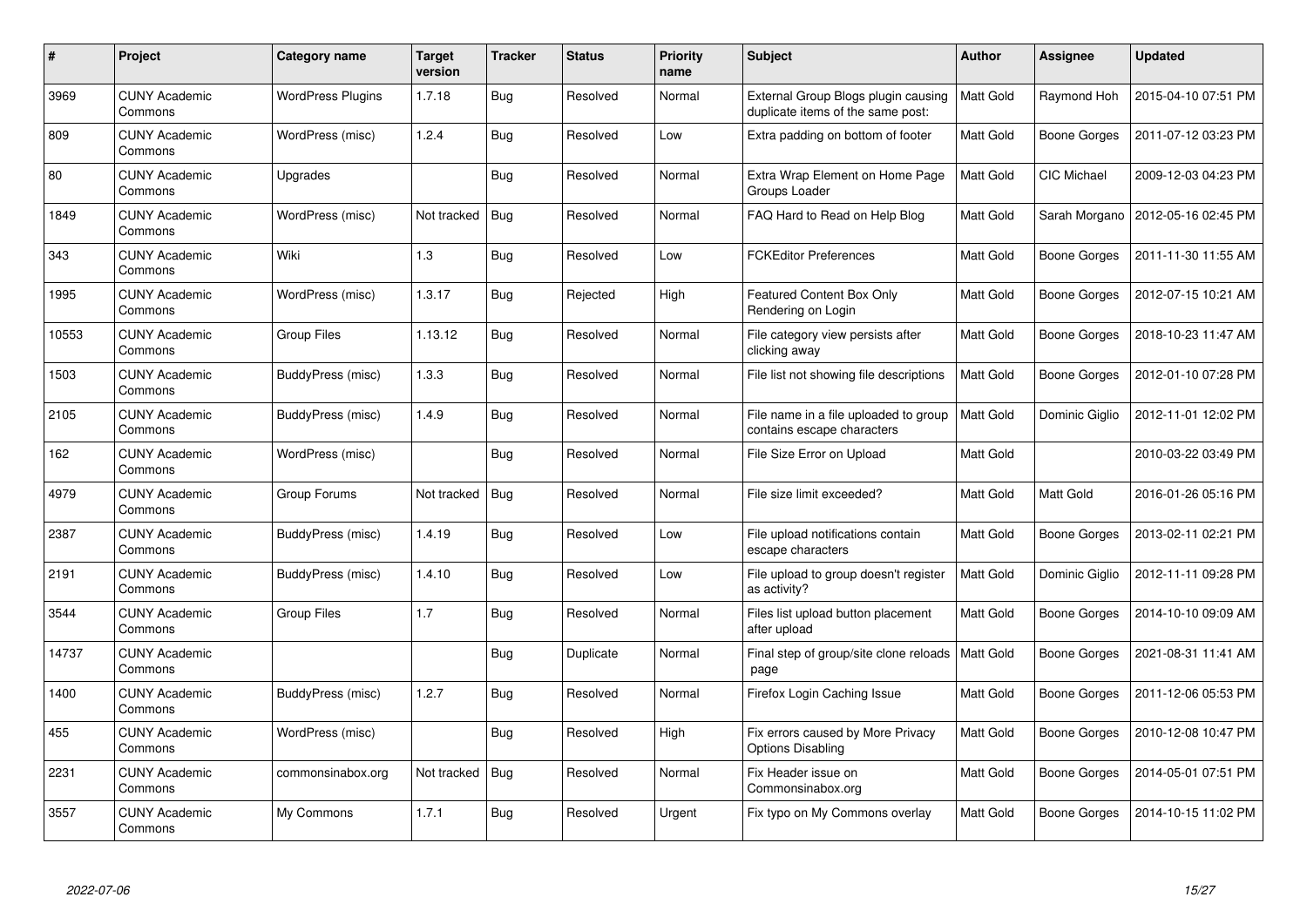| #     | Project                         | Category name              | <b>Target</b><br>version | <b>Tracker</b> | <b>Status</b> | <b>Priority</b><br>name | <b>Subject</b>                                                    | Author           | <b>Assignee</b>     | <b>Updated</b>      |
|-------|---------------------------------|----------------------------|--------------------------|----------------|---------------|-------------------------|-------------------------------------------------------------------|------------------|---------------------|---------------------|
| 3428  | <b>CUNY Academic</b><br>Commons | Twitter page               | 1.6.14                   | Bug            | Resolved      | High                    | Fix typo on Twitter page                                          | Matt Gold        | Dominic Giglio      | 2014-09-01 08:53 PM |
| 86    | <b>CUNY Academic</b><br>Commons | Upgrades                   |                          | <b>Bug</b>     | Resolved      | Normal                  | Fix width of feed column on news<br>page                          | <b>Matt Gold</b> | <b>Boone Gorges</b> | 2009-12-09 12:26 PM |
| 2038  | <b>CUNY Academic</b><br>Commons | WordPress (misc)           | 1.4.2                    | <b>Bug</b>     | Resolved      | Normal                  | Fixing homepage spacing                                           | <b>Matt Gold</b> | Matt Gold           | 2012-08-13 10:12 PM |
| 710   | <b>CUNY Academic</b><br>Commons | WordPress (misc)           | 1.2.1                    | Bug            | Resolved      | Normal                  | Flickr Photo Album Plugin Doesn't<br>Activate                     | <b>Matt Gold</b> | <b>Boone Gorges</b> | 2011-05-08 04:56 PM |
| 2714  | <b>CUNY Academic</b><br>Commons | BuddyPress (misc)          | 1.5.0.1                  | <b>Bug</b>     | Resolved      | Normal                  | Font and Font Size Inconsistent in<br><b>Commons Profile</b>      | <b>Matt Gold</b> | <b>Boone Gorges</b> | 2013-08-23 04:17 PM |
| 2712  | <b>CUNY Academic</b><br>Commons | <b>BuddyPress (misc)</b>   | 1.5.0.1                  | <b>Bug</b>     | Resolved      | Normal                  | Font Size in BP Profile Menu Should<br>be Larger                  | Matt Gold        | <b>Boone Gorges</b> | 2013-08-23 04:36 PM |
| 15196 | <b>CUNY Academic</b><br>Commons | Layout                     | 1.19.2                   | Bug            | Resolved      | Normal                  | footer positioning on GCDI site                                   | <b>Matt Gold</b> | Raymond Hoh         | 2022-01-25 11:33 AM |
| 3587  | <b>CUNY Academic</b><br>Commons | My Commons                 | 1.8.1                    | <b>Bug</b>     | Resolved      | Normal                  | Force SSL issue                                                   | Matt Gold        | <b>Boone Gorges</b> | 2015-06-01 11:39 AM |
| 3429  | NYCDH Community Site            |                            |                          | <b>Bug</b>     | Resolved      | Normal                  | Forum Attachments not working                                     | Matt Gold        | Raymond Hoh         | 2014-09-01 04:04 PM |
| 2654  | <b>CUNY Academic</b><br>Commons | commonsinabox.org          | Not tracked              | Bug            | Resolved      | Normal                  | Forum creation step in group setup<br>doesn't stick               | Matt Gold        | <b>Boone Gorges</b> | 2013-08-11 11:51 AM |
| 2584  | NYCDH Community Site            |                            |                          | <b>Bug</b>     | Resolved      | Normal                  | Forum disabled                                                    | Matt Gold        | Raymond Hoh         | 2013-06-13 01:46 PM |
| 15087 | <b>CUNY Academic</b><br>Commons | Group Forums               | 1.18.24                  | Bug            | Resolved      | Normal                  | Forum file limit                                                  | Matt Gold        | <b>Boone Gorges</b> | 2021-12-14 11:39 AM |
| 2280  | <b>CUNY Academic</b><br>Commons | commonsinabox.org          | Not tracked              | <b>Bug</b>     | Resolved      | High                    | Forum links not working                                           | <b>Matt Gold</b> | <b>Boone Gorges</b> | 2012-11-20 12:33 PM |
| 12471 | <b>CUNY Academic</b><br>Commons | <b>Email Notifications</b> | 1.16.7                   | Bug            | Resolved      | Normal                  | forum notificaiton not sent                                       | Matt Gold        | Raymond Hoh         | 2020-03-10 10:59 AM |
| 172   | <b>CUNY Academic</b><br>Commons | BuddyPress (misc)          |                          | Bug            | Resolved      | Normal                  | Forum Notifications not working                                   | <b>Matt Gold</b> |                     | 2010-03-04 07:28 AM |
| 71    | <b>CUNY Academic</b><br>Commons | Group Forums               |                          | Bug            | Resolved      | Urgent                  | Forum of Private Group Not Hidden                                 | <b>Matt Gold</b> | <b>Boone Gorges</b> | 2009-11-24 10:15 PM |
| 8582  | <b>NYCDH Community Site</b>     |                            |                          | <b>Bug</b>     | Resolved      | High                    | Forum post doesn't work                                           | Matt Gold        | Raymond Hoh         | 2018-02-21 07:13 PM |
| 239   | <b>CUNY Academic</b><br>Commons | BuddyPress (misc)          |                          | <b>Bug</b>     | Resolved      | Normal                  | Forum Post Error                                                  | Matt Gold        | Boone Gorges        | 2010-05-12 11:48 AM |
| 5738  | <b>CUNY Academic</b><br>Commons | Group Forums               |                          | <b>Bug</b>     | Rejected      | Normal                  | Forum post list formatting didn't<br>come through                 | Matt Gold        | <b>Boone Gorges</b> | 2016-07-02 01:09 PM |
| 1997  | <b>CUNY Academic</b><br>Commons | BuddyPress (misc)          | 1.4.6                    | <b>Bug</b>     | Resolved      | Normal                  | Forum post notification didn't<br>indicate image attachments      | Matt Gold        | Boone Gorges        | 2012-09-23 05:03 PM |
| 5447  | NYCDH Community Site            |                            |                          | <b>Bug</b>     | Resolved      | Normal                  | Forum post notification doesn't note<br>presence of an attachment | Matt Gold        | Raymond Hoh         | 2016-04-15 12:19 PM |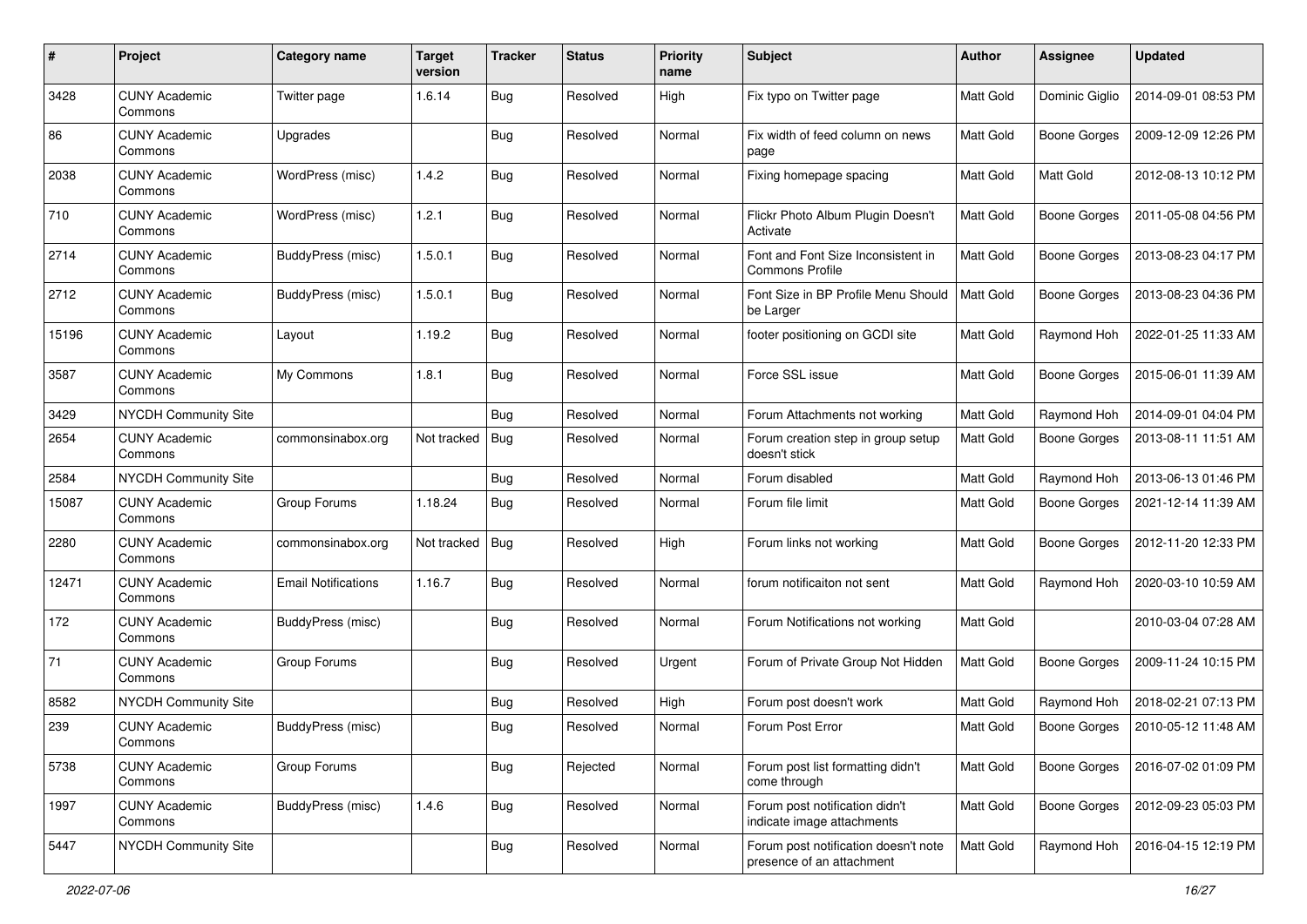| #     | Project                         | Category name              | Target<br>version | <b>Tracker</b> | <b>Status</b> | <b>Priority</b><br>name | <b>Subject</b>                                               | Author           | <b>Assignee</b>     | <b>Updated</b>      |
|-------|---------------------------------|----------------------------|-------------------|----------------|---------------|-------------------------|--------------------------------------------------------------|------------------|---------------------|---------------------|
| 2582  | <b>NYCDH Community Site</b>     |                            |                   | Bug            | Rejected      | High                    | Forum posting/notification problem                           | Matt Gold        | Raymond Hoh         | 2013-05-20 09:16 PM |
| 10789 | <b>CUNY Academic</b><br>Commons | <b>Email Notifications</b> | 1.14.2            | <b>Bug</b>     | Resolved      | High                    | Forum Posts not generating email<br>notifications            | Matt Gold        | <b>Boone Gorges</b> | 2018-12-10 07:19 PM |
| 5127  | <b>CUNY Academic</b><br>Commons | <b>Email Notifications</b> | 1.9.7             | Bug            | Resolved      | Normal                  | Forum posts to multiple groups -- no<br>notice in attachment | <b>Matt Gold</b> | Daniel Jones        | 2016-02-07 10:08 PM |
| 3652  | <b>CUNY Academic</b><br>Commons | Group Forums               | 1.8               | <b>Bug</b>     | Resolved      | Low                     | Forum preview doesn't show live link                         | <b>Matt Gold</b> | Raymond Hoh         | 2015-04-21 06:46 PM |
| 4765  | <b>CUNY Academic</b><br>Commons | Group Forums               | 1.8.13            | <b>Bug</b>     | Resolved      | Normal                  | Forum preview not showing HTML<br>tags                       | Matt Gold        | Boone Gorges        | 2015-10-11 10:30 PM |
| 3601  | <b>CUNY Academic</b><br>Commons | <b>Email Notifications</b> | 1.7.3             | Bug            | Resolved      | High                    | Forum replies do not show up on the<br>group homepage        | Matt Gold        | Raymond Hoh         | 2014-11-10 01:24 PM |
| 8121  | <b>CUNY Academic</b><br>Commons | Group Forums               |                   | Bug            | Rejected      | Normal                  | Forum reply oddities -- RBE/Hidden<br>replies                | <b>Matt Gold</b> | Raymond Hoh         | 2017-05-10 01:39 PM |
| 2660  | <b>CUNY Academic</b><br>Commons | commonsinabox.org          | Not tracked       | Bug            | Resolved      | Normal                  | Forum Role Display errors                                    | Matt Gold        | Raymond Hoh         | 2013-08-11 11:48 AM |
| 104   | CUNY Academic<br>Commons        | Upgrades                   |                   | <b>Bug</b>     | Resolved      | Low                     | Forum Tag Cloud Problems                                     | <b>Matt Gold</b> | <b>Boone Gorges</b> | 2010-05-11 04:32 PM |
| 2979  | <b>CUNY Academic</b><br>Commons | BuddyPress (misc)          |                   | Bug            | Resolved      | Normal                  | Frame error in Invite Anyone                                 | Matt Gold        | <b>Boone Gorges</b> | 2014-01-29 03:53 PM |
| 908   | <b>CUNY Academic</b><br>Commons | BuddyPress (misc)          | 1.2.4             | Bug            | Resolved      | Normal                  | Free a BP Doc from Locked Status                             | <b>Matt Gold</b> | <b>Boone Gorges</b> | 2011-07-02 11:15 PM |
| 143   | <b>CUNY Academic</b><br>Commons | BuddyPress (misc)          |                   | <b>Bug</b>     | Resolved      | Normal                  | Friendship Acceptance Error<br>Message                       | Matt Gold        | <b>Boone Gorges</b> | 2010-05-11 04:44 PM |
| 2795  | <b>CUNY Academic</b><br>Commons | BuddyPress (misc)          | 1.6               | Bug            | Resolved      | Normal                  | Friendship Request Acceptance<br>interface                   | Matt Gold        | Chris Stein         | 2014-03-27 03:07 PM |
| 466   | <b>CUNY Academic</b><br>Commons | BuddyPress (misc)          | Not tracked       | Bug            | Rejected      | Normal                  | Friendship Requests coming out of<br>nowhere                 | Matt Gold        | <b>Boone Gorges</b> | 2011-08-22 06:52 PM |
| 2251  | <b>CUNY Academic</b><br>Commons | BuddyPress (misc)          | 1.4.13            | <b>Bug</b>     | Resolved      | Low                     | From address of forum notifications                          | <b>Matt Gold</b> | <b>Boone Gorges</b> | 2013-02-03 01:56 PM |
| 4639  | CUNY Academic<br>Commons        | Home Page                  | Not tracked       | <b>Bug</b>     | Resolved      | Urgent                  | Front page slider stopped working                            | Matt Gold        | <b>Boone Gorges</b> | 2015-09-21 03:44 PM |
| 2099  | <b>CUNY Academic</b><br>Commons | WordPress (misc)           | Not tracked       | Bug            | Resolved      | Normal                  | <b>Gallery Slide Widget Reset</b>                            | Matt Gold        | <b>Boone Gorges</b> | 2012-09-04 06:26 PM |
| 3480  | <b>CUNY Academic</b><br>Commons | WordPress (misc)           | Not tracked       | Bug            | Resolved      | High                    | Games site shows up as<br>archived/suspended                 | Matt Gold        | <b>Boone Gorges</b> | 2014-09-21 09:34 PM |
| 4010  | <b>CUNY Academic</b><br>Commons | <b>WordPress Plugins</b>   | 1.7.20            | <b>Bug</b>     | Resolved      | High                    | GC Digital Fellows site down                                 | Matt Gold        |                     | 2015-04-22 10:30 AM |
| 9112  | <b>CUNY Academic</b><br>Commons |                            | Not tracked       | <b>Bug</b>     | Resolved      | High                    | GCDI site down                                               | Matt Gold        | <b>Boone Gorges</b> | 2018-01-23 10:18 PM |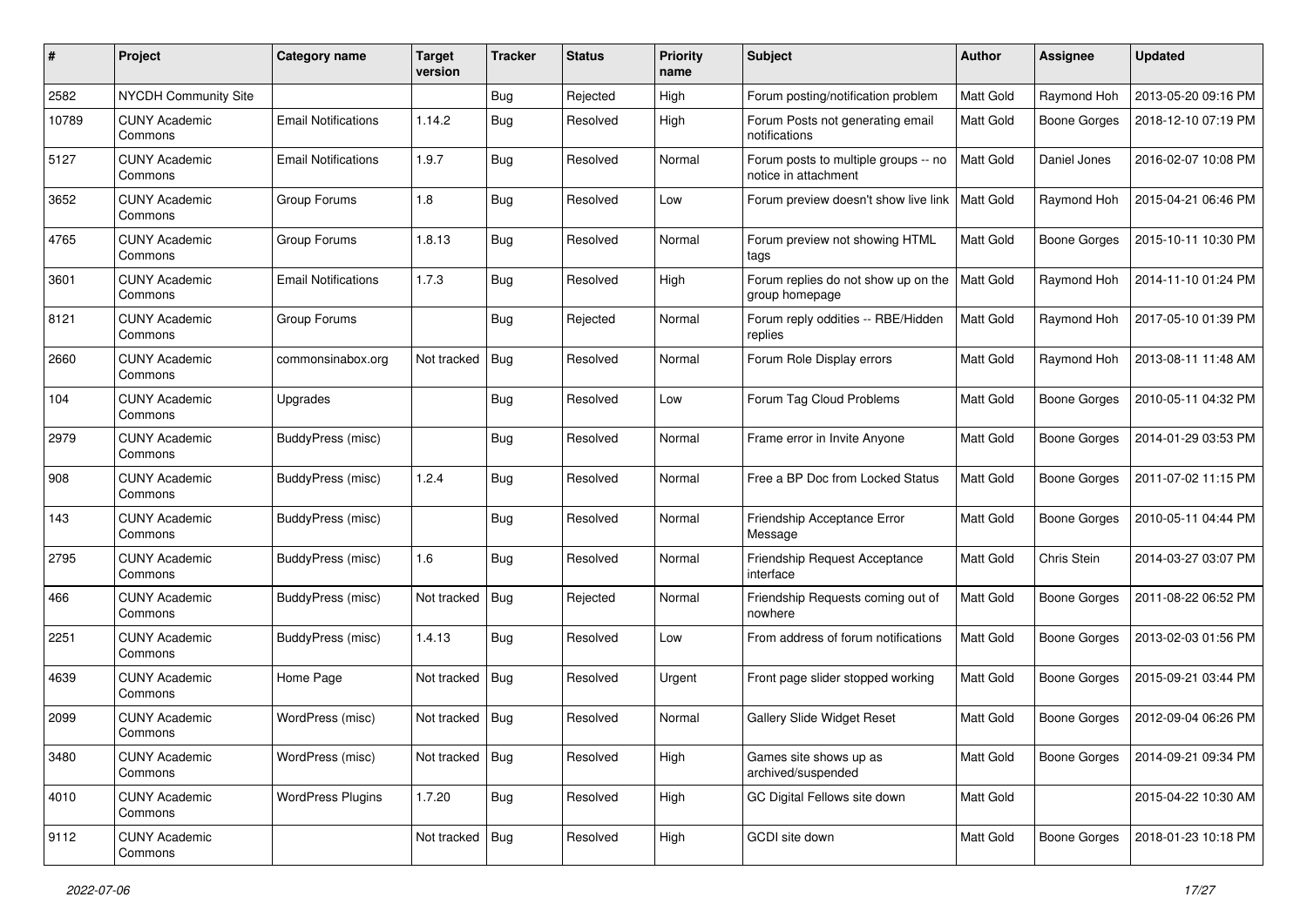| #     | Project                         | Category name              | <b>Target</b><br>version | <b>Tracker</b> | <b>Status</b> | <b>Priority</b><br>name | Subject                                                        | Author           | <b>Assignee</b>     | <b>Updated</b>      |
|-------|---------------------------------|----------------------------|--------------------------|----------------|---------------|-------------------------|----------------------------------------------------------------|------------------|---------------------|---------------------|
| 4402  | <b>CUNY Academic</b><br>Commons | <b>Public Portfolio</b>    | 1.9                      | Bug            | Resolved      | Normal                  | Github link needs full URL rather<br>than ID                   | Matt Gold        | Daniel Jones        | 2015-11-09 02:21 PM |
| 2295  | <b>CUNY Academic</b><br>Commons | commonsinabox.org          |                          | Bug            | Rejected      | Normal                  | Glitch in CBOX Logo                                            | Matt Gold        | <b>Boone Gorges</b> | 2012-12-11 01:08 AM |
| 192   | <b>CUNY Academic</b><br>Commons | WordPress (misc)           |                          | <b>Bug</b>     | Rejected      | Normal                  | Google Custom Search on Blogs                                  | <b>Matt Gold</b> | Chris Stein         | 2014-05-01 09:18 AM |
| 1362  | <b>CUNY Academic</b><br>Commons | WordPress (misc)           | Not tracked              | Bug            | Resolved      | High                    | Google Malware Warning                                         | <b>Matt Gold</b> |                     | 2011-11-23 12:15 PM |
| 15137 | <b>CUNY Academic</b><br>Commons | Search                     | Not tracked              | Bug            | Resolved      | Normal                  | Google search not working?                                     | <b>Matt Gold</b> | <b>Boone Gorges</b> | 2022-01-04 04:17 PM |
| 2815  | NYCDH Community Site            |                            |                          | Bug            | Resolved      | Normal                  | Group Activity dates don't match<br>latest activity            | Matt Gold        | Raymond Hoh         | 2013-10-14 11:40 PM |
| 88    | <b>CUNY Academic</b><br>Commons | Upgrades                   |                          | Bug            | Resolved      | Normal                  | Group Admin Screens                                            | <b>Matt Gold</b> | <b>CIC Michael</b>  | 2009-12-03 08:20 PM |
| 13913 | <b>CUNY Academic</b><br>Commons | Groups (misc)              |                          | Bug            | Rejected      | Normal                  | Group Avatar lost after group<br>creation process              | Matt Gold        | <b>Boone Gorges</b> | 2021-02-23 10:45 AM |
| 10381 | <b>CUNY Academic</b><br>Commons | <b>Email Notifications</b> | 1.13.11                  | <b>Bug</b>     | Resolved      | Normal                  | Group Blog Comment notification<br>doesn't include username    | Matt Gold        | Raymond Hoh         | 2018-10-09 10:36 AM |
| 5878  | <b>CUNY Academic</b><br>Commons | Group Blogs                | 1.10                     | <b>Bug</b>     | Resolved      | Normal                  | Group Blog creation improvements                               | Matt Gold        | <b>Boone Gorges</b> | 2016-08-10 09:36 PM |
| 278   | <b>CUNY Academic</b><br>Commons | BuddyPress (misc)          | 1.0.1                    | <b>Bug</b>     | Resolved      | Normal                  | Group Blog plugin creates<br>subdirectory, not subdomain blogs | Matt Gold        | <b>Boone Gorges</b> | 2010-08-29 01:52 PM |
| 3448  | <b>CUNY Academic</b><br>Commons | Groups (misc)              | 1.7                      | <b>Bug</b>     | Resolved      | Normal                  | Group changes email slug/link issue                            | Matt Gold        | Raymond Hoh         | 2014-09-15 08:29 PM |
| 726   | <b>CUNY Academic</b><br>Commons | <b>Group Files</b>         |                          | Bug            | Rejected      | Normal                  | Group Docs - New Doc Deletion<br>Notifications?                | Matt Gold        | Matt Gold           | 2014-05-01 09:42 AM |
| 1542  | <b>CUNY Academic</b><br>Commons | <b>BuddyPress Docs</b>     | 1.6                      | Bug            | Resolved      | Normal                  | Group Docs Locked                                              | <b>Matt Gold</b> | <b>Boone Gorges</b> | 2014-03-21 03:38 PM |
| 3608  | <b>CUNY Academic</b><br>Commons | <b>Email Notifications</b> | 1.7.3                    | Bug            | Resolved      | High                    | Group email plain-text formatting<br>problem                   | Matt Gold        | Raymond Hoh         | 2014-11-11 12:19 PM |
| 9814  | <b>CUNY Academic</b><br>Commons | Groups (misc)              | Not tracked              | Bug            | Resolved      | Normal                  | Group email settings "No Email"<br>issue                       | Matt Gold        | Raymond Hoh         | 2018-05-22 11:45 AM |
| 3859  | <b>CUNY Academic</b><br>Commons | Group Forums               | 1.7.14                   | Bug            | Resolved      | Normal                  | Group Forum Button Layout                                      | Matt Gold        | <b>Boone Gorges</b> | 2015-03-05 10:57 AM |
| 4640  | <b>CUNY Academic</b><br>Commons |                            |                          | <b>Bug</b>     | Resolved      | Normal                  | Group forum problem                                            | Matt Gold        | Boone Gorges        | 2015-09-21 03:44 PM |
| 11456 | NYCDH Community Site            |                            |                          | Bug            | Resolved      | Normal                  | Group has no admins                                            | Matt Gold        | Raymond Hoh         | 2019-06-01 04:24 PM |
| 3226  | <b>CUNY Academic</b><br>Commons | Groups (misc)              | 1.6.4.1                  | Bug            | Resolved      | Normal                  | Group home: content pushed below<br>sidebar                    | Matt Gold        | <b>Boone Gorges</b> | 2014-05-23 09:55 AM |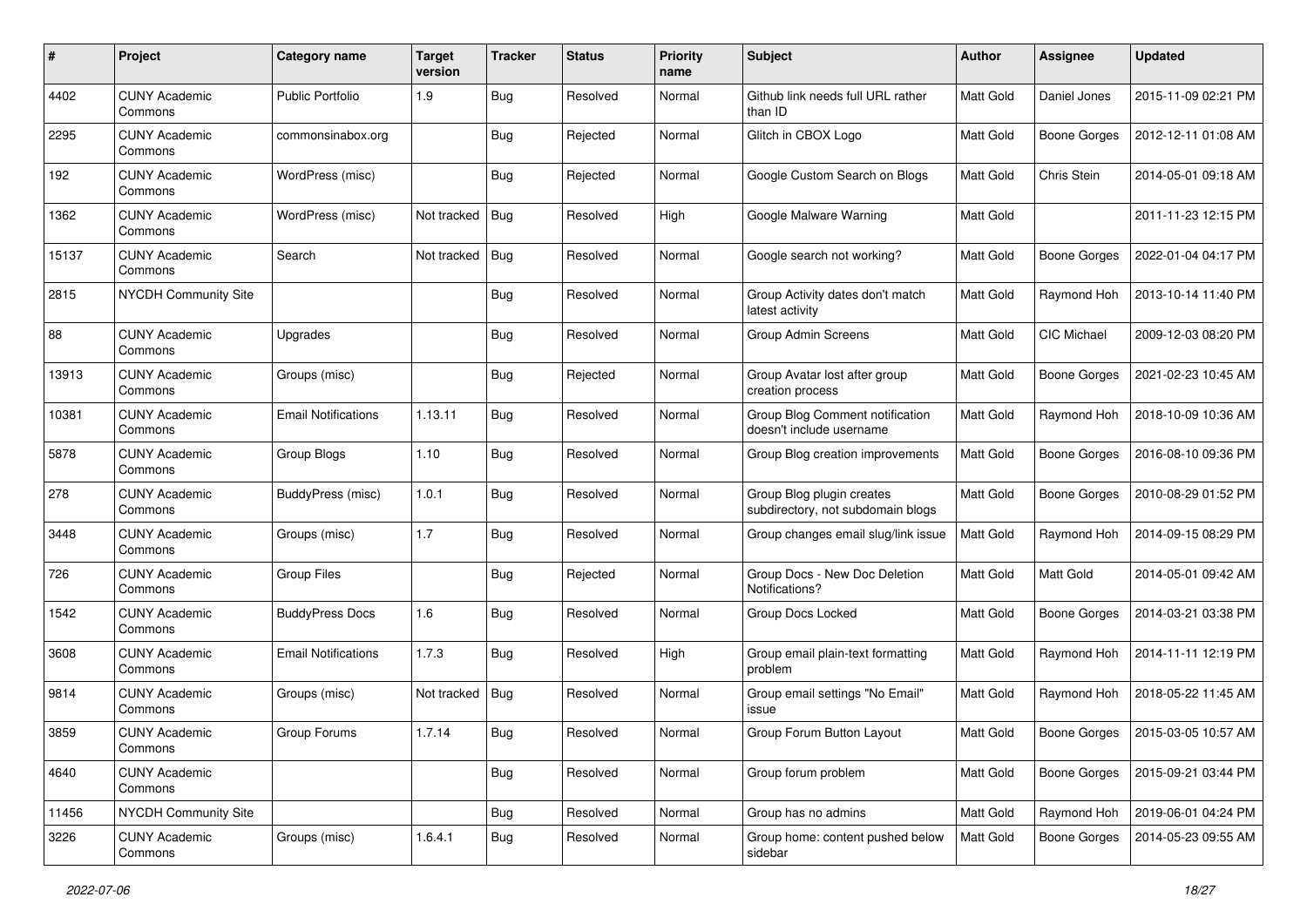| $\#$  | Project                         | Category name              | <b>Target</b><br>version | <b>Tracker</b> | <b>Status</b> | <b>Priority</b><br>name | <b>Subject</b>                                                  | <b>Author</b>    | Assignee            | <b>Updated</b>      |
|-------|---------------------------------|----------------------------|--------------------------|----------------|---------------|-------------------------|-----------------------------------------------------------------|------------------|---------------------|---------------------|
| 3342  | <b>CUNY Academic</b><br>Commons | <b>Email Notifications</b> |                          | <b>Bug</b>     | Duplicate     | Normal                  | <b>Group Invitation Email Links</b><br>Incorrect/Non-Working    | Matt Gold        | Boone Gorges        | 2015-04-01 09:04 PM |
| 2595  | <b>CUNY Academic</b><br>Commons | BuddyPress (misc)          | 1.4.29                   | Bug            | Resolved      | Low                     | Group invitation script                                         | <b>Matt Gold</b> | <b>Boone Gorges</b> | 2013-06-02 04:06 PM |
| 4816  | <b>CUNY Academic</b><br>Commons | Group Invitations          | 1.8.15                   | Bug            | Resolved      | High                    | Group invite email notifications not<br>received                | Matt Gold        | <b>Boone Gorges</b> | 2015-10-26 11:56 AM |
| 3307  | <b>CUNY Academic</b><br>Commons | Group Invitations          |                          | <b>Bug</b>     | Rejected      | Normal                  | Group Invites Sent before clicking<br>"send invites"            | Matt Gold        | <b>Boone Gorges</b> | 2014-07-14 11:09 AM |
| 12185 | <b>CUNY Academic</b><br>Commons |                            | 1.16.1                   | Bug            | Resolved      | Immediate               | Group links not working                                         | Matt Gold        | Boone Gorges        | 2019-12-10 10:35 AM |
| 187   | <b>CUNY Academic</b><br>Commons | BuddyPress (misc)          |                          | Bug            | Resolved      | Normal                  | Group Member unable to be<br>promoted to admin status           | Matt Gold        | Boone Gorges        | 2010-04-02 09:26 PM |
| 10854 | <b>CUNY Academic</b><br>Commons | Groups (misc)              | 1.14.3                   | Bug            | Resolved      | Normal                  | Group membership request not<br>appearing on Requests admin tab | Matt Gold        |                     | 2018-12-21 04:12 PM |
| 25    | <b>CUNY Academic</b><br>Commons | Group Forums               |                          | <b>Bug</b>     | Resolved      | Low                     | Group Page "Active Forum Topics"<br>not displaying              | Matt Gold        | Boone Gorges        | 2009-09-28 05:25 PM |
| 3642  | <b>CUNY Academic</b><br>Commons |                            |                          | <b>Bug</b>     | Rejected      | Normal                  | Group search hanging                                            | Matt Gold        | <b>Boone Gorges</b> | 2014-11-10 12:50 PM |
| 9114  | <b>CUNY Academic</b><br>Commons | Home Page                  | 1.12.8                   | Bug            | Resolved      | Normal                  | group with long name messes up<br>homepage layout               | <b>Matt Gold</b> | Boone Gorges        | 2018-01-24 05:17 PM |
| 3286  | <b>NYCDH Community Site</b>     |                            |                          | <b>Bug</b>     | Resolved      | Normal                  | Have BP Docs take on Access<br>Defaults of group                | Matt Gold        | Raymond Hoh         | 2018-02-21 07:23 PM |
| 1467  | <b>CUNY Academic</b><br>Commons | Upgrades                   |                          | Bug            | Rejected      | Normal                  | Have UserVoice Show "Report a<br>Bug" on pop-up                 | Matt Gold        | Boone Gorges        | 2012-08-01 03:37 PM |
| 15135 | <b>CUNY Academic</b><br>Commons | Toolbar                    | 1.19.1                   | Bug            | Resolved      | High                    | Header design spacing                                           | Matt Gold        | Boone Gorges        | 2022-01-11 04:41 PM |
| 5513  | <b>CUNY Academic</b><br>Commons | Reply By Email             | 1.9.17                   | Bug            | Resolved      | Low                     | Header issues on a RBE post                                     | Matt Gold        | Raymond Hoh         | 2016-05-31 11:44 AM |
| 8659  | <b>CUNY Academic</b><br>Commons | Help/Codex                 | 1.11.16                  | <b>Bug</b>     | Resolved      | Normal                  | Help email us link not working                                  | Matt Gold        | Raymond Hoh         | 2017-10-11 03:51 PM |
| 3043  | <b>CUNY Academic</b><br>Commons | Redmine                    | Not tracked              | Bug            | Resolved      | Normal                  | Help Marilyn Figure out Redmine<br>notification issues          | Matt Gold        | Micki Kaufman       | 2014-05-06 03:01 PM |
| 4125  | <b>CUNY Academic</b><br>Commons | <b>WordPress Themes</b>    | 1.8.2                    | Bug            | Resolved      | Normal                  | Help overlay layer issue                                        | Matt Gold        | Daniel Jones        | 2015-06-08 10:34 AM |
| 7755  | <b>CUNY Academic</b><br>Commons | Help/Codex                 | Not tracked              | Bug            | Resolved      | Normal                  | help page not loading                                           | Matt Gold        | scott voth          | 2017-03-25 11:10 AM |
| 8239  | <b>CUNY Academic</b><br>Commons |                            |                          | <b>Bug</b>     | Duplicate     | Normal                  | Help page should have an email<br>address on it                 | Matt Gold        | Paige Dupont        | 2017-10-11 11:28 AM |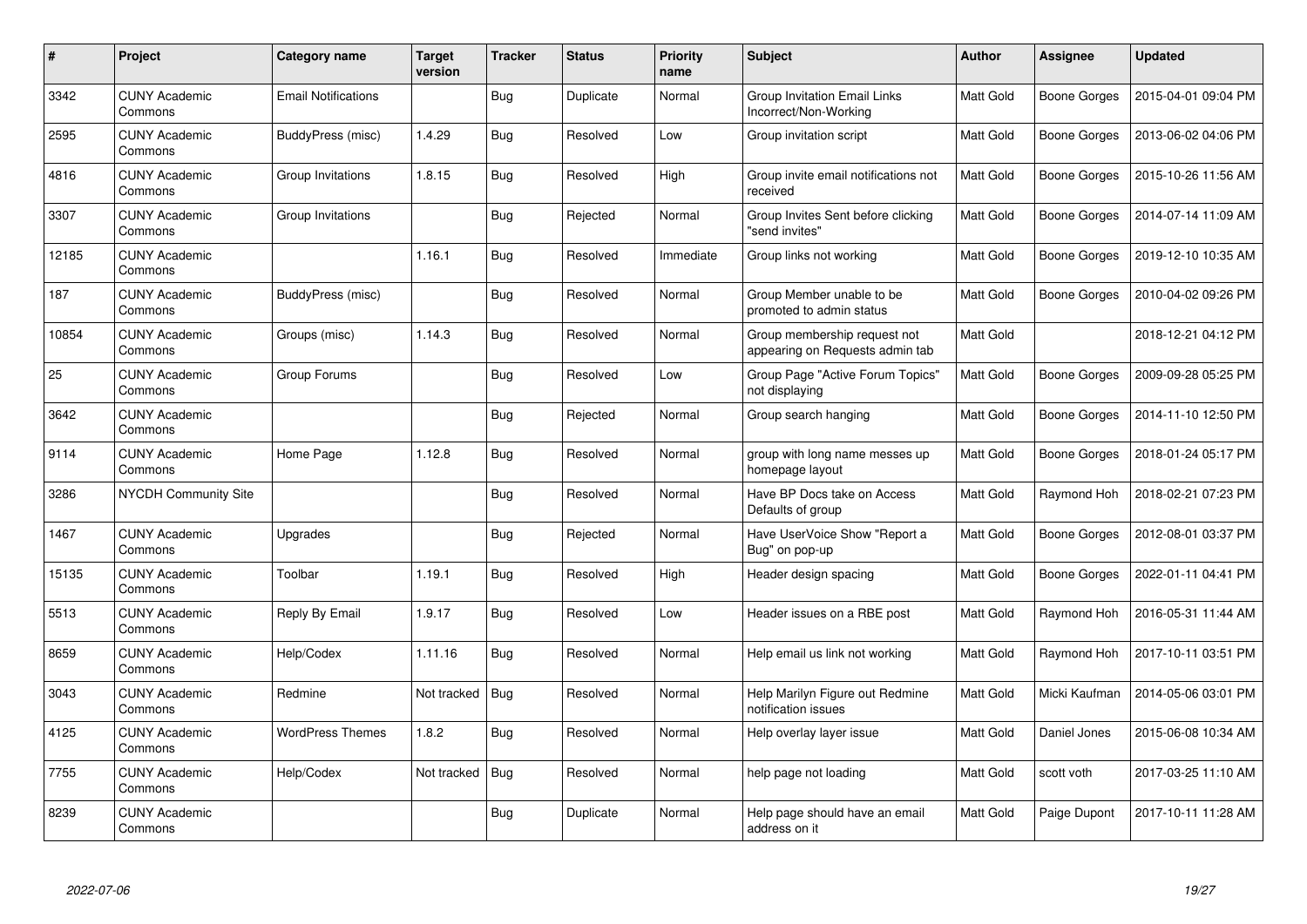| $\#$  | <b>Project</b>                  | Category name              | <b>Target</b><br>version | <b>Tracker</b> | <b>Status</b> | <b>Priority</b><br>name | <b>Subject</b>                                                             | <b>Author</b>    | Assignee            | <b>Updated</b>      |
|-------|---------------------------------|----------------------------|--------------------------|----------------|---------------|-------------------------|----------------------------------------------------------------------------|------------------|---------------------|---------------------|
| 101   | <b>CUNY Academic</b><br>Commons | Upgrades                   |                          | <b>Bug</b>     | Resolved      | Normal                  | <b>Help Pages</b>                                                          | Matt Gold        | Matt Gold           | 2009-12-08 07:34 PM |
| 469   | <b>CUNY Academic</b><br>Commons | WordPress (misc)           | Not tracked              | <b>Bug</b>     | Resolved      | High                    | Help with a blog using a deleted<br>theme                                  | <b>Matt Gold</b> | <b>Boone Gorges</b> | 2010-12-13 05:09 PM |
| 499   | <b>CUNY Academic</b><br>Commons | WordPress (misc)           | 1.1.6                    | Bug            | Resolved      | Normal                  | Help with Atahualpa Issues                                                 | Matt Gold        | scott voth          | 2010-12-21 07:30 PM |
| 786   | <b>CUNY Academic</b><br>Commons | WordPress (misc)           | 1.2.3                    | Bug            | Resolved      | Normal                  | Hero Image Slider Overlay Display<br>on IE                                 | Matt Gold        | <b>Boone Gorges</b> | 2011-06-06 09:51 AM |
| 444   | <b>CUNY Academic</b><br>Commons | WordPress (misc)           | 1.1.1                    | <b>Bug</b>     | Resolved      | High                    | Hero Slides Not Showing Up in<br>Firefox                                   | Matt Gold        | Boone Gorges        | 2010-12-08 08:41 AM |
| 30    | <b>CUNY Academic</b><br>Commons | BuddyPress (misc)          |                          | Bug            | Resolved      | Normal                  | Hidden Forum Activity Showing up in<br>News Feed                           | <b>Matt Gold</b> | Boone Gorges        | 2009-09-30 02:51 PM |
| 3588  | <b>CUNY Academic</b><br>Commons | Groups (misc)              | 1.7.2                    | <b>Bug</b>     | Resolved      | Normal                  | Hidden group not appearing in<br>search results                            | Matt Gold        | <b>Boone Gorges</b> | 2014-11-01 02:57 PM |
| 220   | <b>CUNY Academic</b><br>Commons | BuddyPress (misc)          |                          | Bug            | Resolved      | High                    | Hidden Groups showing up in<br>homepage group listing                      | Matt Gold        | Boone Gorges        | 2010-05-07 10:30 AM |
| 775   | <b>CUNY Academic</b><br>Commons | WordPress (misc)           | 1.2.2                    | Bug            | Rejected      | Normal                  | Hit Counter Plugin Problem                                                 | Matt Gold        | <b>Boone Gorges</b> | 2011-05-28 08:42 AM |
| 3910  | <b>CUNY Academic</b><br>Commons | Home Page                  | 1.7.15.2                 | Bug            | Resolved      | High                    | Home Page Display Errors                                                   | Matt Gold        | Boone Gorges        | 2015-03-17 10:21 AM |
| 3614  | <b>CUNY Academic</b><br>Commons | Home Page                  | 1.7.2                    | Bug            | Resolved      | Normal                  | Homepage member widget filter<br>feature not working                       | Matt Gold        | <b>Boone Gorges</b> | 2014-11-01 02:24 PM |
| 2596  | <b>CUNY Academic</b><br>Commons | BuddyPress (misc)          |                          | Bug            | Rejected      | Normal                  | Homepage Recent blog posts widget<br>display                               | Matt Gold        | Boone Gorges        | 2013-05-23 10:50 PM |
| 8702  | <b>CUNY Academic</b><br>Commons | Homepage Slides            | 1.11.13                  | Bug            | Resolved      | Normal                  | Homepage slider doesn't offer option   Matt Gold<br>to move through slides |                  | Boone Gorges        | 2017-09-14 11:37 PM |
| 5179  | <b>CUNY Academic</b><br>Commons | Homepage Slides            | 1.9.6                    | <b>Bug</b>     | Resolved      | High                    | homepage slider image broken                                               | Matt Gold        | Raymond Hoh         | 2016-02-01 11:26 PM |
| 11610 | <b>CUNY Academic</b><br>Commons |                            | 1.15.5                   | Bug            | Resolved      | Normal                  | Homepage thumbnails not loading                                            | Matt Gold        | Boone Gorges        | 2019-06-29 10:38 PM |
| 11619 | <b>CUNY Academic</b><br>Commons |                            | 1.15.5                   | <b>Bug</b>     | Rejected      | Normal                  | Homepage thumbnails not loading                                            | Matt Gold        | Raymond Hoh         | 2019-07-09 03:49 AM |
| 660   | <b>CUNY Academic</b><br>Commons | BuddyPress (misc)          | 1.2                      | <b>Bug</b>     | Resolved      | Low                     | HTML Markup appears in activity<br>comment                                 | Matt Gold        | <b>Boone Gorges</b> | 2011-04-04 02:39 PM |
| 8025  | <b>CUNY Academic</b><br>Commons | Group Forums               | 1.11.11                  | Bug            | Resolved      | Normal                  | HTML markup in group forum<br>notification                                 | Matt Gold        | Daniel Jones        | 2017-08-25 11:38 AM |
| 8692  | <b>CUNY Academic</b><br>Commons | <b>Email Notifications</b> | 1.11.15                  | Bug            | Resolved      | Normal                  | HTML not rendering in email<br>notifications                               | <b>Matt Gold</b> | Raymond Hoh         | 2017-10-11 11:08 AM |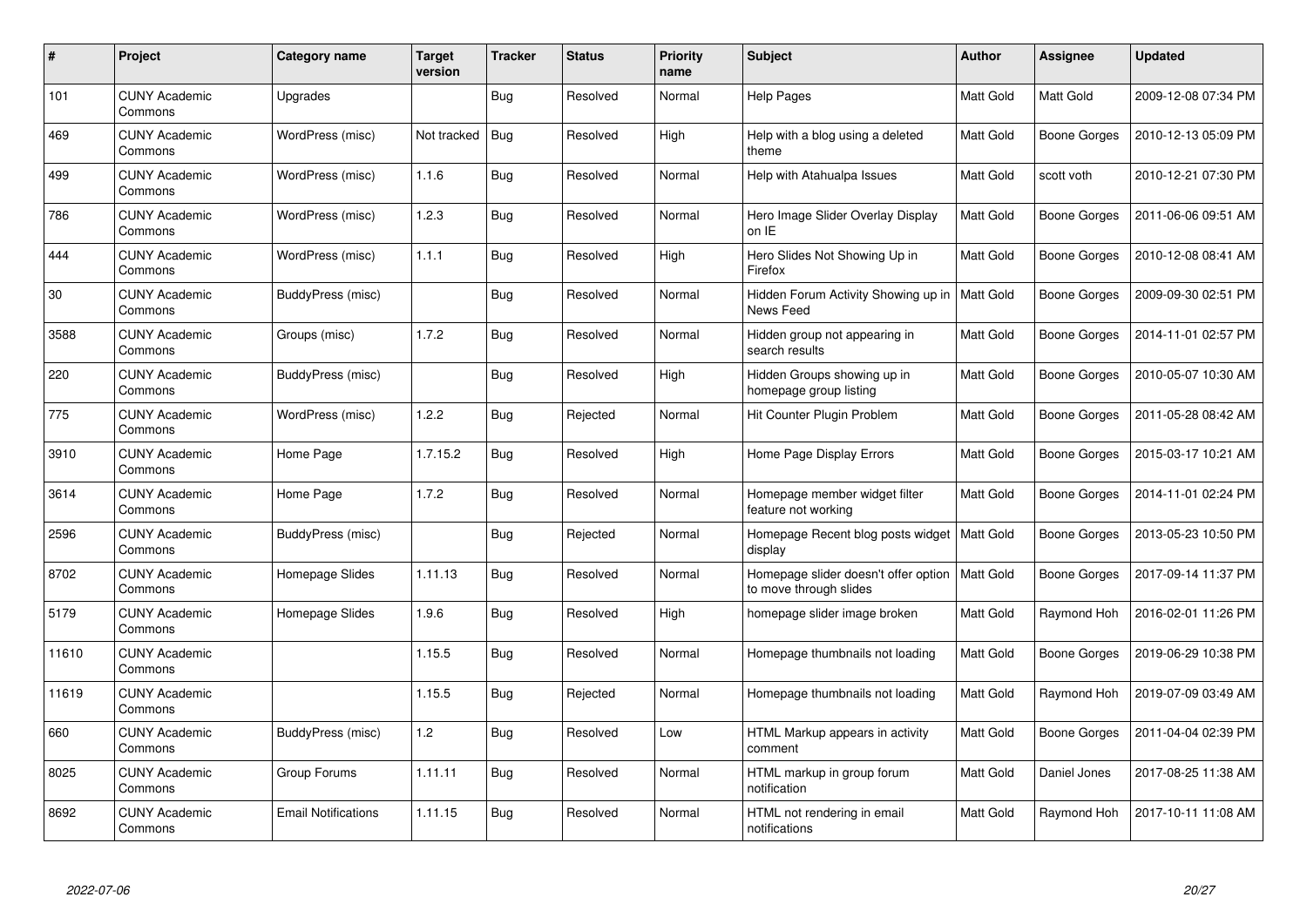| #     | Project                         | Category name              | Target<br>version | <b>Tracker</b> | <b>Status</b> | <b>Priority</b><br>name | Subject                                                                                         | Author           | Assignee            | <b>Updated</b>      |
|-------|---------------------------------|----------------------------|-------------------|----------------|---------------|-------------------------|-------------------------------------------------------------------------------------------------|------------------|---------------------|---------------------|
| 3165  | <b>CUNY Academic</b><br>Commons | <b>Email Notifications</b> |                   | <b>Bug</b>     | Rejected      | Normal                  | HTML notification of post with<br>attachments didn't include mention<br>of/links to attachments | Matt Gold        | <b>Boone Gorges</b> | 2015-03-21 09:05 PM |
| 661   | <b>CUNY Academic</b><br>Commons | <b>BuddyPress (misc)</b>   | 1.2               | <b>Bug</b>     | Resolved      | Low                     | HTML Special Characters Appear in<br><b>Email Notification Text</b>                             | Matt Gold        | Raymond Hoh         | 2011-05-04 08:55 AM |
| 152   | <b>CUNY Academic</b><br>Commons | BuddyPress (misc)          |                   | <b>Bug</b>     | Resolved      | Normal                  | HTML Tags Added to Email<br>Notifications                                                       | Matt Gold        | <b>Boone Gorges</b> | 2010-05-11 04:52 PM |
| 2363  | <b>CUNY Academic</b><br>Commons | WordPress (misc)           | 1.4.16            | <b>Bug</b>     | Resolved      | Normal                  | HTTP Error 500 (Internal Server<br>Error) on GC DSL blog                                        | Matt Gold        | <b>Boone Gorges</b> | 2013-01-02 10:10 AM |
| 12433 | NYCDH Community Site            |                            |                   | Bug            | Resolved      | Normal                  | hyperlinks not accepted in forum<br>post                                                        | Matt Gold        | Raymond Hoh         | 2020-11-23 08:42 PM |
| 2798  | <b>CUNY Academic</b><br>Commons | <b>BuddyPress (misc)</b>   | 1.5.4             | <b>Bug</b>     | Resolved      | Normal                  | IE10 Profile Display Errors                                                                     | Matt Gold        | Raymond Hoh         | 2013-09-25 03:33 PM |
| 79    | <b>CUNY Academic</b><br>Commons | Upgrades                   |                   | Bug            | Rejected      | Low                     | <b>IE6 Compatibility</b>                                                                        | <b>Matt Gold</b> | CIC Michael         | 2014-05-01 09:14 AM |
| 1116  | <b>CUNY Academic</b><br>Commons | WordPress (misc)           | Not tracked       | Bug            | Resolved      | High                    | Image Upload Error                                                                              | Matt Gold        |                     | 2011-08-27 08:44 AM |
| 1916  | <b>CUNY Academic</b><br>Commons | WordPress (misc)           | 1.3.14            | Bug            | Resolved      | High                    | Images Breaking on Help Blog and<br><b>Ground Control</b>                                       | Matt Gold        | <b>Boone Gorges</b> | 2012-05-26 07:54 PM |
| 5742  | <b>NYCDH Community Site</b>     |                            |                   | Bug            | Resolved      | Normal                  | images in slideshow not working                                                                 | Matt Gold        | Raymond Hoh         | 2016-07-20 07:24 PM |
| 2629  | <b>CUNY Academic</b><br>Commons | WordPress (misc)           | 1.5               | <b>Bug</b>     | Rejected      | Urgent                  | images not showing in slider on<br>homepage                                                     | Matt Gold        | Raymond Hoh         | 2013-07-10 11:10 AM |
| 6413  | <b>CUNY Academic</b><br>Commons | WordPress - Media          |                   | Bug            | Duplicate     | Normal                  | Images not showing up                                                                           | Matt Gold        | Boone Gorges        | 2016-10-24 10:16 AM |
| 761   | <b>CUNY Academic</b><br>Commons | WordPress (misc)           | 1.3               | Bug            | Resolved      | Normal                  | Implement "Send a Comment"<br><b>Function</b>                                                   | <b>Matt Gold</b> | Boone Gorges        | 2011-06-02 04:51 PM |
| 2014  | <b>CUNY Academic</b><br>Commons | BuddyPress (misc)          | 1.5               | Bug            | Resolved      | Normal                  | Improper margins on Members<br>Directory                                                        | Matt Gold        | Dominic Giglio      | 2012-12-18 10:37 AM |
| 3858  | <b>CUNY Academic</b><br>Commons | Reply By Email             | Future<br>release | <b>Bug</b>     | Duplicate     | Normal                  | Improved groupblog-RBE integration                                                              | Matt Gold        | Raymond Hoh         | 2019-03-11 02:32 PM |
| 1990  | <b>CUNY Academic</b><br>Commons | BuddyPress (misc)          | 1.3.17            | <b>Bug</b>     | Resolved      | Low                     | In Forum post list, member avatar<br>partially obscures member name                             | Matt Gold        | <b>Boone Gorges</b> | 2012-07-29 08:42 PM |
| 1231  | <b>CUNY Academic</b><br>Commons | WordPress (misc)           | Not tracked       | <b>Bug</b>     | Duplicate     | High                    | Inaccessible Site on the Commons                                                                | Matt Gold        |                     | 2011-10-13 08:56 AM |
| 215   | <b>CUNY Academic</b><br>Commons | BuddyPress (misc)          |                   | Bug            | Resolved      | Low                     | Inaccurate dates on group page`                                                                 | Matt Gold        | <b>Boone Gorges</b> | 2010-05-12 12:11 PM |
| 2116  | <b>CUNY Academic</b><br>Commons | BuddyPress (misc)          | 1.4.31            | <b>Bug</b>     | Resolved      | Normal                  | Include failed message in RBE<br><b>Failure Notification</b>                                    | Matt Gold        | Raymond Hoh         | 2013-07-08 11:01 PM |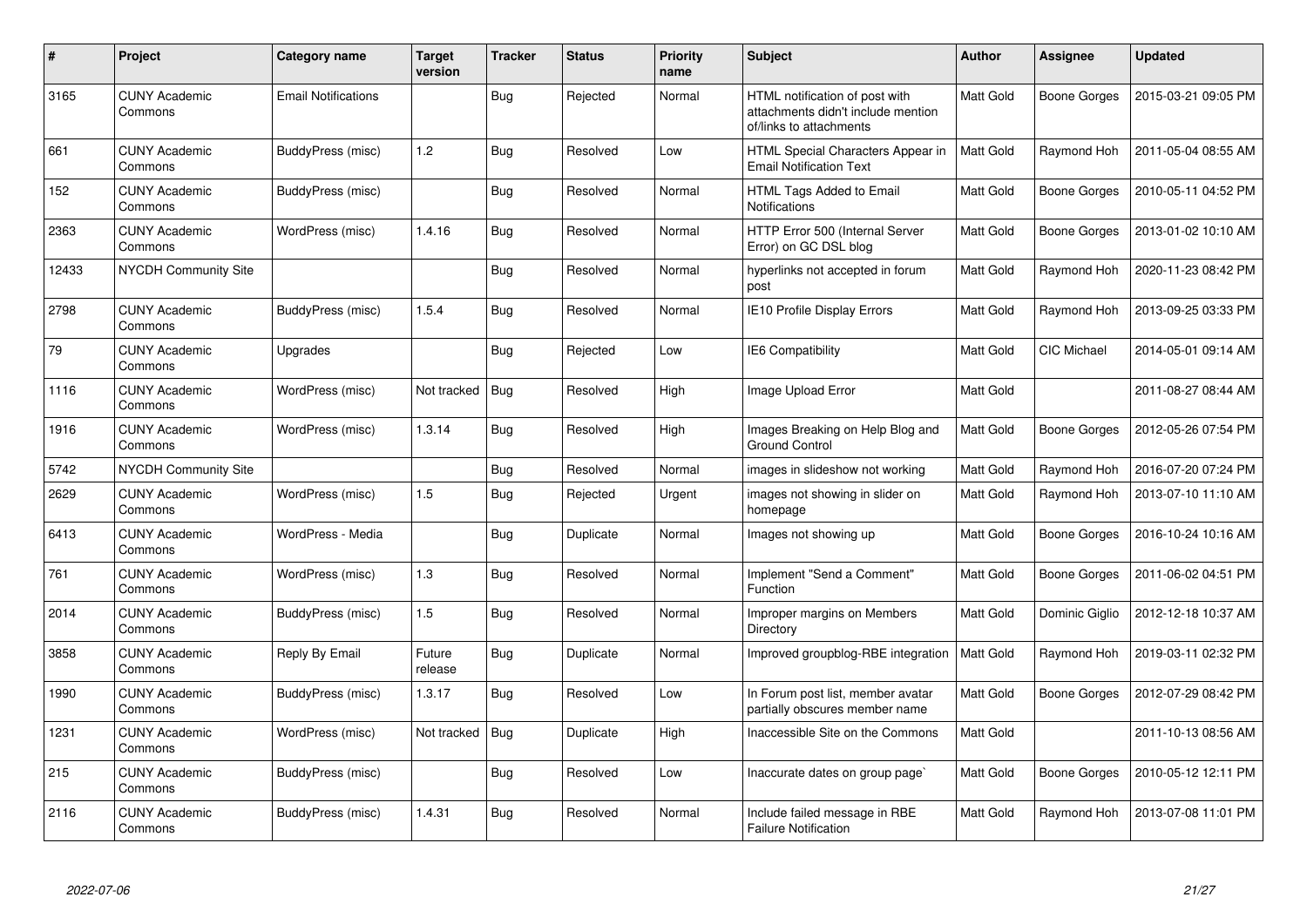| $\#$  | Project                         | Category name              | <b>Target</b><br>version | <b>Tracker</b> | <b>Status</b> | <b>Priority</b><br>name | <b>Subject</b>                                                     | <b>Author</b>    | Assignee            | <b>Updated</b>      |
|-------|---------------------------------|----------------------------|--------------------------|----------------|---------------|-------------------------|--------------------------------------------------------------------|------------------|---------------------|---------------------|
| 3324  | <b>CUNY Academic</b><br>Commons | <b>Public Portfolio</b>    | 1.6.10                   | <b>Bug</b>     | Resolved      | Normal                  | Incorrect display of send<br>message/mention on portfolio page     | Matt Gold        | Boone Gorges        | 2014-07-22 09:06 PM |
| 180   | <b>CUNY Academic</b><br>Commons | BuddyPress (misc)          |                          | <b>Bug</b>     | Resolved      | Normal                  | Incorrect Link on Friendship Request<br><b>Notification Issues</b> | <b>Matt Gold</b> | Boone Gorges        | 2010-03-13 08:47 AM |
| 1802  | <b>CUNY Academic</b><br>Commons | WordPress (misc)           | 1.3.11                   | Bug            | Resolved      | Low                     | Incorrect Page Title on Blogs Page                                 | Matt Gold        | <b>Boone Gorges</b> | 2012-04-03 08:28 PM |
| 26    | <b>CUNY Academic</b><br>Commons |                            |                          | Bug            | Resolved      | Normal                  | <b>Install Akismet Sitewide</b>                                    | Matt Gold        | Matt Gold           | 2009-09-22 11:43 PM |
| 1067  | <b>CUNY Academic</b><br>Commons | WordPress (misc)           | 1.2.5                    | <b>Bug</b>     | Rejected      | Normal                  | Install Disable Trackbacks                                         | Matt Gold        | Boone Gorges        | 2011-07-22 12:05 AM |
| 1912  | <b>CUNY Academic</b><br>Commons | WordPress (misc)           | 1.3.13                   | <b>Bug</b>     | Resolved      | Normal                  | Install the VéritéCo Timeline Plugin                               | <b>Matt Gold</b> | Boone Gorges        | 2012-05-23 04:13 PM |
| 10357 | <b>CUNY Academic</b><br>Commons | Onboarding                 |                          | <b>Bug</b>     | Rejected      | Normal                  | Invitation snafu                                                   | Matt Gold        | <b>Boone Gorges</b> | 2018-09-20 02:14 PM |
| 240   | <b>CUNY Academic</b><br>Commons | BuddyPress (misc)          |                          | <b>Bug</b>     | Resolved      | Normal                  | Invite Anyone - CUNY email domain<br>produces error                | Matt Gold        | Boone Gorges        | 2010-05-14 12:39 PM |
| 507   | <b>CUNY Academic</b><br>Commons | BuddyPress (misc)          | 1.1.6                    | <b>Bug</b>     | Resolved      | High                    | Invite Anyone Rejects CUNY Email<br>Addresses                      | Matt Gold        | <b>Boone Gorges</b> | 2010-12-21 11:26 AM |
| 1295  | <b>CUNY Academic</b><br>Commons | Group Invitations          |                          | Bug            | Rejected      | Normal                  | Invite to Group Ajax Search Buggy                                  | Matt Gold        | Matt Gold           | 2014-05-01 10:31 AM |
| 351   | <b>CUNY Academic</b><br>Commons | BuddyPress (misc)          | Not tracked              | Bug            | Rejected      | Normal                  | Invited Group Members Aren't<br>Automatically Added to Groups      | Matt Gold        | <b>Boone Gorges</b> | 2011-08-22 06:54 PM |
| 3217  | <b>CUNY Academic</b><br>Commons | <b>Public Portfolio</b>    |                          | Bug            | Resolved      | Normal                  | Issue with Link button on Profile<br><b>Fields</b>                 | Matt Gold        | <b>Boone Gorges</b> | 2014-05-21 10:29 PM |
| 3954  | <b>CUNY Academic</b><br>Commons | <b>Email Notifications</b> | 1.7.18                   | <b>Bug</b>     | Resolved      | Normal                  | Issues with Email notifications for<br>Groups w/RSS Feeds attached | Matt Gold        | Raymond Hoh         | 2015-04-08 05:04 PM |
| 106   | <b>CUNY Academic</b><br>Commons | Upgrades                   |                          | <b>Bug</b>     | Resolved      | High                    | <b>ITPF09 Forum Issue</b>                                          | Matt Gold        | Boone Gorges        | 2009-12-03 04:49 PM |
| 74    | <b>CUNY Academic</b><br>Commons | Upgrades                   |                          | <b>Bug</b>     | Resolved      | Low                     | Join/Login Link Weirdness                                          | Matt Gold        | CIC Michael         | 2010-05-11 04:42 PM |
| 628   | <b>CUNY Academic</b><br>Commons | Wiki                       | 1.2.1                    | Bug            | Resolved      | Normal                  | LaTeX support for MediaWiki                                        | Matt Gold        | Boone Gorges        | 2011-05-11 09:50 PM |
| 2950  | <b>CUNY Academic</b><br>Commons | commonsinabox.org          | Not tracked              | Bug            | Resolved      | Normal                  | Layout broken on<br>commonsinabox.org forum 404                    | Matt Gold        | Boone Gorges        | 2014-05-06 02:59 PM |
| 219   | <b>CUNY Academic</b><br>Commons | WordPress (misc)           |                          | Bug            | Resolved      | Low                     | Left Margin Padding on sign-in page                                | Matt Gold        | Boone Gorges        | 2010-05-11 05:14 PM |
| 476   | <b>CUNY Academic</b><br>Commons | WordPress (misc)           | 1.1.3                    | Bug            | Resolved      | High                    | Limited Email Domains List Empty<br>After Site Upgrade             | <b>Matt Gold</b> | <b>Boone Gorges</b> | 2010-12-13 07:02 PM |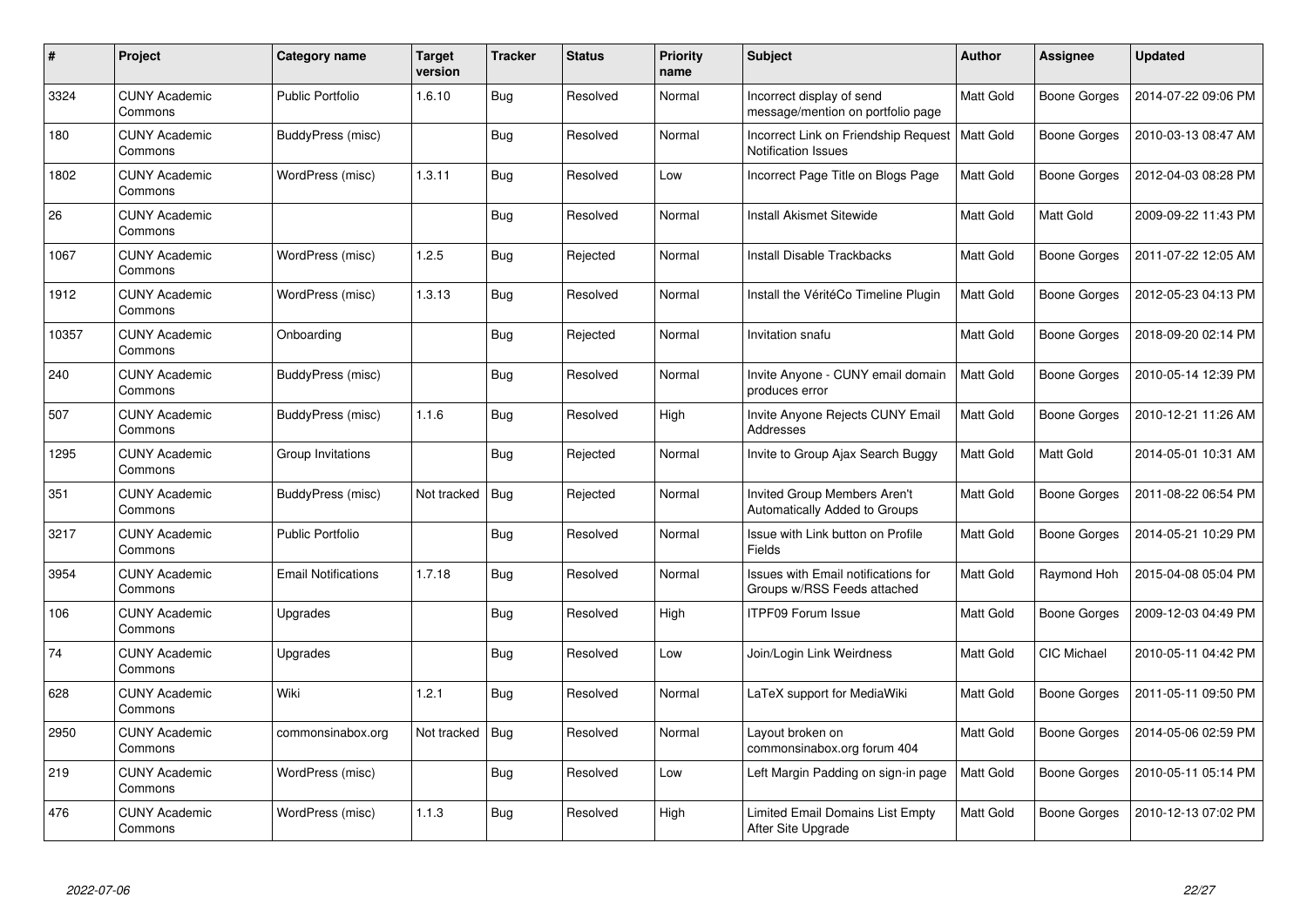| $\#$  | Project                         | Category name              | <b>Target</b><br>version | <b>Tracker</b> | <b>Status</b> | <b>Priority</b><br>name | Subject                                                                 | Author    | Assignee            | <b>Updated</b>      |
|-------|---------------------------------|----------------------------|--------------------------|----------------|---------------|-------------------------|-------------------------------------------------------------------------|-----------|---------------------|---------------------|
| 2730  | <b>CUNY Academic</b><br>Commons | BuddyPress (misc)          |                          | <b>Bug</b>     | Duplicate     | Normal                  | Limits on Publications Entry Field                                      | Matt Gold | <b>Boone Gorges</b> | 2013-08-29 09:36 AM |
| 13459 | <b>CUNY Academic</b><br>Commons | Layout                     | 1.17.6                   | <b>Bug</b>     | Resolved      | Normal                  | Line spacing on forum post title is<br>too small                        | Matt Gold | Raymond Hoh         | 2020-10-27 11:00 AM |
| 2188  | <b>CUNY Academic</b><br>Commons | BuddyPress (misc)          | 1.4.9                    | <b>Bug</b>     | Resolved      | Normal                  | Line Spacing/Breaks on BP Docs                                          | Matt Gold | Chris Stein         | 2012-11-01 03:15 PM |
| 335   | <b>CUNY Academic</b><br>Commons | Wiki                       |                          | Bug            | Rejected      | Normal                  | Link attribute on images is stripped<br>when MW pages are edited        | Matt Gold | <b>Boone Gorges</b> | 2016-05-31 12:17 PM |
| 130   | <b>CUNY Academic</b><br>Commons | BuddyPress (misc)          |                          | Bug            | Resolved      | Normal                  | Link to Blog on Group Pages leads<br>back to Group                      | Matt Gold | <b>Boone Gorges</b> | 2009-12-10 01:28 PM |
| 3287  | NYCDH Community Site            |                            |                          | Bug            | Resolved      | Normal                  | Link to Private Doc bounces<br>non-logged-in users to homepage          | Matt Gold | Raymond Hoh         | 2014-06-25 05:30 PM |
| 2250  | <b>CUNY Academic</b><br>Commons | WordPress (misc)           |                          | Bug            | Rejected      | Normal                  | Livestreaming page error                                                | Matt Gold | <b>Boone Gorges</b> | 2012-11-15 11:35 AM |
| 107   | <b>CUNY Academic</b><br>Commons | Upgrades                   |                          | <b>Bug</b>     | Resolved      | High                    | Log In Problem                                                          | Matt Gold | <b>Boone Gorges</b> | 2009-12-04 12:02 AM |
| 614   | <b>CUNY Academic</b><br>Commons | BuddyPress (misc)          | 1.1.10                   | Bug            | Rejected      | Low                     | Log out button on BP Admin bar<br>covers logo                           | Matt Gold | <b>Boone Gorges</b> | 2011-03-04 05:58 PM |
| 3640  | <b>CUNY Academic</b><br>Commons |                            | Future<br>release        | <b>Bug</b>     | Rejected      | Normal                  | Logged out of commons when trying<br>to publish a post                  | Matt Gold | Daniel Jones        | 2015-03-09 11:27 AM |
| 12893 | <b>NYCDH Community Site</b>     |                            |                          | <b>Bug</b>     | Resolved      | Normal                  | Login issue                                                             | Matt Gold | Raymond Hoh         | 2020-06-05 10:31 AM |
| 1558  | <b>CUNY Academic</b><br>Commons | BuddyPress (misc)          | 1.3.6                    | Bug            | Resolved      | Normal                  | Login Issues                                                            | Matt Gold | <b>Boone Gorges</b> | 2012-02-08 06:40 PM |
| 2239  | <b>CUNY Academic</b><br>Commons | <b>Email Notifications</b> | 1.7                      | <b>Bug</b>     | Resolved      | Normal                  | Login redirects when clicking on<br>private group addresses not working | Matt Gold | Raymond Hoh         | 2014-11-01 11:41 AM |
| 540   | <b>CUNY Academic</b><br>Commons | BuddyPress (misc)          | 1.1.8                    | <b>Bug</b>     | Resolved      | Normal                  | Long BP Group Doc Names Hide<br>Edit/Delete Options                     | Matt Gold | <b>Boone Gorges</b> | 2011-02-02 10:58 AM |
| 2944  | <b>CUNY Academic</b><br>Commons | BuddyPress (misc)          | 1.5.13                   | <b>Bug</b>     | Resolved      | Normal                  | Long load time on send invites group<br>pages                           | Matt Gold | <b>Boone Gorges</b> | 2014-01-02 02:50 PM |
| 3802  | <b>CUNY Academic</b><br>Commons | Home Page                  | 1.7.14                   | <b>Bug</b>     | Resolved      | Normal                  | Long user name causes problems<br>with Who's Online homepage display    | Matt Gold | Daniel Jones        | 2015-02-23 03:39 PM |
| 297   | <b>CUNY Academic</b><br>Commons | Wiki                       |                          | Bug            | Resolved      | Normal                  | Lost write privileges to wiki images<br>directory                       | Matt Gold |                     | 2010-08-25 05:47 PM |
| 3555  | <b>CUNY Academic</b><br>Commons | Publicity                  | Not tracked              | <b>Bug</b>     | Resolved      | High                    | Mailchimp email display issue                                           | Matt Gold | Matt Gold           | 2017-11-15 05:47 PM |
| 5022  | <b>CUNY Academic</b><br>Commons | Wiki                       | 1.9.1                    | <b>Bug</b>     | Resolved      | High                    | Main nav bar different on wiki page                                     | Matt Gold | <b>Boone Gorges</b> | 2015-12-11 09:31 PM |
| 3058  | <b>CUNY Academic</b><br>Commons | BuddyPress (misc)          | 1.5.18.1                 | <b>Bug</b>     | Resolved      | Urgent                  | Main navigation bar not working                                         | Matt Gold | <b>Boone Gorges</b> | 2014-02-21 09:28 AM |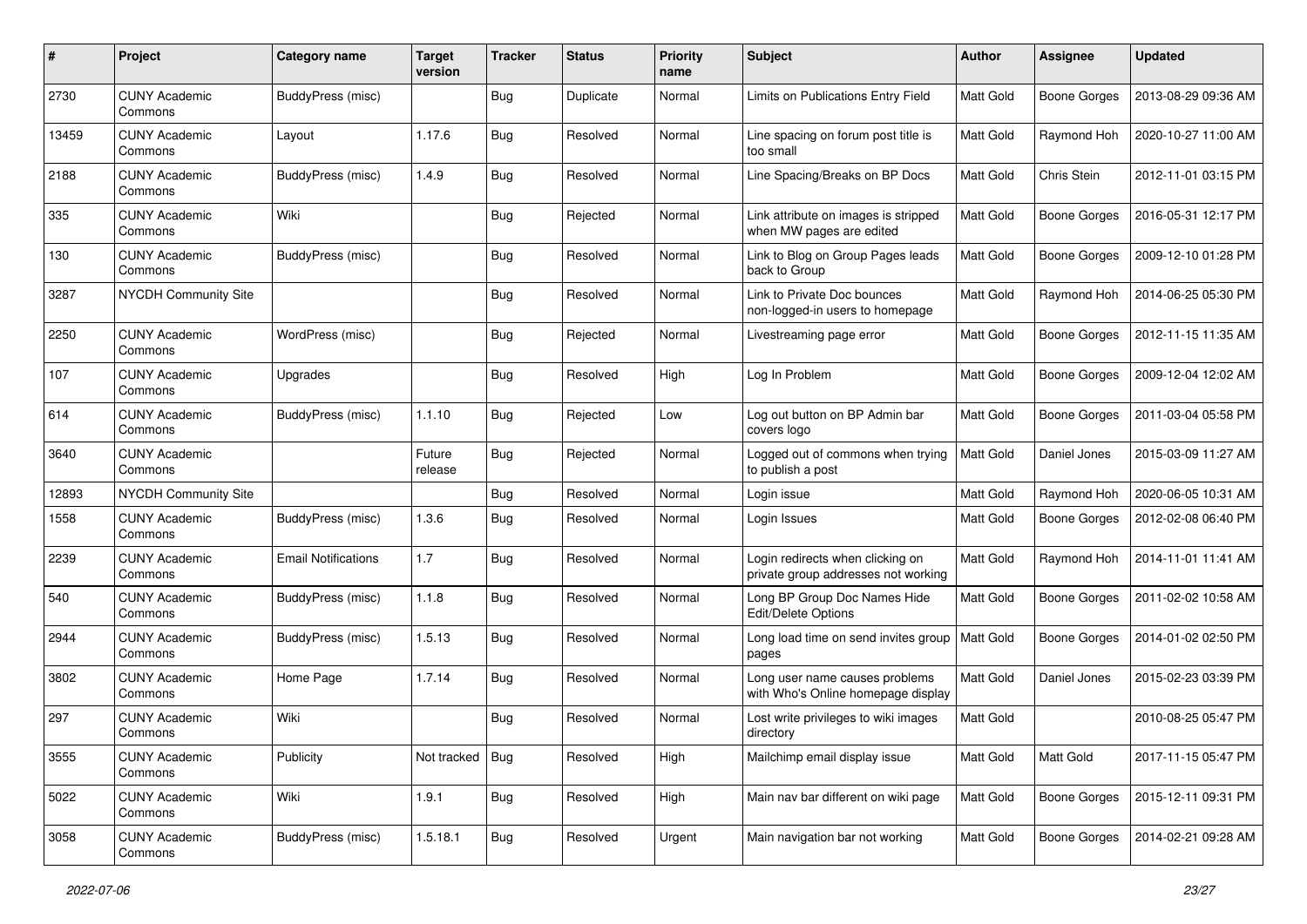| $\#$  | Project                         | Category name      | Target<br>version | <b>Tracker</b> | <b>Status</b> | <b>Priority</b><br>name | <b>Subject</b>                                                               | <b>Author</b> | Assignee            | <b>Updated</b>      |
|-------|---------------------------------|--------------------|-------------------|----------------|---------------|-------------------------|------------------------------------------------------------------------------|---------------|---------------------|---------------------|
| 3449  | <b>CUNY Academic</b><br>Commons | Groups (misc)      | 1.7               | <b>Bug</b>     | Resolved      | Normal                  | Make Default Option for "Create<br>Forum" in Group Creation Process<br>"Yes" | Matt Gold     | <b>Boone Gorges</b> | 2014-09-22 08:39 PM |
| 2618  | <b>NYCDH Community Site</b>     |                    |                   | <b>Bug</b>     | Assigned      | Low                     | Mark blogs as spam when created<br>by users marked as spam                   | Matt Gold     | Boone Gorges        | 2013-06-09 11:38 PM |
| 6995  | <b>CUNY Academic</b><br>Commons | Home Page          | Not tracked       | <b>Bug</b>     | Assigned      | Normal                  | member filter on homepage not<br>working                                     | Matt Gold     | Raymond Hoh         | 2016-12-11 09:46 PM |
| 12353 | <b>CUNY Academic</b><br>Commons | BuddyPress (misc)  | Not tracked       | <b>Bug</b>     | Abandoned     | Normal                  | Member filtering not working                                                 | Matt Gold     | Boone Gorges        | 2020-03-10 11:14 AM |
| 3717  | <b>CUNY Academic</b><br>Commons | Groups (misc)      | 1.7.7             | Bug            | Resolved      | Normal                  | Member invitations to Group<br>Members error alert                           | Matt Gold     | Boone Gorges        | 2014-12-22 02:25 PM |
| 363   | <b>CUNY Academic</b><br>Commons | BuddyPress (misc)  | Not tracked       | <b>Bug</b>     | Resolved      | Normal                  | Member listed twice in group                                                 | Matt Gold     | Boone Gorges        | 2010-10-06 10:35 AM |
| 6674  | <b>CUNY Academic</b><br>Commons | Reply By Email     | 1.10.3            | Bug            | Resolved      | Normal                  | Member RBE responses to<br>document uploads                                  | Matt Gold     | Raymond Hoh         | 2016-11-29 09:44 PM |
| 6695  | <b>CUNY Academic</b><br>Commons | Group Announcments | 1.10.3            | <b>Bug</b>     | Duplicate     | Normal                  | Member reply to announcement<br>goes to Commons address                      | Matt Gold     | Raymond Hoh         | 2016-11-22 01:46 AM |
| 731   | <b>CUNY Academic</b><br>Commons | BuddyPress (misc)  | 1.2.1             | Bug            | Resolved      | Normal                  | Member reports a problem posting to<br>a private group                       | Matt Gold     | Boone Gorges        | 2011-05-03 07:10 PM |
| 613   | <b>CUNY Academic</b><br>Commons | BuddyPress (misc)  | 1.1.10            | <b>Bug</b>     | Resolved      | Normal                  | Member reports group blog / group<br>member syncing                          | Matt Gold     | Boone Gorges        | 2011-03-03 09:26 AM |
| 1568  | <b>CUNY Academic</b><br>Commons | BuddyPress (misc)  | Not tracked       | Bug            | Resolved      | Normal                  | Member reports problem with email<br>notifications                           | Matt Gold     |                     | 2012-02-28 10:51 AM |
| 352   | <b>CUNY Academic</b><br>Commons | BuddyPress (misc)  | 1.1               | <b>Bug</b>     | Resolved      | Normal                  | Member reports problems with<br>avatar cropping                              | Matt Gold     | Boone Gorges        | 2010-11-16 05:07 PM |
| 531   | <b>CUNY Academic</b><br>Commons | BuddyPress (misc)  | 1.1.7             | <b>Bug</b>     | Resolved      | Low                     | Member reports problems with<br>avatar cropping                              | Matt Gold     | Boone Gorges        | 2011-01-04 05:10 PM |
| 568   | <b>CUNY Academic</b><br>Commons | BuddyPress (misc)  | 1.1.10            | Bug            | Resolved      | High                    | Member reports trouble uploading<br>documents to groups                      | Matt Gold     | Boone Gorges        | 2011-02-10 02:33 PM |
| 612   | <b>CUNY Academic</b><br>Commons | BuddyPress (misc)  | 1.1.10            | Bug            | Resolved      | Normal                  | Member reports trouble uploading<br>documents to groups                      | Matt Gold     | Boone Gorges        | 2011-03-07 10:12 PM |
| 159   | <b>CUNY Academic</b><br>Commons | BuddyPress (misc)  |                   | <b>Bug</b>     | Resolved      | Normal                  | Member reports trouble with<br><b>Notification Settings</b>                  | Matt Gold     | Boone Gorges        | 2010-05-11 04:50 PM |
| 11280 | NYCDH Community Site            |                    |                   | <b>Bug</b>     | Resolved      | Normal                  | Member search not working                                                    | Matt Gold     | Raymond Hoh         | 2019-04-01 06:23 PM |
| 605   | <b>CUNY Academic</b><br>Commons | BuddyPress (misc)  | 1.1.10            | <b>Bug</b>     | Rejected      | Normal                  | Member search on Group Invite<br>Page Not Working                            | Matt Gold     | Boone Gorges        | 2011-02-24 11:41 PM |
| 1352  | <b>CUNY Academic</b><br>Commons | WordPress (misc)   | Not tracked       | <b>Bug</b>     | Resolved      | Normal                  | Members listed as Authors on Main<br>Blog                                    | Matt Gold     | Boone Gorges        | 2011-11-16 09:15 AM |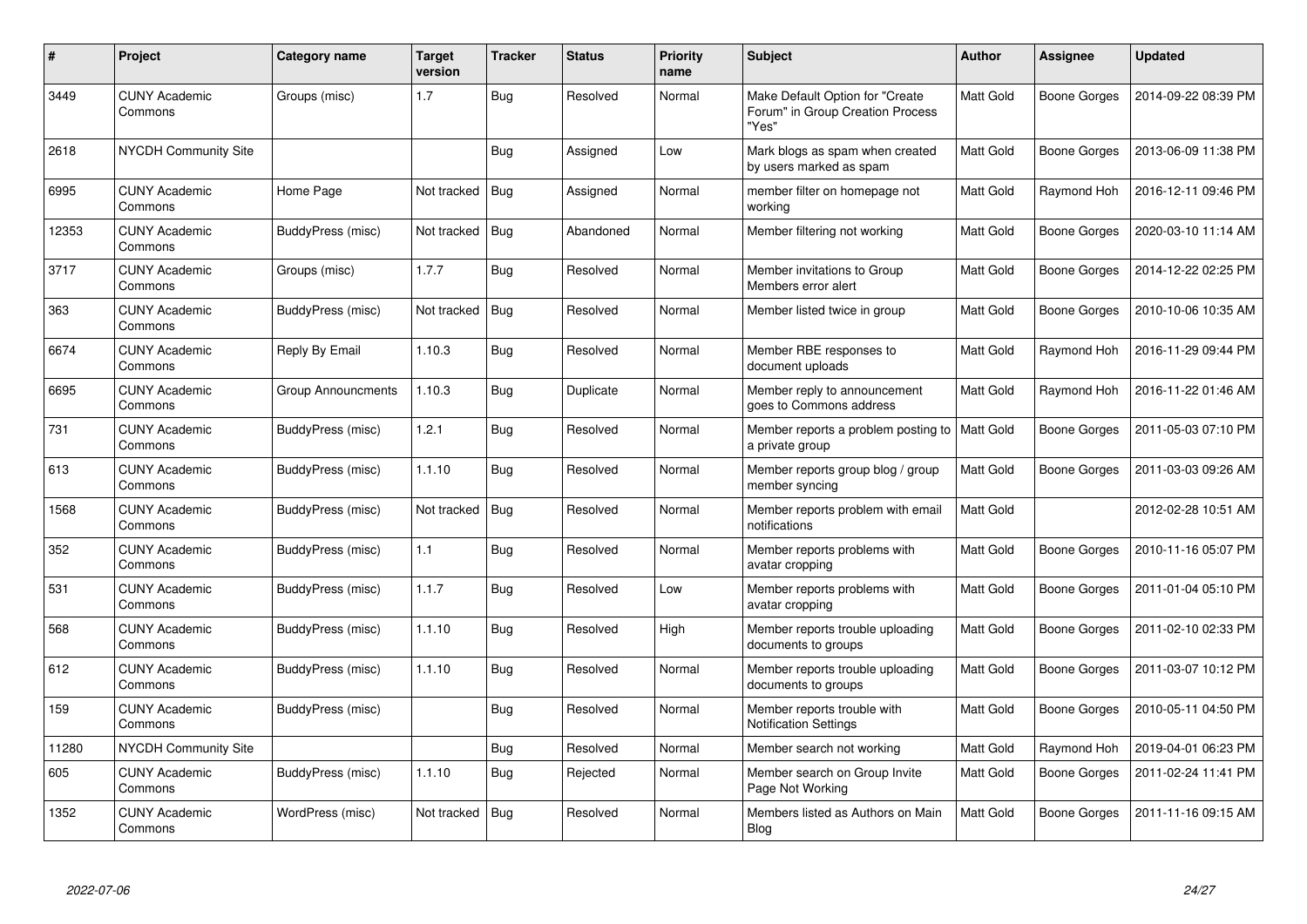| $\#$  | <b>Project</b>                  | Category name              | <b>Target</b><br>version | <b>Tracker</b> | <b>Status</b> | <b>Priority</b><br>name | <b>Subject</b>                                                      | <b>Author</b>    | Assignee            | <b>Updated</b>      |
|-------|---------------------------------|----------------------------|--------------------------|----------------|---------------|-------------------------|---------------------------------------------------------------------|------------------|---------------------|---------------------|
| 1754  | <b>CUNY Academic</b><br>Commons | WordPress (misc)           | 1.3.10                   | <b>Bug</b>     | Resolved      | High                    | Members receiving dev site<br>comment spam                          | <b>Matt Gold</b> | Boone Gorges        | 2012-03-20 01:05 PM |
| 279   | <b>CUNY Academic</b><br>Commons | BuddyPress (misc)          | 1.1                      | Bug            | Rejected      | Normal                  | Members Report Problems with<br>Notifications                       | <b>Matt Gold</b> | <b>Boone Gorges</b> | 2010-11-16 04:37 PM |
| 209   | <b>CUNY Academic</b><br>Commons | BuddyPress (misc)          |                          | <b>Bug</b>     | Resolved      | High                    | Members Report that Forum<br>Attachments not working                | <b>Matt Gold</b> | <b>Boone Gorges</b> | 2010-05-14 12:13 PM |
| 16    | <b>CUNY Academic</b><br>Commons | Redmine                    |                          | <b>Bug</b>     | Resolved      | Normal                  | Members unable to comment on<br><b>Tickets</b>                      | Matt Gold        | Matt Gold           | 2009-09-12 04:29 PM |
| 574   | <b>CUNY Academic</b><br>Commons | BuddyPress (misc)          | 1.1.10                   | Bug            | Resolved      | High                    | Members unable to read documents<br>posted to groups                | <b>Matt Gold</b> | Boone Gorges        | 2011-02-10 03:01 PM |
| 451   | <b>CUNY Academic</b><br>Commons | BuddyPress (misc)          | Not tracked              | Bug            | Resolved      | High                    | Members Unable to Upload<br>Documents to Groups                     | Matt Gold        | Boone Gorges        | 2010-12-09 12:32 PM |
| 3420  | <b>CUNY Academic</b><br>Commons | <b>Email Notifications</b> | 1.6.14                   | Bug            | Resolved      | Normal                  | Membership approval link in email<br>notifications                  | Matt Gold        | <b>Boone Gorges</b> | 2014-09-01 09:31 PM |
| 3190  | <b>CUNY Academic</b><br>Commons | BuddyPress (misc)          | 1.6.3                    | Bug            | Resolved      | Normal                  | Mention link on Member Profile<br>Leads to SiteWide activity stream | Matt Gold        | Boone Gorges        | 2014-05-12 02:53 PM |
| 13274 | <b>CUNY Academic</b><br>Commons | <b>Email Notifications</b> | 1.17.8                   | Bug            | Resolved      | Normal                  | Messy links in CAC email<br>notifications                           | Matt Gold        | Raymond Hoh         | 2020-11-17 12:31 PM |
| 2230  | <b>CUNY Academic</b><br>Commons | WordPress (misc)           | 1.4.10                   | Bug            | Resolved      | High                    | MESTC page scrambled                                                | <b>Matt Gold</b> | Dominic Giglio      | 2012-11-20 02:39 PM |
| 533   | <b>CUNY Academic</b><br>Commons | BuddyPress (misc)          | 1.1.8                    | Bug            | Resolved      | Normal                  | Minor CSS issue on group page                                       | Matt Gold        | Boone Gorges        | 2011-02-02 09:44 AM |
| 3343  | <b>CUNY Academic</b><br>Commons | BuddyPress (misc)          | 1.6.11                   | Bug            | Resolved      | Low                     | Minor Email display error                                           | Matt Gold        | Boone Gorges        | 2014-08-01 10:01 AM |
| 14450 | <b>CUNY Academic</b><br>Commons | Courses                    | Not tracked              | Bug            | Rejected      | Low                     | Misclassified site                                                  | Matt Gold        | Boone Gorges        | 2021-09-15 10:53 PM |
| 163   | <b>CUNY Academic</b><br>Commons | WordPress (misc)           |                          | Bug            | Resolved      | High                    | Missing plugins                                                     | Matt Gold        | <b>Boone Gorges</b> | 2010-05-11 08:38 PM |
| 2791  | <b>CUNY Academic</b><br>Commons | BuddyPress (misc)          | 1.5.19                   | Bug            | Rejected      | Normal                  | Modify yellow profile bar alert                                     | Matt Gold        | Chris Stein         | 2014-02-21 03:52 PM |
| 111   | <b>CUNY Academic</b><br>Commons | Upgrades                   |                          | <b>Bug</b>     | Resolved      | High                    | More Privacy Options and BP Feed                                    | Matt Gold        | Boone Gorges        | 2010-02-25 12:24 PM |
| 2786  | <b>CUNY Academic</b><br>Commons | BuddyPress (misc)          | 1.5.3                    | Bug            | Resolved      | Normal                  | Move position of close window<br>checkbox on overlay                | Matt Gold        | Boone Gorges        | 2013-09-19 12:07 PM |
| 124   | <b>CUNY Academic</b><br>Commons | Upgrades                   |                          | <b>Bug</b>     | Resolved      | Low                     | Mulitple Wiki Edits Showing Up in<br>News Feed                      | Matt Gold        | Boone Gorges        | 2009-12-13 06:25 PM |
| 3427  | <b>CUNY Academic</b><br>Commons | <b>Email Notifications</b> |                          | Bug            | Rejected      | Normal                  | Multiple email notifications received                               | Matt Gold        | Boone Gorges        | 2014-08-30 05:02 PM |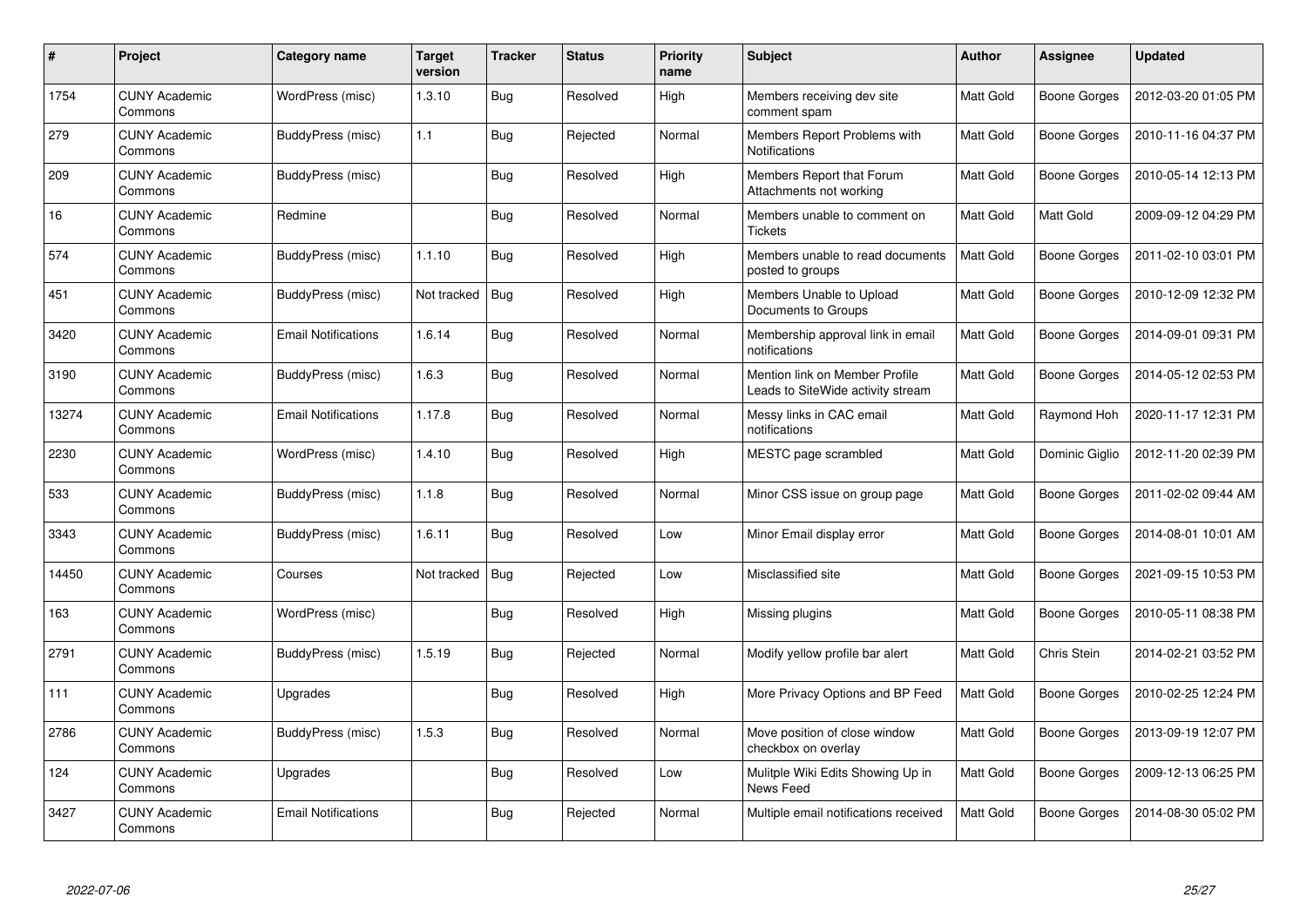| $\#$  | Project                         | Category name              | <b>Target</b><br>version | <b>Tracker</b> | <b>Status</b>       | <b>Priority</b><br>name | <b>Subject</b>                                                                                     | <b>Author</b>    | Assignee            | <b>Updated</b>      |
|-------|---------------------------------|----------------------------|--------------------------|----------------|---------------------|-------------------------|----------------------------------------------------------------------------------------------------|------------------|---------------------|---------------------|
| 13429 | <b>CUNY Academic</b><br>Commons | <b>Email Notifications</b> | Not tracked              | Bug            | Resolved            | Normal                  | Multiple forum notifications                                                                       | <b>Matt Gold</b> | Raymond Hoh         | 2020-10-13 05:24 PM |
| 320   | <b>CUNY Academic</b><br>Commons | BuddyPress (misc)          | Not tracked              | Bug            | Resolved            | Normal                  | Multiple listings of account in BP<br>group                                                        | <b>Matt Gold</b> | <b>Boone Gorges</b> | 2010-09-01 07:37 AM |
| 323   | <b>CUNY Academic</b><br>Commons | BuddyPress (misc)          | 1.0.3                    | Bug            | Resolved            | Normal                  | Multiple listings of member account<br>in BP group                                                 | Matt Gold        | <b>Boone Gorges</b> | 2010-09-08 02:40 PM |
| 15239 | <b>CUNY Academic</b><br>Commons | Group Forums               | 1.19.3                   | <b>Bug</b>     | Resolved            | High                    | multiple notifications of forum post                                                               | Matt Gold        | Raymond Hoh         | 2022-02-01 10:10 PM |
| 1453  | <b>CUNY Academic</b><br>Commons | BuddyPress (misc)          |                          | Bug            | Rejected            | High                    | Multiple problems with featured<br>image widget for blog posts                                     | <b>Matt Gold</b> | Dominic Giglio      | 2012-07-02 04:22 PM |
| 8992  | <b>NYCDH Community Site</b>     |                            |                          | Bug            | Assigned            | Normal                  | Multiple RBE error reports                                                                         | Matt Gold        | Raymond Hoh         | 2017-12-11 05:43 PM |
| 9191  | <b>CUNY Academic</b><br>Commons | <b>Reply By Email</b>      | Future<br>release        | Bug            | Rejected            | Normal                  | multiple RBE messages                                                                              | Matt Gold        | Raymond Hoh         | 2018-04-13 05:08 PM |
| 5961  | <b>CUNY Academic</b><br>Commons | <b>WordPress Plugins</b>   | 1.9.26                   | Bug            | Resolved            | Normal                  | Multisite Clone duplicator plugin                                                                  | Matt Gold        | Boone Gorges        | 2017-07-18 02:56 PM |
| 13739 | <b>CUNY Academic</b><br>Commons | <b>Directories</b>         | 2.0.0                    | Bug            | Resolved            | Normal                  | My Sites and My Groups take user to   Matt Gold<br>the profile page                                |                  | <b>Boone Gorges</b> | 2022-05-26 11:36 AM |
| 127   | <b>CUNY Academic</b><br>Commons | Upgrades                   |                          | <b>Bug</b>     | Resolved            | Normal                  | My-Groups Page Link on BP Admin<br><b>Bar Deadends</b>                                             | Matt Gold        | CIC Michael         | 2010-05-11 04:41 PM |
| 10410 | <b>CUNY Academic</b><br>Commons | Group Invitations          | 1.13.11                  | Bug            | Resolved            | Normal                  | Navigating to another user's 'invites'<br>page leads to portfolio page without<br>redirect message | Matt Gold        | Raymond Hoh         | 2018-10-09 10:43 AM |
| 3419  | <b>CUNY Academic</b><br>Commons | Group Invitations          | 1.6.14                   | Bug            | Testing<br>Required | Normal                  | Neatening the display of messages<br>on group requests                                             | Matt Gold        | <b>Boone Gorges</b> | 2014-09-01 09:29 PM |
| 5440  | <b>CUNY Academic</b><br>Commons |                            |                          | Bug            | Rejected            | Normal                  | New account notification email<br>question                                                         | Matt Gold        | Raymond Hoh         | 2016-04-21 12:12 AM |
| 378   | <b>CUNY Academic</b><br>Commons | WordPress (misc)           | 1.2                      | Bug            | Duplicate           | Normal                  | New blog post notification by email<br>for private blogs                                           | Matt Gold        | Boone Gorges        | 2011-02-18 01:46 PM |
| 22    | <b>CUNY Academic</b><br>Commons | Group Forums               |                          | <b>Bug</b>     | Resolved            | Low                     | New BP Groups Created under the<br><b>Help Category in BBPress</b>                                 | Matt Gold        | Boone Gorges        | 2009-09-19 01:09 PM |
| 3785  | <b>CUNY Academic</b><br>Commons | Registration               | Not tracked              | Bug            | Resolved            | Normal                  | New CUNY email addresses                                                                           | Matt Gold        | Marilyn Weber       | 2017-11-15 05:47 PM |
| 249   | <b>CUNY Academic</b><br>Commons | BuddyPress (misc)          |                          | Bug            | Resolved            | Normal                  | New group contains activity stream<br>post from older group                                        | Matt Gold        | Boone Gorges        | 2010-05-20 03:00 PM |
| 33    | <b>CUNY Academic</b><br>Commons | Group Forums               |                          | <b>Bug</b>     | Resolved            | Low                     | New Groups Added to Help<br>Category                                                               | Matt Gold        | <b>Boone Gorges</b> | 2009-10-19 04:06 PM |
| 3917  | <b>CUNY Academic</b><br>Commons | Home Page                  | 1.7.16                   | <b>Bug</b>     | Resolved            | Normal                  | New homepage display errors                                                                        | Matt Gold        | Raymond Hoh         | 2015-03-18 11:15 AM |